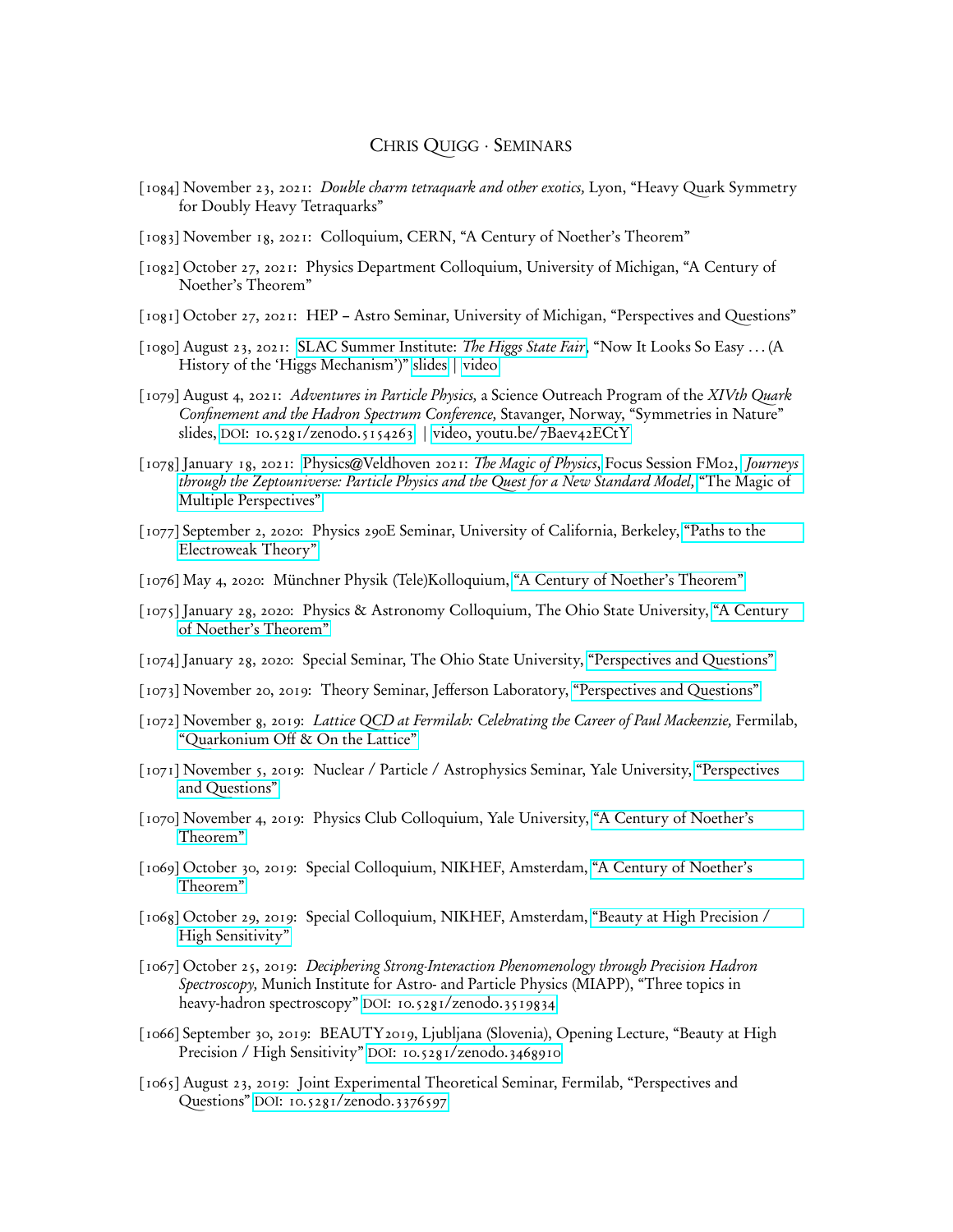- [1064] May 13, 2019: University of Chicago High-Energy Physics Seminar, "Perspectives and Questions: Meditations on the Future of Particle Physics"
- [1063] April 14, 2019: American Physical Society April Meeting, Denver, Honoring Leon Lederman, "In Leon's company, it seemed that anything might be possible" DOI[: 10.5281/zenodo.2638482](https://dx.doi.org/10.5281/zenodo.2638482)
- [1062] April 2, 2019: Séminaire commun LPTENS/LPTHE, École normale supérieure, Paris, "Perspectives and Questions: Meditations on the Future of Particle Physics"
- [1061] March 14, 2019: Leon Lederman Public Lecture, Illinois Institute of Technology, "Dream Machines," DOI[: 10.5281/zenodo.2595230](https://dx.doi.org/10.5281/zenodo.2595230)
- [1060] March 5, 2019: Experimental Seminar, SLAC National Accelerator Laboratory, "A Century of Noether's Theorem," DOI[: 10.5281/zenodo.2585371](https://dx.doi.org/10.5281/zenodo.2585371)
- [1059] October 30, 2018: Energy Frontier Working Group, Fermilab, "Dream Machines"
- [1058] October 11, 2018: Compact Muon Spectrometer Weekly General Meeting, CERN, "Perspectives and Questions" DOI[: 10.5281/zenodo.1458237](https://doi.org/10.5281/zenodo.1458237)
- [1057] October 1, 2018: The Future of Particle Physics: A Quest for Guiding Principles, Karlsruhe Institute of Technology, "Introduction to The Future of Particle Physics (KIT Edition)" DOI[: 10.5281/zenodo.1442410](https://doi.org/10.5281/zenodo.1442410)
- [1056] August 15, 2018: Fermilab Colloquium, "A Century of Noether's Theorem" DOI[: 10.5281/zenodo.1346275](https://doi.org/10.5281/zenodo.1346275) and [video](http://vms.fnal.gov/asset/detail?recid=1956510)
- [1055] May 31, 2018: Simons Center for Geometry and Physics Workshop, Stony Brook: Exotic Hadrons and Flavor Physics, ["Stable Tetraquarks"](http://media.scgp.stonybrook.edu/presentations/2017/20180531_Quigg.pdf) and [video](http://scgp.stonybrook.edu/video_portal/video.php?id=3668)
- [1054] April 20, 2018: NIKHEF Informal Seminar, Amsterdam, "Stable Tetraquarks"
- [1053] April 20, 2018: NIKHEF Colloquium, Amsterdam, ["I would like to know . . . "](https://indico.nikhef.nl/event/1146/material/slides/0.pdf)
- [1052] April 10, 2018: Precision Science Workshop, Fermilab, "Physics Beyond Colliders @ CERN"
- [1051] April 4, 2018: Nico van Kampen Colloquium in Theoretical Physics, University of Utrecht, "Stable, doubly heavy tetraquark mesons" DOI[: 10.5281/zenodo.1210601](https://dx.doi.org/10.5281/zenodo.1210601)
- [1050] March 17–24, 2018: *LIII Rencontres de Moriond* session devoted to QCD and High Energy Interactions, La Thuile, Italy, "Stable Tetraquarks" DOI[: 10.5281/zenodo.1204622](https://dx.doi.org/10.5281/zenodo.1204622)
- [1049] March 11, 2018: University of Michigan Foundations of Modern Physics Working Group Workshop, Particle Physics after the Discovery of the Higgs Boson, "I would like to know . . . " [DOI](https://dx.doi.org/10.5281/zenodo.1196663): [10.5281/zenodo.1196663](https://dx.doi.org/10.5281/zenodo.1196663)
- [1048] December 12, 2017: Theoretical Physics Seminar, Fermilab, "Report on CERN's Physics Beyond Colliders Annual Workshop" DOI[: 10.5281/zenodo.1117970](https://dx.doi.org/10.5281/zenodo.1117970)
- [1047] November 3, 2017: Joint Physics / High Energy Physics Colloquium, Argonne National Laboratory, "Fermilab's Greatest Hits: Scientific Highlights from the First Fifty Years"
- [1046] October 23, 2017: Strong Interaction Seminar, Technische Universität München, "Stable, Doubly Heavy Tetraquark mesons" DOI[: 10.5281/zenodo.1123474](https://dx.doi.org/10.5281/zenodo.1123474)
- [1045] October 20, 2017: Physikalisches Kolloquium, Universität Heidelberg, "The Future(s) of Particle Physics" DOI[: 10.5281/zenodo.1123481](https://dx.doi.org/10.5281/zenodo.1123481)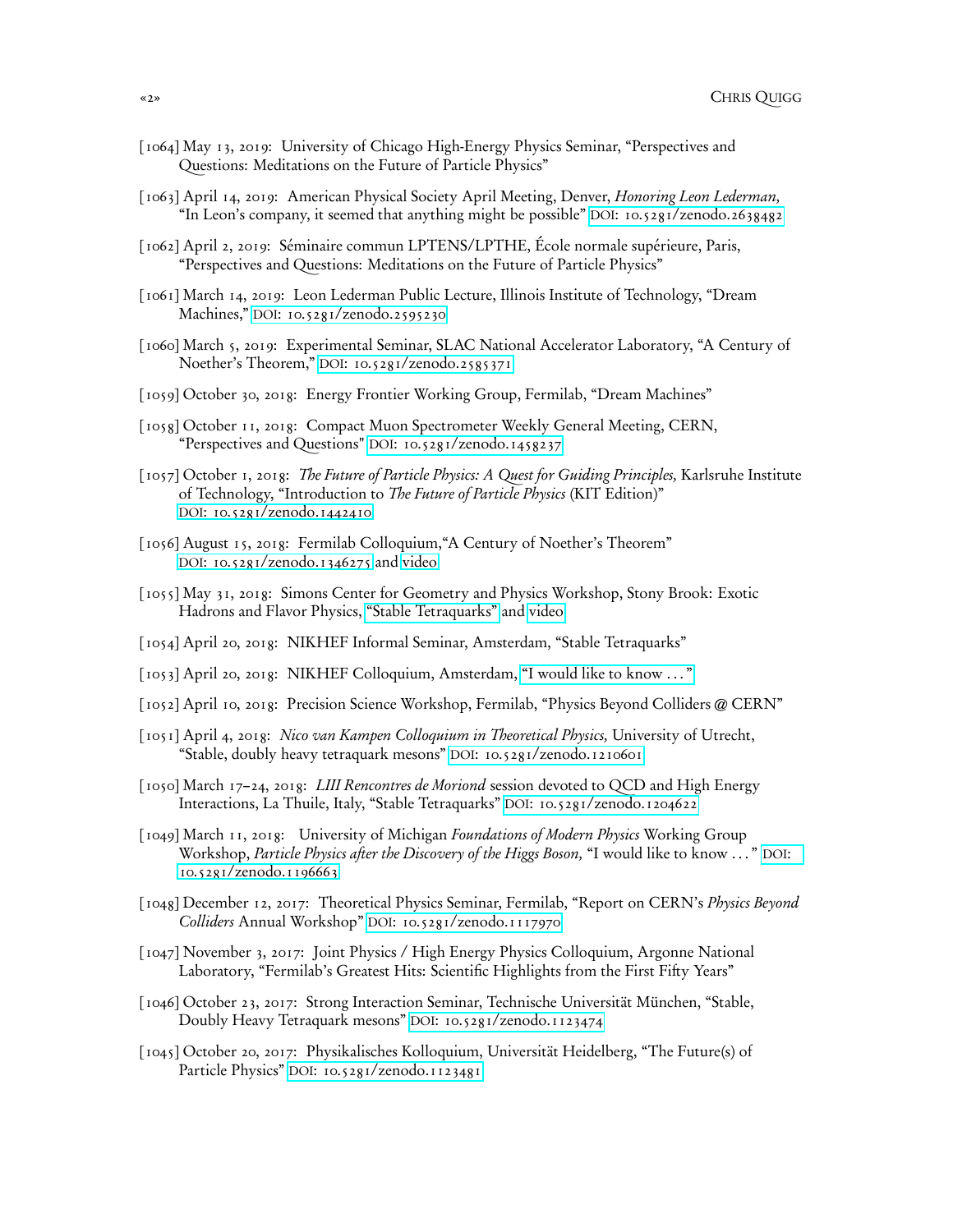- [1044] August 2, 2017: 2017 Meeting of the Division of Particles and Fields of the American Physical Society, Fermilab, "Fermilab's Greatest Hits: Scientific Highlights of the First Fifty Years" [DOI](https://dx.doi.org/10.5281/zenodo.1120397): [10.5281/zenodo.1120397](https://dx.doi.org/10.5281/zenodo.1120397)
- [1043] June 1, 2017: Canadian Association of Physicists Annual Congress, Queen's University, "Perspectives and Prospects for Particle Physics"
- [1042] June 1, 2017: Canadian Association of Physicists Annual Congress, Queen's University, "J. D. Jackson, Physicist, Teacher, Citizen" DOI[: 10.5281/zenodo.1120336](https://dx.doi.org/10.5281/zenodo.1120336)
- [1041] February 27, 2017: CERN–EPFL–Korea Theory Institute: New Physics at the Intensity Frontier, "The *Project X* [Physics Study at Fermilab"](https://indico.cern.ch/event/580599/contributions/2472715/attachments/1418851/2173366/PXPSsummaryr.pdf)
- [1040] January 27, 2017: Fermilab Auditorium Lecture, Batavia, "Fermilab's Greatest Hits: Highlights from the First Fifty Years" DOI[: 10.5281/zenodo.1137821](https://dx.doi.org/10.5281/zenodo.1137821) and [video](https://www.youtube.com/watch?v=uvorOfNkUa8&feature=youtu.be)
- [1039] December 9, 2016: Journées Pierre Fayet, École Normale Supérieure, Paris, ["Neutrinos from](http://moriond.in2p3.fr/Fayet/transparencies/quigg.pdf) [the Great Beyond"](http://moriond.in2p3.fr/Fayet/transparencies/quigg.pdf)
- [1038] October 24, 2016: Erwin Schrödinger Colloquium, Universität Zürich, ["What Quarkonium](http://lutece.fnal.gov/Talks/UZH-QMprint.pdf) [Taught Me about the Schrödinger Equation, and vice versa"](http://lutece.fnal.gov/Talks/UZH-QMprint.pdf)
- [1037] October 5, 2016: Joint Maryland–Johns Hopkins High-Energy Physics Seminar, University of Maryland, "Looking Ahead after ICHEP 2016"
- [1036] September 26, 2016: J. D. Jackson: Physicist, Teacher, Citizen, Lawrence Berkeley National Laboratory, "A Little Tour in Dave Jackson's Research"
- [1035] September 15, 2016: Theoretical Physics Seminar, Fermilab, "Report on CERN's *Physics Beyond* Colliders Workshop"
- [1034] August 30, 2016: LHC Physics Center Topic of the Week, Fermilab, "Looking Ahead after ICHEP 2016"
- [1033] August 26, 2016: Closing Lecture, *Multi-Boson Interactions 2016*, University of Wisconsin—Madison, "Impressions of MBI 2016"
- [1032] June 3, 2016: Yale University Class of 1966 Fiftieth Reunion Forum, "Life in the Nanonanoworld: The Quest for the Higgs Boson"
- [1031] January 18, 2016: Opening Lecture, Symposium on Future Colliders, Hong Kong University of Science and Technology, "Scientific Overview"
- [1030] September 30, 2015: Physics Colloquium, Wichita State University, "Particle Physics in a Season of Change"
- [1029] June 25, 2015: Symposium Symmetries and Phases in the Universe 2015, Kloster Irsee, "High-Energy Collider Physics Overview"
- [1028] May 13, 20, 29, 2015: Short course, Laboratoire de Physique Théorique, École Normale Supérieure & Laboratoire de Physique Nucléaire et de Hautes Énergies, Jussieu, "Large Hadron Collider Physics: The Next Generation" (three talks)
- [1025] May 8, 2015: Colloquium, Instituto de Física Corpuscular, Valencia, "Celebrating Quarkonium: The First Forty Years"
- [1024] May 6, 2015: Séminaire Exceptionnel, Laboratoire de Physique Théorique, École Normale Supérieure & Laboratoire de Physique Nucléaire et de Hautes Énergies, Jussieu, "Celebrating Quarkonium: The First Forty Years"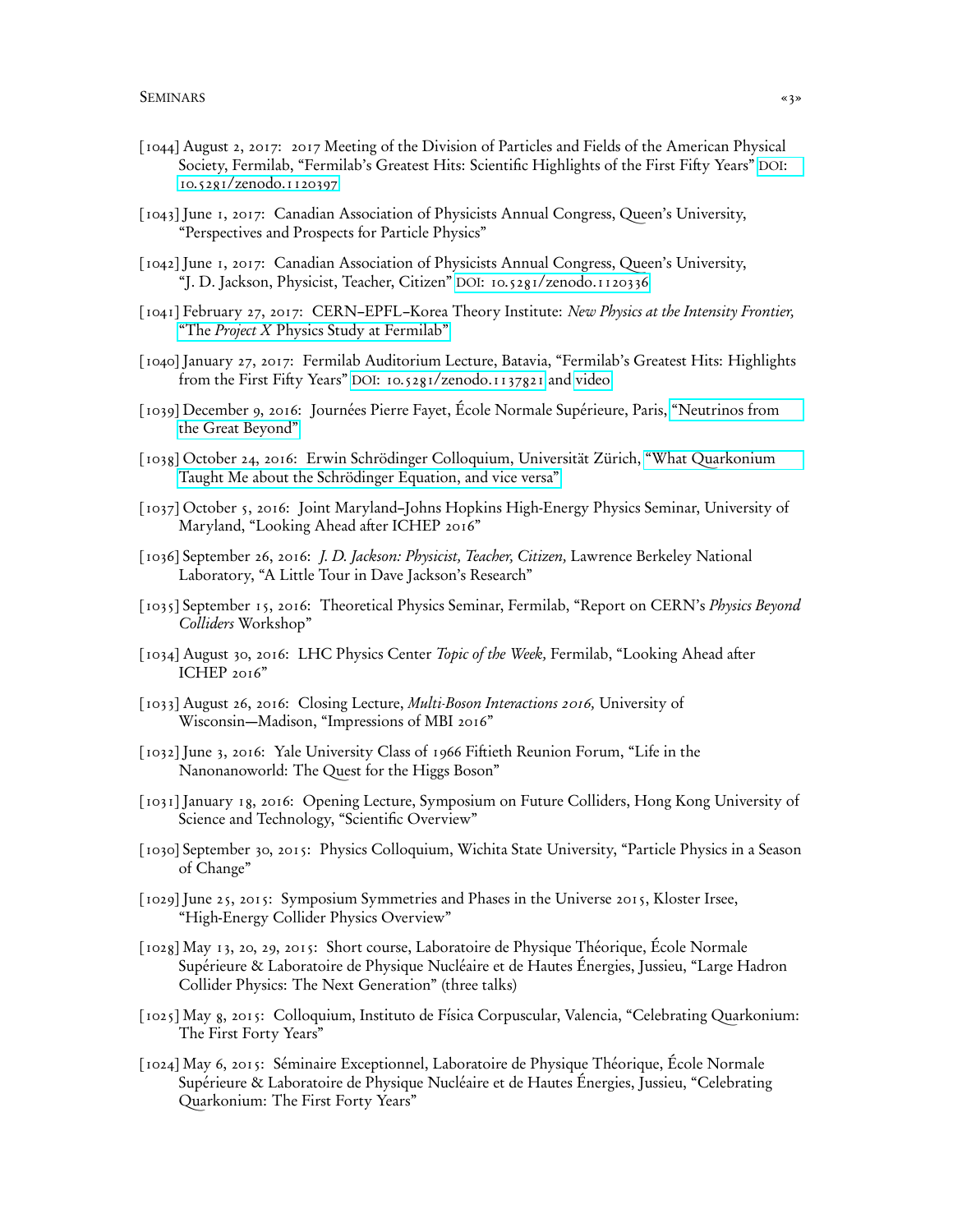- [1023] March 27, 2015: Hagopian Family Endowment Colloquium, Florida State University, "Particle Physics in a Season of Change"
- [1022] March 26, 2015: Special Seminar, Florida State University, "Celebrating Quarkonium: The First Forty Years"
- [1021] March 2, 2015: Les Rencontres de Physique de la Vallée d'Aoste, La Thuile, "Quarkonium: The First Forty Years"
- [1020] February 24, 2015: Carl Friedrich von Siemens Foundation Lecture, Munich, "The World According to Higgs"
- [1019] February 21, 2015: Arbeitstreffen Kernphysik, Schleching, "Celebrating Quarkonium: The First Forty Years"
- [1018] January 19, 2015: Hong Kong University of Science & Technology Jockey Club Institute for Advanced Study Symposium on the Future of High Energy Physics, "Perspectives at the Energy Frontier"
- [1017] January 4, 2015: American Association of Physics Teachers Winter Meeting, San Diego, The Higgs and My Classroom, "Why the Higgs Boson Matters"
- [1016] December 3, 2014: Colloquium, Fermilab, "Celebrating Quarkonium: The First Forty Years"
- [1015] November 11, 2014: PH Seminar, CERN, "Celebrating Quarkonium: The First Forty Years"
- [1014] September 26, 2014: Tufts University Physics & Astronomy Colloquium, "Particle Physics in a Season of Change"
- [1013] September 10, 2014: University of Delaware Physics & Astronomy Colloquium, "Particle Physics in a Season of Change"
- [1012] August 11–15, 2014: Joint CERN–Fermilab Hadron Collider Physics School, Fermilab, "The Standard Model of Particle Physics" (four lectures)
- [1008] July 21–25, 2014: Winter School of the Gleb Wataghin Physics Institute, University of Campinas, Brazil, "Introduction to Particle Physics" (five lectures)
- [1003] June 3, 2014: TASI 2014 Public Lecture, Boulder, "The World According to Higgs"
- [1002] June 2–4, 2014: TASI 2014: Journeys through the Precision Frontier: Amplitudes for Colliders, "The Standard Model of Particle Physics," three lectures
- [999] April 11–12, 2014: 50 Years of Quarks & Color, University of Maryland, "Electroweak Symmetry Breaking: Status and Prospects"
- [998] April 7, 2014: Institute of Physics Joint High Energy Particle Physics and Astro Particle Physics Groups Annual Meeting, Royal Holloway, University of London, "125-GeV Higgs, What Next?"
- [997] February 27, 2014: Physics Colloquium, Lehigh University, "Particle Physics in a Season of Change"
- [996] February 14, 2014: Future Circular Collider Study Kickoff Meeting, University of Geneva, "Perspectives at the Energy Frontier"
- [995] January 24, 2014: Seminar, Universität Zürich, "The Higgs Boson for the Masses?"
- [994] January 23, 2014: Seminar, Eidgenössische Technische Hochschule, Zürich, "Particle Physics in a Season of Change"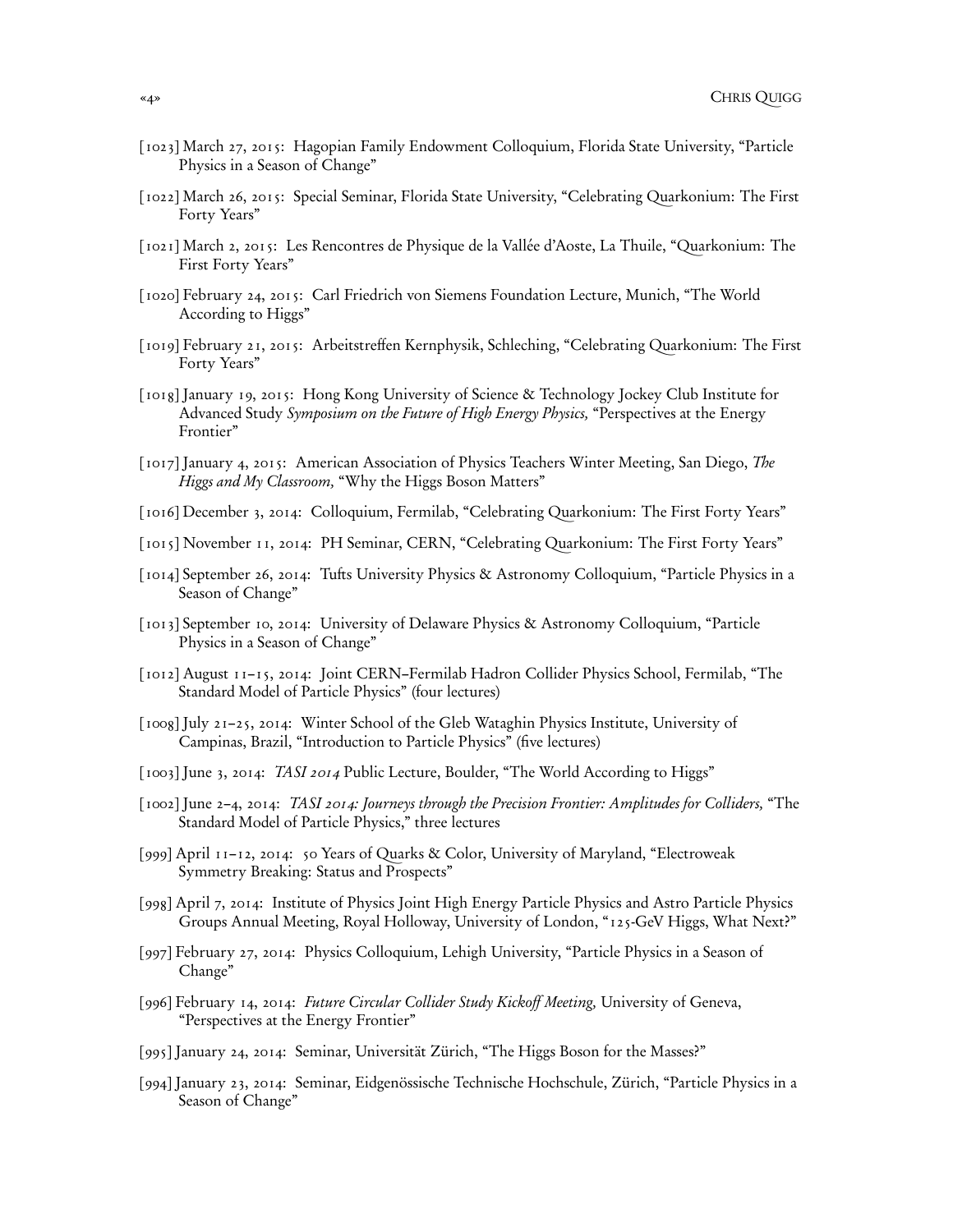- [993] January 21, 2014: Seminar for Boston University / CERN / UniGenève Undergraduates, CERN, "The Higgs Boson for the Masses?"
- [992] December 4, 2013: Advanced Photon Source Colloquium, Argonne National Laboratory, "The Higgs Boson for the Masses?"
- [991] September 18, 2013: Physics Colloquium, University of Bern, "Particle Physics in a Season of Change"
- [990] September 9, 2013: Special Universe Lecture, Excellence Cluster Origin and Structure of the Universe, Munich, "The Higgs Boson for the Masses?"
- [989] August 4, 2013: Snowmass 2013 Panel Discussion, Minneapolis, "What should be the balance in the US program between domestic and overseas facilities?"
- [988] July 10–15, 2013: Invisibles School, Institute of Particle Physics Phenomenology, Durham University, "Physics of the Large Hadron Collider," two lectures
- [986] April 26, 2013: DIS2013, Marseille, "DIS and Beyond"
- [985] April 18, 2013: 41st Annual Llewellyn G. Hoxton Lecture for the General Public, University of Virginia Department of Physics, "The World According to Higgs"
- [984] April 12, 2013: Fermilab Auditorium Lecture, "The World According to Higgs"
- [983] April 4, 2013: Special Mathematical Physics Colloquium, Universidade da São Paulo, "Particle Physics in a Season of Change"
- [982] April 1–6, 2013: ICTP South American Institute for Fundamental Research School, Particle Physics in the LHC Era, São Paulo,"The Standard Model—Its Magic and Its Shortcomings," five lectures
- [977] March 25, 2013: University of Michigan High-Energy Physics Astrophysics Nuclear Physics Seminar, "Neutron–Antineutron Oscillations"
- [976] March 11, 2013: Aspen Winter Physics Conference, Higgs Quo Vadis, "Higgs Perspectives"
- [975] February 15, 2013: Annual Meeting, American Association for the Advancement of Science, Symposium: Is Beauty Truth? Mathematics in Physics from Dirac to the Higgs Boson and Beyond, "Particle Physics in a Season of Change"
- [974] January 23, 2013: Seminar for BU/CERN/UniGenève Undergraduates, CERN, "The Higgs Boson for the Masses?"
- [973] November 14, 2012: Accelerators for a Higgs Factory: Linear vs. Circular (HF2012), "Physics Potential of a Higgs Factory"
- [972] October 26, 2012: Physics Colloquium, Technical University Dortmund, "Particle Physics in a Season of Change"
- [971] October 12, 2012: Xth Quark Confinement and the Hadron Spectrum, Garching, "Beyond Confinement"
- [970] July 23, 2012: Opening Lecture, 40th SLAC Summer Institute, "Historical Perspective"
- [969] July 16, 2012: Screening and Panel Discussion, Higgs Boson Discovery Explained with The Atom Smashers, Landmark Century Center Cinema, Chicago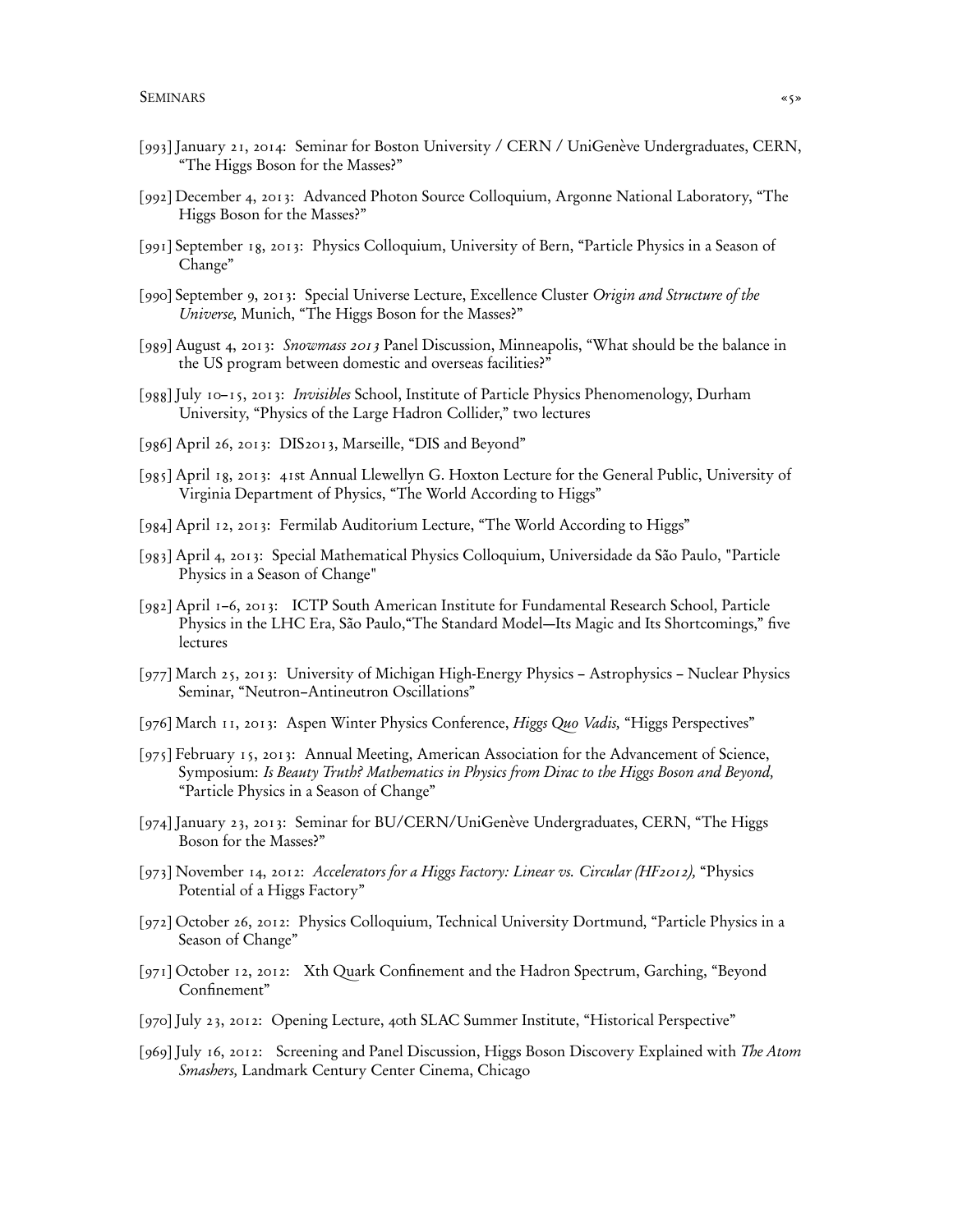- [968] June 11, 2012: Invited Lecture, Tevatron Impact, Fermilab, "The Tevatron's Impact on Particle Physics"
- [967] April 4, 2012: Colloquium, Fermilab, "The Higgs Boson for the Masses?"
- [966] February 2, 2012: Conférence publique, Conférence inaugurale de l'lnstitut de Physique Théorique «Philippe Meyer», "Les révolutions à venir en physique des particules"
- [965] February 1, 2012: Conférence inaugurale de l'lnstitut de Physique Théorique «Philippe Meyer», "Particle Physics in a Season of Change"
- [964] January 25, 2012: Seminar for BU/CERN/UniGenève Undergraduates, CERN, "Particle Physics in a Season of Change"
- [963] January 3–6, 2012: Nordic Winter Meeting, Gausdal, Norway, "Potential Discoveries at the Large Hadron Collider" (three lectures)
- [960] December 1, 2011: Physics Colloquium, Tsinghua University, Beijing, "Particle Physics in a Season of Change"
- [959] November 14, 2011: Opening Lecture, Hadron Collider Physics Symposium, Paris, "Particle Physics in a Season of Change"
- [958] October 31, 2011: Colloquium, MIT Laboratory for Nuclear Studies, "Particle Physics in a Season of Change"
- [957] October 27, 2011: High Energy Physics Advisory Panel, Washington, "A Tevatron Collider Retrospective"
- [956] September 16, 2011: NIKHEF Colloquium, Amsterdam, "Particle Physics in a Season of Change"
- [955] September 15, 2011: NIKHEF Theory Seminar, Amsterdam, "Topics in Hadronic Physics"
- [954] September 8, 2011: Discovery Colloquium, Niels Bohr Institute, Copenhagen, "Particle Physics in a Season of Change"
- [953] June 17, 2011: Concluding Talk, Hadron 2011, Munich, "The Future of Hadrons"
- [952] May 7, 2011: Invited Talk, USCMS Collaboration Meeting, University of Notre Dame, "The Art of the Public Lecture"
- [951] May 6, 2011: Public Lecture, University of Notre Dame, "The Coming Revolutions in Particle Physics"
- [950] May 1, 2011: April Meeting of the American Physical Society, Anaheim, J. J. Sakurai Prize Address, "The Boundless Horizons of Supercollider Physics"
- [949] April 20, 2011: Physics Colloquium, Prague Technical University, "The Coming Revolutions in Particle Physics"
- [948] April 5, 2011: Physics Colloquium, Brookhaven National Laboratory, "The Coming Revolutions in Particle Physics"
- [947] April 1, 2011: Invited Talk, Jonathan Rosner Symposium, University of Chicago, "Jon the Quantum Mechanic"
- [946] March 21–25, 2011: Spring School on the Philosophy of Particle Physics, Maria in der Aue, Germany, "The Standard Model of Particle Physics and Its Problems" (three lectures)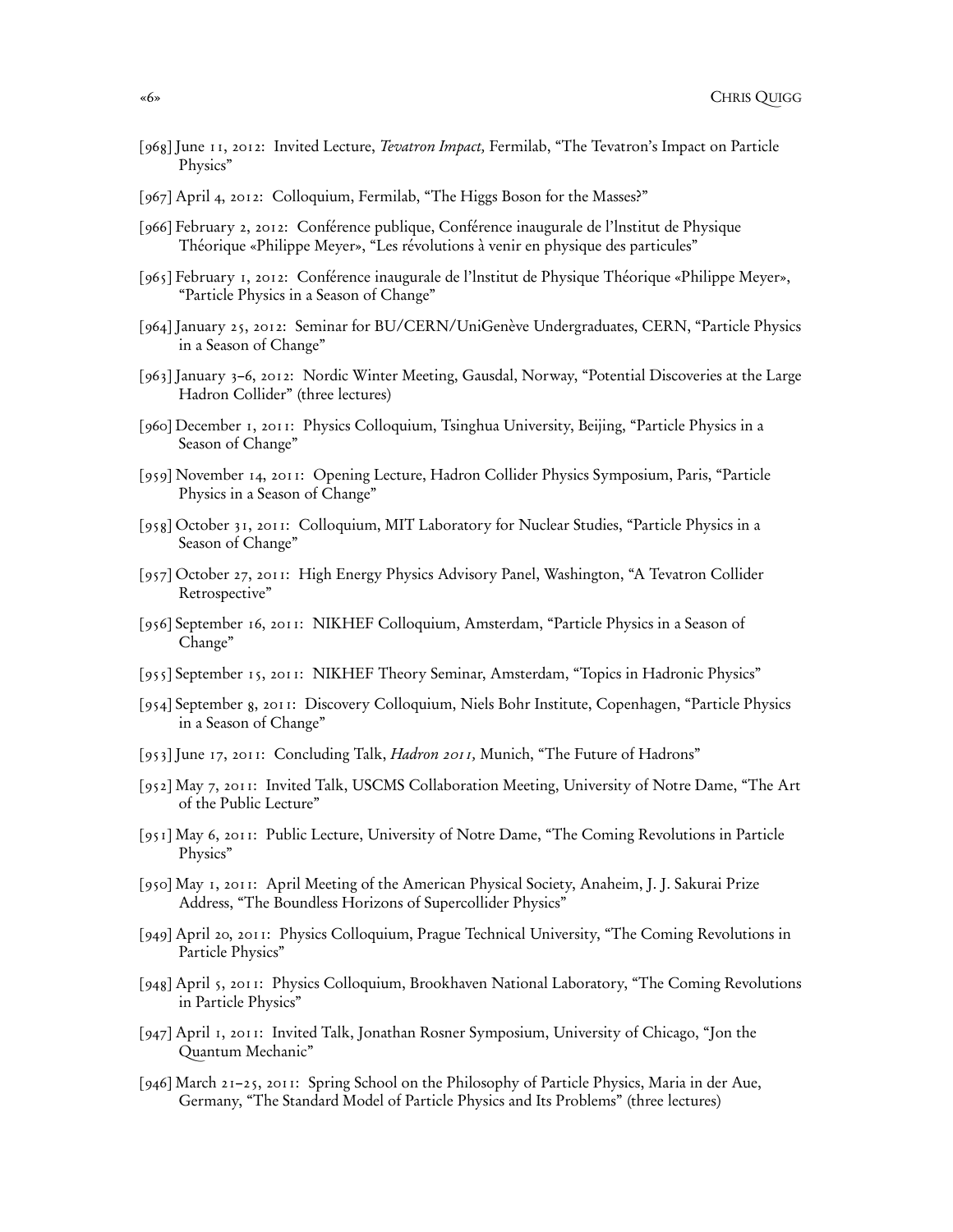- [943] March 20, 2011: XLVIth Rencontres de Moriond: Electroweak Interactions and Unified Theories, La Thuile, "Theoretical Summary"
- [942] February 7–11, 2011: XVI Escola de Verão Jorge André Swieca de Partículas e Campos, "Potential Discoveries at the Large Hadron Collider" (five lectures)
- [937] January 24, 2011: Seminar for BU/CERN/UniGe Undergraduates, CERN, "The Coming Revolutions in Particle Physics"
- [936] December 30, 2010: Renaissance Weekend, Charleston, "The World's Most Powerful Microscopes"
- [935] December 17, 2010: Symposium on the 25th Anniversary of First  $\bar{p}p$  Collisions at the Tevatron, Fermilab, "Theory for the Tevatron Collider: The First  $25<sup>+</sup>$  Years" (with John Campbell)
- [934] December 2, 2010: Physics Department Colloquium, Arizona State University, "The Coming Revolutions in Particle Physics"
- [933] November 18, 2010: Public Lecture, 2010 Meeting of the Prairie Section of the American Physical Society and Chicago Section of the American Association of Physics Teachers, Illinois Institute of Technology, "The Coming Revolutions in Particle Physics"
- [932] November 10, 2010: University of Chicago/Argonne/Fermilab Joint Speaker Event, Ethics in Science, Unity Temple: panelist
- [931] October 30, 2010: Guest Lecture, US LHC User's Organization Annual Meeting, "Mapping the New Worlds"
- [930] October 20, 2010: Universe Cluster Colloquium, Munich, "The Coming Revolutions in Particle Physics"
- [929] October 15, 2010: Physikalisches Kolloquium, Universität Bonn, "The Coming Revolutions in Particle Physics"
- [928] October 9, 2010: Flavour Physics: Strong Dynamics, Rare Decays and New Phenomena, Lake Starnberg, "Light, Liberty, and the Pursuit of Unity-ness"
- [927] September 28, 2010: Solvay Colloquium, Université Libre de Bruxelles, "The Coming Revolutions in Particle Physics"
- [926] September 8, 2010: EuroFlavour2010, Munich, "Future Approaches to Flavour Physics"
- [925] July 20, 2010: XXII Rencontres de Blois: Particle Physics and Cosmology, Concluding Talk, "Highlights and Perspectives"
- [924] May 13, 2010: Cross Talk, Fermilab, "Conceptual Issues in Particle Physics"
- [923] April 6, 2010: LHC Physics Center Seminar, Fermilab, "Learning to See at the LHC"
- [922] March 31–April 3, 2010: Taiwan Spring School, Tainan, "Potential Discoveries at the LHC" (four lectures)
- [918] March 30, 2010: Physics Department Colloquium, National Taiwan University, Taipei, "The Coming Revolutions in Particle Physics"
- [917] March 29, 2010: Physics Department Colloquium, National Central University, Jhongli City, Taiwan, "The Coming Revolutions in Particle Physics"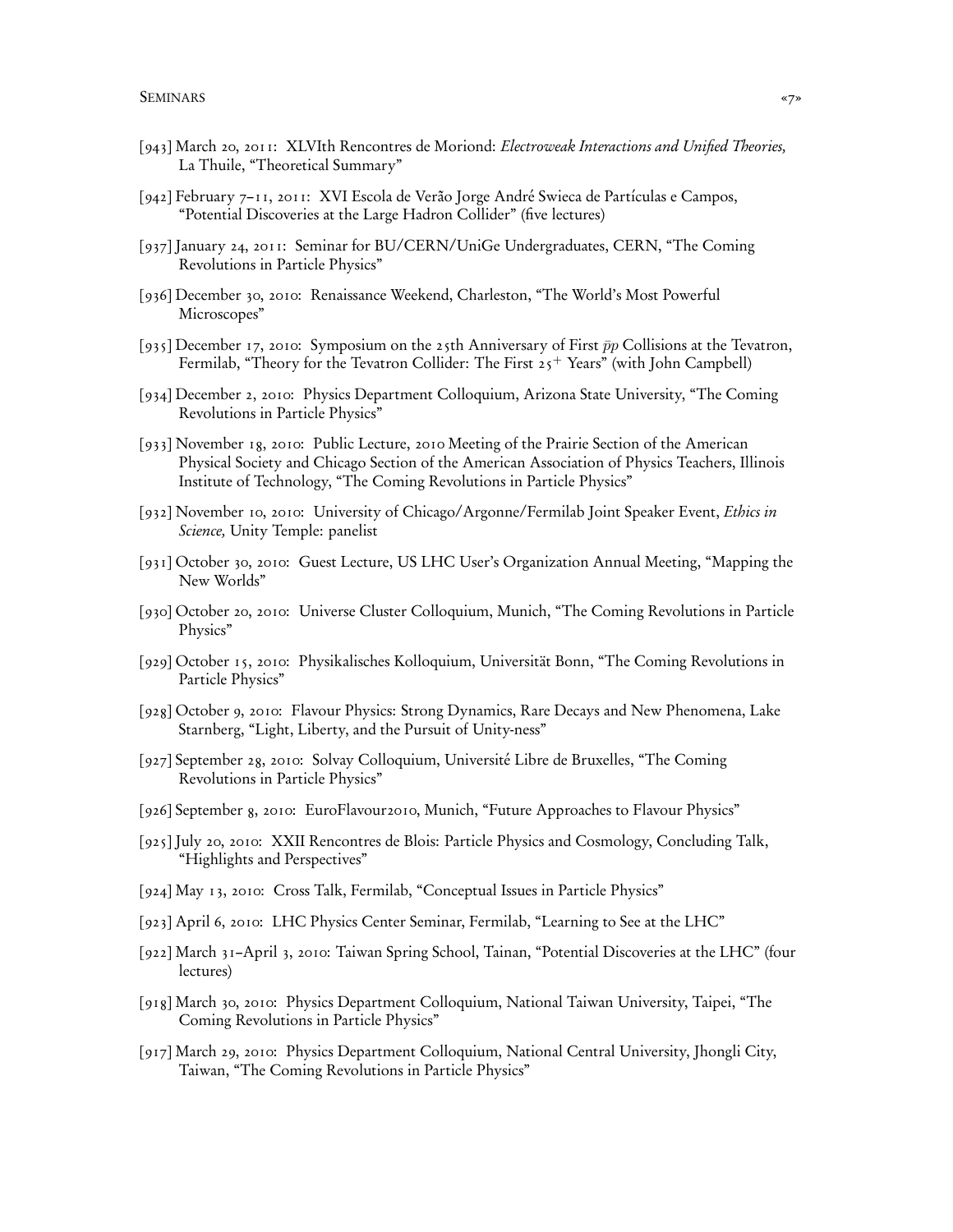- [916] March 5, 2010: Rencontres de Physique de la Vallée d'Aoste, La Thuile, "Learning to See at the LHC"
- [915] March 3, 2010: Rencontres de Physique de la Vallée d'Aoste, La Thuile, Roundtable: "The Role of the Tevatron in the LHC Era"
- [914] February 26, 2010: Physics & Astronomy Department Colloquium, Tufts University, "The Coming Revolutions in Particle Physics"
- [913] February 13, 2010: Annual Meeting of the American Physical Society, Washington, "LHC Physics Potential vs. Energy"
- [912] February 3, 2010: Physics Department Colloquium, University of Michigan, "The Coming Revolutions in Particle Physics"
- [911] January 21, 2010: Inaugural Symposium, DISCOVERY Center, Copenhagen, "A New World of Particle Physics"
- [910] November 9–13, 2009: Autumn Course, Laboratoire de l'Accélerateur Linéaire, Orsay, "Potential discoveries at the LHC" (four lectures)
- [906] November 5, 2009: Seminar Elementarteilchenphysik, Universität Würzburg, "Gedanken Worlds without Higgs Fields"
- [905] October 26, 2009: Physikalisches Kolloquium, Albert-Ludwigs Universität Freiburg, "The Coming Revolutions in Particle Physics"
- [904] October 23, 2009: Theoretical High Energy Physics Seminar, Technical University Munich, "LHC Physics Potential vs. Energy"
- [903] October 21, 2009: Arnold Sommerfeld Theory Colloquium, Ludwig-Maximilians-Universität, Munich, "Gedanken Worlds without Higgs Fields"
- [902] October 20, 2009: Public Lecture, Bayerische Akademie der Wissenschaften (Munich), sponsored by the Excellence Cluster Universe, "The Coming Revolutions in Particle Physics"
- [901] October 16, 2009: Séminaire des interactions fondamentales, Centre de Physique Théorique, Marseille, "LHC Physics Potential vs. Energy" plus "Gedanken Worlds without Higgs Fields"
- [900] September 25, 2009: High-Energy Physics and Astrophysics Seminar, Wayne State University, "Gedanken Worlds without Higgs"
- [899] September 24, 2009: Physics & Astronomy Department Colloquium, Wayne State University,"The Coming Revolutions in Particle Physics"
- [898] September 22, 2009: Physics Department Colloquium, Boston University, "The Coming Revolutions in Particle Physics"
- [897] September 10, 2009: Great Minds Lecture, Illinois Mathematics and Science Academy, "The Coming Revolutions in Particle Physics"
- [896] September 1, 2009: Opening Lecture, Second Workshop on the Large Hadron Electron Collider, Divonne, "Particle Physics and the LHeC"
- [895] August 31, 2009: Informal Seminar, CMS Collaboration, CERN, "LHC Physics Potential vs. Energy"
- [894] August 28, 2009: Joint Experimental-Theoretical Seminar, Fermilab, "Gedanken Worlds without Higgs"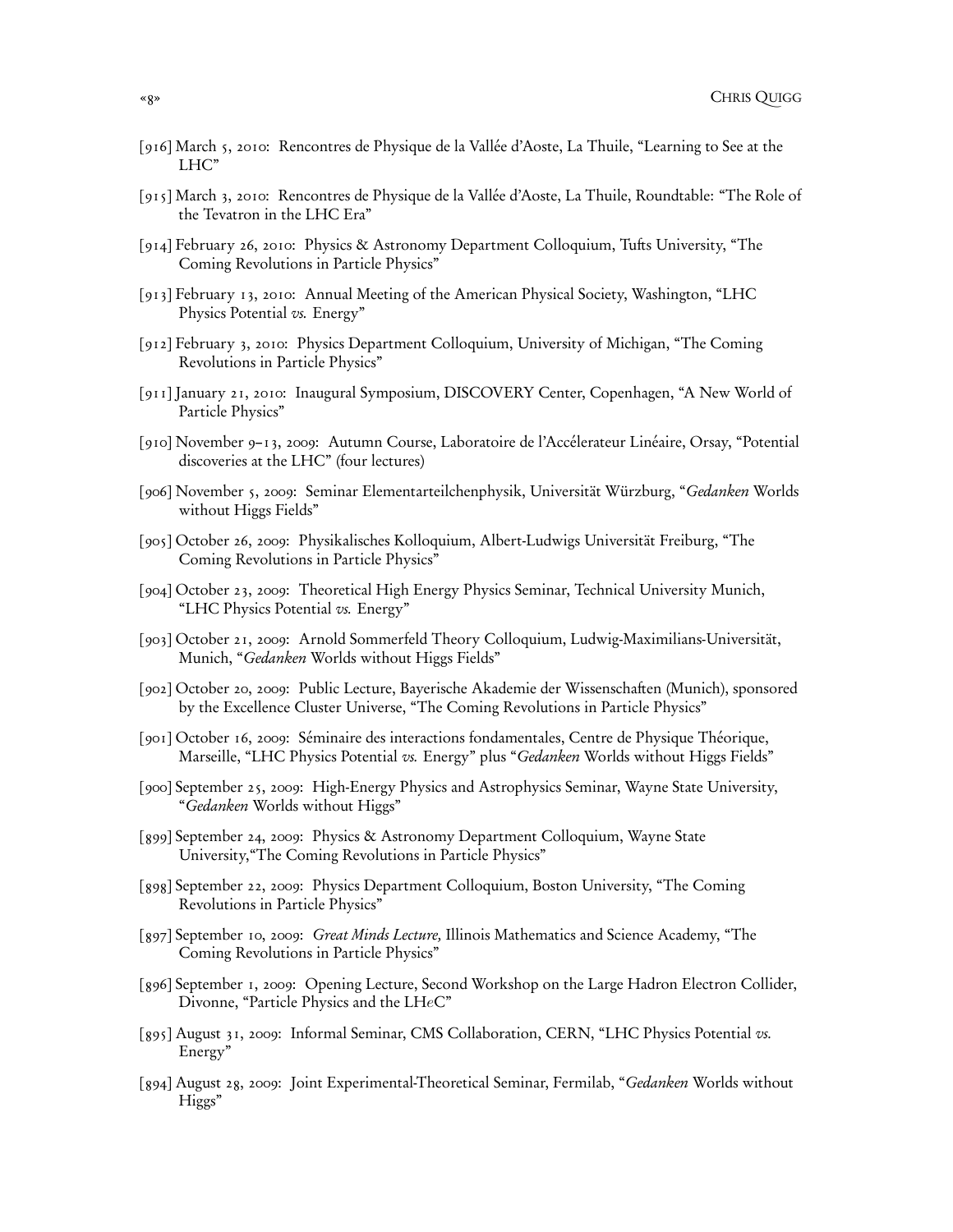- [893] May 9, 2009: Plenary Lecture, Joint Meeting of the New England Sections of the American Association of Physics Teachers and the American Physical Society, Northeastern University (Boston), "The Coming Revolutions in Particle Physics"
- [892] April 20, 2009: Münchner Physik Kolloquium, "Mass"
- [891] April 17, 2009: Theoretical High Energy Physics Seminar, Technical University Munich, "Gedanken Worlds without Higgs"
- [890] April 8, 2009: Physics Seminar, DESY–Zeuthen, "Gedanken Worlds without Higgs"
- [889] March 13, 2009: Roundtable on Plans for the Future, XIII International Workshop on Neutrino Telescopes, Venice, "Perspectives on Neutrino Telescopes"
- [888] February 6, 2009: Séminaire de Physique Experimentale, Laboratoire d'Annecy-le-Vieux de Physique des Particules, "Gedanken Worlds without Higgs"
- [887] February 5, 2009: CMS Physics Days, CERN, "Gedanken Worlds without Higgs"
- [886] December 19, 2008: Concluding Lecture, PASC Winter School in Particle, Astrophysics and Cosmology, Sesimbra, Portugal, "Particle Physics, Astroparticles, and Cosmology in the LHC Era"
- [885] December 16, 2008: Centro de Física Teórica de Partículas Seminar, Instituto Superior Técnico, Universidade Técnica de Lisboa, "Gedanken Worlds without Higgs"
- [884] November 26, 2008: 2nd Annual Workshop of the Helmholtz Alliance Physics at the Terascale, RWTH Aachen, "The Coming Revolutions in Particle Physics"
- [883] November 21, 2008: Netherlands National Theory Seminar, NIKHEF, Amsterdam, "Gedanken Worlds without Higgs"
- [882] November 4, 2008: Helmholtz Alliance Physics at the Terascale Seminar, Karlsruhe, "Gedanken Worlds without Higgs"
- [881] October 24, 2008: Institute Colloquium and Concluding Talk of the Symposium, New Physics beyond the Standard Model, Kavli Institute for Theoretical Physics China, Beijing, "The Coming Revolutions in Particle Physics"
- [880] October 23, 2008: Public Lecture, Tsinghua University, Beijing, "The Large Hadron Collider: a New Era in Particle Physics"
- [879] October 16, 2008: University of Karlsruhe Graduiertenkolleg-Workshop, Burg Liebenzell, "Evolving the Standard Model"
- [878] September 21–26, 2008: School on Quantum Physics, Bad Honnef, Germany, "Mass, Electroweak Symmetry Breaking, and Physics at the Fermi Scale" (two lectures)
- [876] July 23–30, 2008: Summer School on Theoretical High-Energy Physics and Cosmology, Paphos, Cyprus, "Introduction to the Standard Model of Particle Physics" (five lectures)
- [871] July 5, 2008: *NuFact 2008*, 10th International Workshop on Neutrino Factories, Super Beams, and Beta Beams, Valencia, "NuFactog: Perspectives"
- [870] June 27, 2008: Physikalisches Kolloquium, Universität Karlsruhe, "Mass"
- [869] June 13, 2008: Perspectives in Particle Physics, Stony Brook University, "The Night Before the Revolution"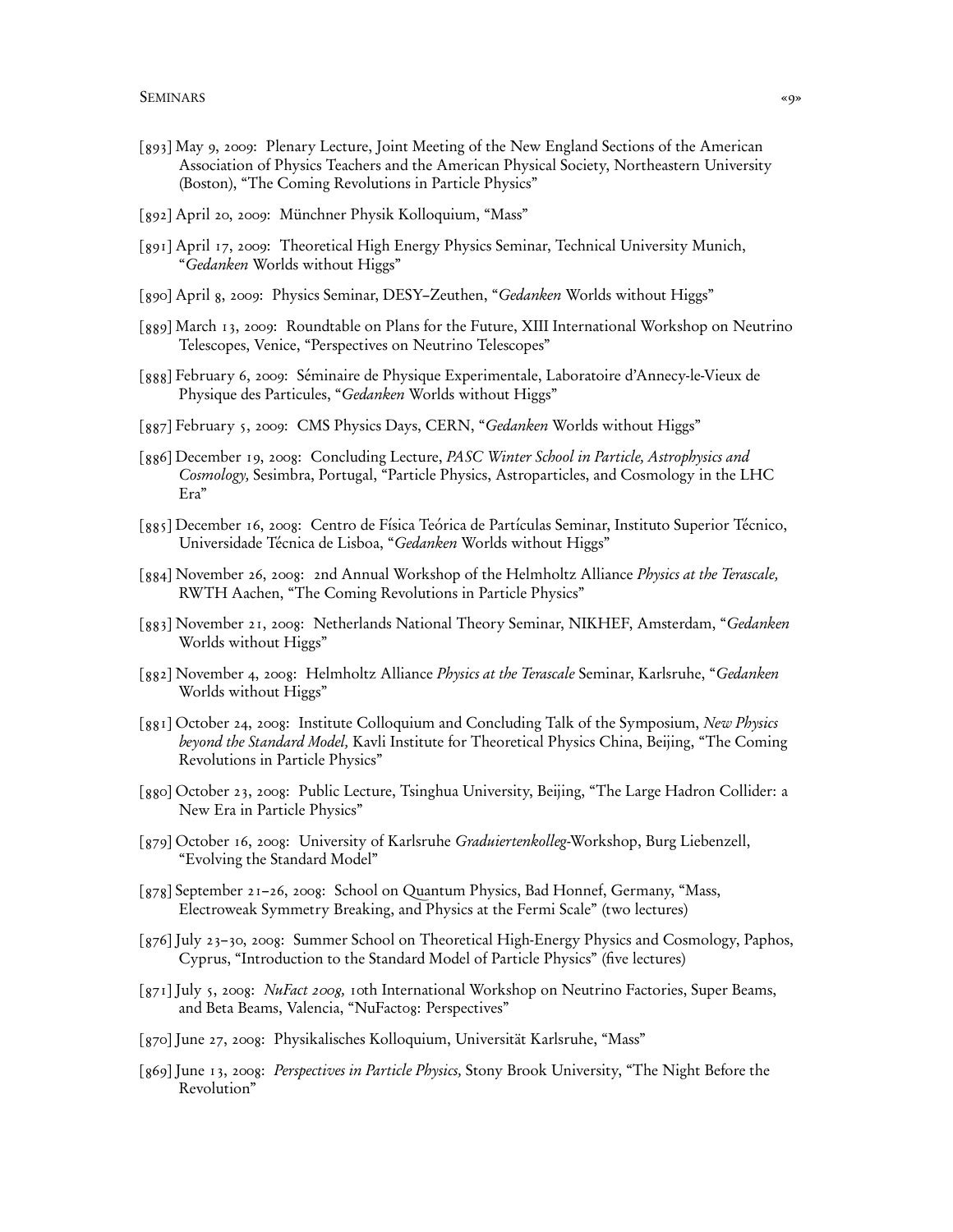- [868] May 30, 2008: Kolloquium über Teilchenphysik, Universität Karlsruhe, "The Coming Revolutions in Particle Physics"
- [867] April 17, 2008: Neutrino Journal Club, Fermilab, "Extremely High-Energy Cosmic Neutrinos and Relic Neutrinos"
- [866] April 15, 2008: Israel Joint High-Energy Seminar, Neve Shalom, "Extremely High-Energy Cosmic Neutrinos and Relic Neutrinos"
- [865] April 13, 2008: Yossef Dothan Memorial Lecture (Emilio Segrè Distinguished Lectures in Physics of the Raymond & Beverly Sackler Foundation), Tel Aviv University, "Mass"
- [864] March 15, 2008: XLIII Rencontres de Moriond: QCD and Hadronic Interactions (La Thuile, Italy), "Theoretical Summary"
- [863] January 18, 2008: Fermilab Auditorium Lecture Series, "The Coming Revolutions in Particle Physics"
- [862] December 5, 2007: Colloquium, Fermilab, "Mass"
- [861] November 16, 2007: Physics Department Colloquium, Simon Fraser University, "The Coming Revolutions in Particle Physics"
- [860] November 15, 2007: Physics Department Colloquium, University of British Columbia, "The Coming Revolutions in Particle Physics"
- [859] November 14, 2007: Special Seminar, TRIUMF (Vancouver), "Extremely High-Energy Cosmic Neutrinos and Relic Neutrinos"
- [858] October 4, 2007: Physics Department Colloquium, Purdue University, "The Coming Revolutions in Particle Physics"
- [857] October 3, 2007: Special Seminar, Purdue University, "Extremely High-Energy Cosmic Neutrinos and Relic Neutrinos"
- [856] September 15–22, 2007: International Summer School and Conference on High Energy Physics: The Standard Model and Beyond, Akyaka - Muğla, Turkey, "The Electroweak Theory and Higgs Physics" (four lectures)
- [852] September 6, 2007: Physics Department Colloquium, Illinois Institute of Technology, "The Coming Revolutions in Particle Physics"
- [851] August 31, 2007: TeV Particle Astrophysics 2007, Venice, "Figments, Fictions, Fantasies: Conference Summary"
- [850] August 29, 2007: TeV Particle Astrophysics 2007, Venice, "The LHC and the Future of Particle Physics"
- [849] August 9, 2007: SLAC Summer Institute, Stanford Linear Accelerator Center, "Cosmic Neutrinos"
- [848] July 25, 2007: Keynote Lecture, *Toward the ILC* (School), Fermilab, "Physics Imperatives for the ILC"
- [847] July 20, 2007: Physics Colloquium, Ruprecht-Karls Universität, Heidelberg, "The Coming Revolutions in Particle Physics"
- [846] July 2 5, 2007: Fermilab–KEK Neutrino Summer School "Neutrinos in the Electroweak Theory" (three lectures)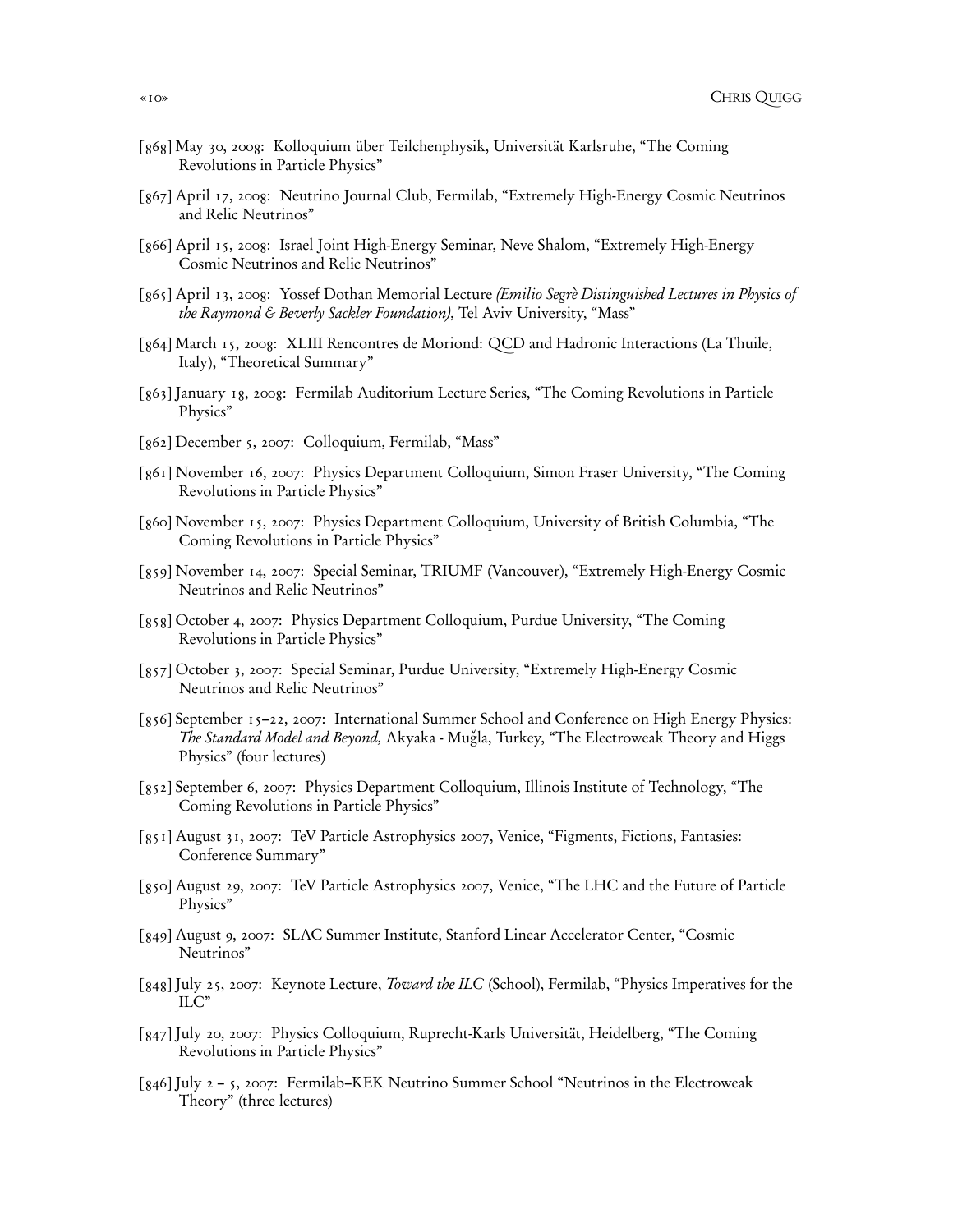- [843] May 12, 2007: Invited Lecture, Wu-Ki Tung Symposium, Michigan State University, "Mass"
- [842] May 4, 2007: Invited Lecture, Fortieth Anniversary of the Yang Institute for Theoretical Physics, Stony Brook University, "Mass"
- [841] March 7, 2007: Fermilab Community Symposium on the International Linear Collider, "The Physics Landscape"
- [840] March 1, 2007: Citizens' ILC Task Force, Fermilab, "The Coming Revolutions in Particle Physics"
- [839] February 12, 2007: Low Emittance Muon Collider Workshop, Fermilab, "Giant Steps"
- [838] January 8, 2007: Invited Lecture, Winter Meeting of the American Association of Physics Teachers, Seattle, "The Double Simplex: Envisioning Particles and Interactions"
- [837] January 8, 2007: Plenary Lecture, Winter Meeting of the American Association of Physics Teachers, Seattle, "The Coming Revolutions in Particle Physics"
- [836] November 28, 2006: Ken Stanfield Symposium, Fermilab, "40<sup>+</sup> Years of Particle Physics"
- [835] November 21, 2006: Experimental Seminar, Stanford Linear Accelerator Center, "Extremely High-Energy Cosmic Neutrinos and Relic Neutrinos"
- [834] November 20, 2006: Experimental Seminar, Stanford Linear Accelerator Center, "Evolving the Standard Model"
- [833] November 13, 2006: Special Seminar, Institute for High Energy Physics, Beijing, "The Coming Revolutions in Particle Physics"
- [832] November 10, 2006: Closing Lecture, China Center for Advanced Science & Technology Workshop on TeV Physics and the Large Hadron Collider, Beijing, "Perspectives on High Energy Physics"
- [831] November 9, 2006: Physics Department Colloquium, Tsinghua University, Beijing, "The Coming Revolutions in Particle Physics"
- [830] November 8, 2006: Physics Department Colloquium, Peking University, Beijing, "The Coming Revolutions in Particle Physics"
- [829] November 8–10, 2006: China Center for Advanced Science & Technology Workshop on TeV Physics and the Large Hadron Collider, Beijing, "Electroweak Theory, the Higgs Sector, and Beyond" (four lectures)
- [825] October 19, 2006: Physics Department Colloquium, Pennsylvania State University, "The Coming Revolutions in Particle Physics"
- [824] October 19, 2006: Particle Physics Seminar, Pennsylvania State University, "Extremely High-Energy Cosmic Neutrinos and Relic Neutrinos"
- [823] September 27, 2006: Physics Department Colloquium, Washington University, St. Louis, "The Coming Revolutions in Particle Physics"
- [822] September 23, 2006: Fiftieth Anniversary of the Particle Data Group, Berkeley, "Evolving the Standard Model"
- [821] September 11–12, 2006: Institute for Theoretical Physics, University of Karlsruhe, Germany, "The Electroweak Theory: Issues for the LHC Era" (four lectures)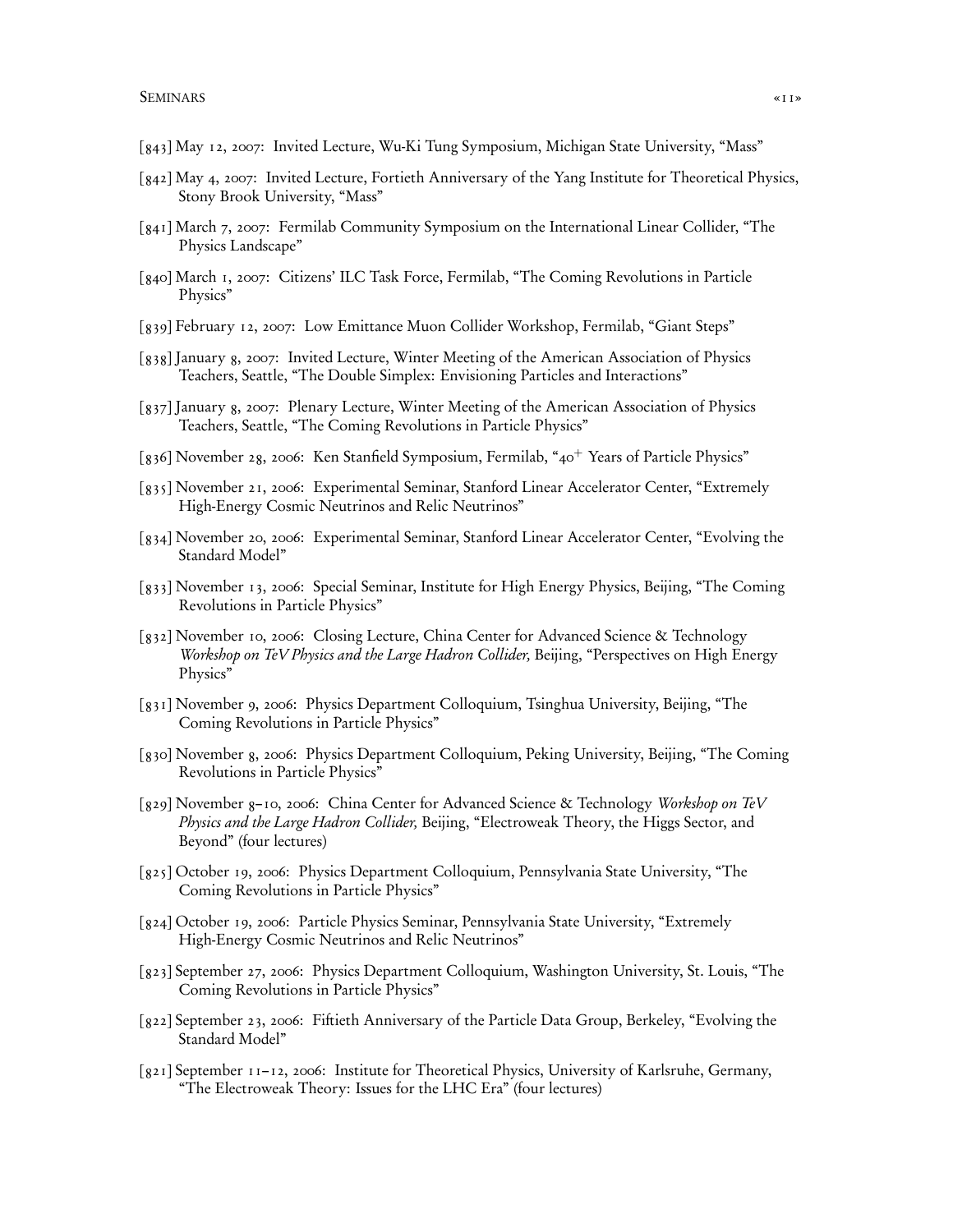- [817] September 5–9, 2006: Autumn School for High-Energy Physics, Maria–Laach, Germany, "The Standard Model" (four lectures)
- [813] August 17, 2006: Frontiers in Theoretical Physics, Niels Bohr Institute, Copenhagen, "The Coming Revolutions in Particle Physics"
- [812] August 4, 2006: CERN Summer Student Lectures, "Visualizing particles and their interactions"
- [811] June 22, 2006: Second World Summit: Physics Beyond the Standard Model, Galápagos Islands (Ecuador), "A Journey in Distant Countries: to the Electroweak Scale and Beyond"
- [810] June 15, 2006: Wellesley College Alumnae Visit to Fermilab, "A Little Tour in Particle Physics"
- [809] May 23, 2006: Astro/Theory Joint Pizza Seminar, Fermilab, "Gravitational Lensing of Supernova Neutrinos"
- [808] May 22, 2006: Fermilab Symposium on the Nature of Science, "The Nature of Science"
- [807] May 15–19, 2006: LNF Spring School, Physics in the LHC Era, Frascati, "Electroweak Symmetry Breaking and the Higgs Sector" (two lectures)
- [805] March 27, 2006: LISHEP 2006 International School on High Energy Physics, Rio de Janeiro, Brazil, "Fermilab Present and Future"
- [804] March 26–31, 2006: LISHEP 2006 International School on High Energy Physics, Rio de Janeiro, Brazil, "Electroweak Symmetry Breaking and the Higgs Sector" (three lectures)
- [801] March 9, 2006: Particle Theory and Astrophysics Seminar, University of Delaware, "Undulant Cosmologies"
- [800] March 2, 2006: Physics Research Colloquium, Caltech, "Novel Hadrons"
- [799] March 1, 2006: Particle Physics Seminar, University of California, Irvine, "Two Short Subjects: New States Associated with Charmonium; Cosmic Neutrinos & Relics"
- [798] February 28, 2006: Physics Department Colloquium, University of California, Santa Barbara, "The Coming Revolutions in Particle Physics"
- [797] February 27, 2006: Informal High Energy Physics Seminar, Caltech, "The Double Simplex: Envisioning Particles and Interactions"
- [796] February 10, 2006: Neutrino Oscillations in Venice 2006, "Extremely High Energy Cosmic Neutrinos and Relic Neutrinos"
- [795] February 1, 2006: Sommerfeld Theory Colloquium, Ludwig-Maximilians-Universität, Munich, "The Coming Revolutions in Particle Physics"
- [794] January 11, 2006: J-Term Lecture, LHC Physics Center, Fermilab, 'Large Hadron Collider Physics: Your Next Scientific Adventure"
- [793] November 11, 2005: National Science Teachers Association Midwestern Area Convention, Chicago, "The Coming Revolutions in Particle Physics"
- [792] November 1 17, 2005: Fermilab Academic Lectures, "The Electroweak Theory and Higgs Physics," six lectures
- [786] October 29, 2005: Symposium to Celebrate the Fiftieth Anniversary of the Discovery of the Antiproton, Lawrence Berkeley National Laboratory, "New Worlds"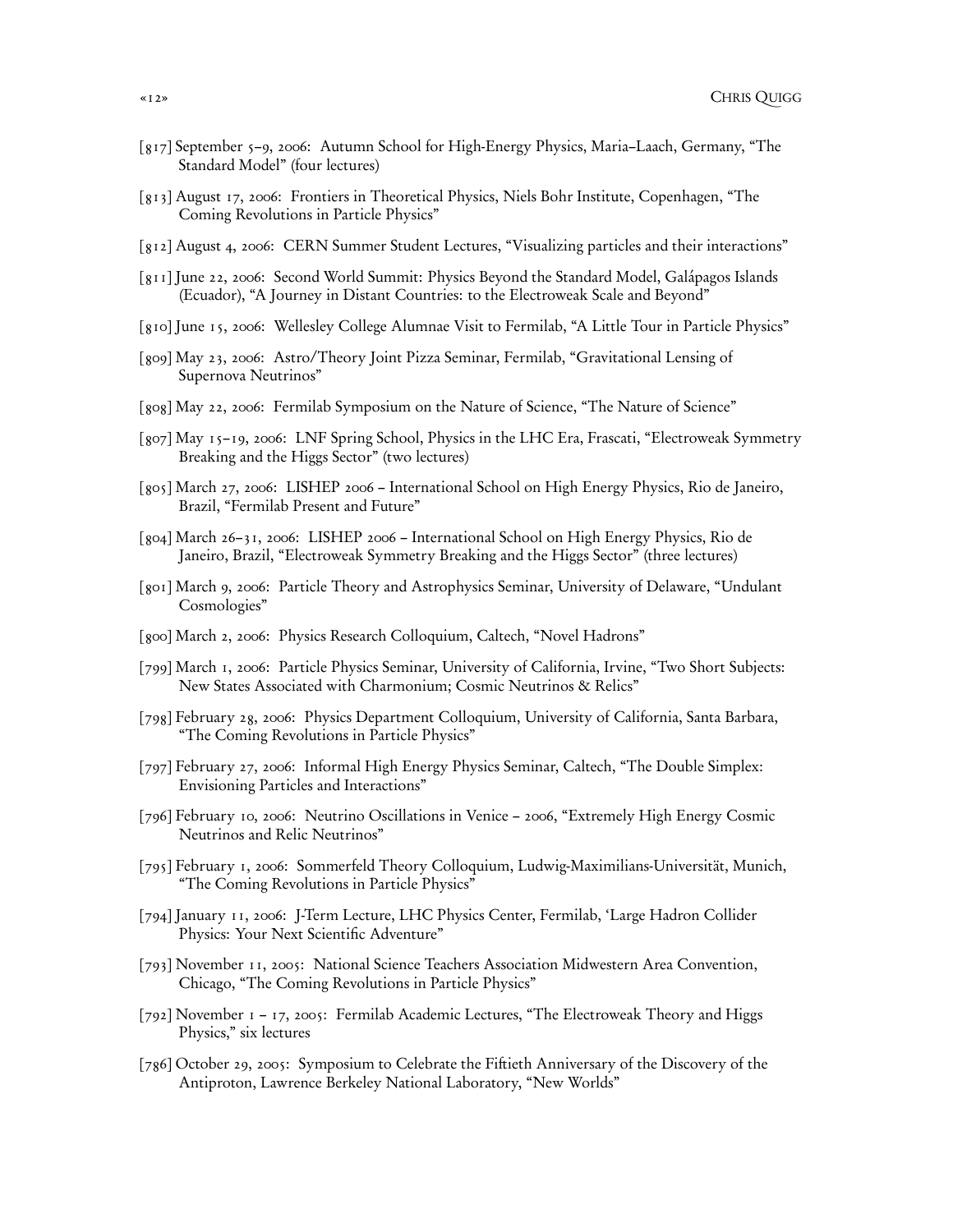- [785] October 25, 2005: Comunicare Fisica, Laboratori Nazionali di Frascati (Italy), "Comunicare Fisica alla'americana"
- [784] October 24, 2005: Seminario di Fisica dei Campi e Particelle, Università di Roma–1 (Italy), "The Double Simplex: Envisioning Particles and Interactions"
- [783] October 8, 2005: World Year of Physics Symposium, Fermilab, "The Coming Revolutions in Particle Physics"
- [782] September 23, 2005: Bill Bardeen Symposium, Fermilab, "Beneath the Electroweak Veil"
- [781] September 9, 2005: Physics Department Colloquium, Kenyon College, "Envisioning Particles and Interactions: The Double Simplex"
- [780] September 8, 2005: Donald Hamister Distinguished Lecture, Kenyon College, "The Coming Revolutions in Particle Physics"
- [779] September 1, 2005: Physics & Astronomy Department Colloquium, University of Nebraska, "The Coming Revolutions in Particle Physics"
- [778] July 25, 2005: Plenary Lecture, 2005 Europhysics Conference on High-Energy Physics, Lisbon, "Hadronic Physics and Exotics"
- [777] July 20, 2005: GustavoFest, Symposium in Honor of Gustavo Branco, Instituto Superior Técnico, Universidade Técnica de Lisboa, "The Double Simplex: Envisioning Particles and Interactions"
- [776] June 29, 2005: QuarkNet Teachers Summer Workshop, Fermilab, "The Double Simplex: Envisioning Particles and Interactions"
- [775] June 13–17, 2005: ICTP Summer School, Trieste, "The Standard Model (Electroweak Theory) and Higgs Physics," 5 lectures
- [770] April 25, 2005: Physics Department Colloquium, University of California, Berkeley, "The Double Simplex: Envisioning Particles and Interactions"
- [769] April 22, 2005: F. O. Birmingham Memorial Lecture, Wylie High School, Southern Methodist University, "The State of Physics . . . 40+ Years after the Feynman Lectures"
- [768] April 22, 2005: Physics Department Seminar, Southern Methodist University, "The Coming Revolutions in Particle Physics"
- [767] April 19, 2005: Plenary Lecture, Spring Meeting of the American Physical Society, Tampa, "The Double Simplex: Envisioning Particles and Interactions"
- [766] April 4, 2005: Particle Physics Seminar, University College, London, "The Double Simplex: Envisioning Particles and Interactions"
- [765] March 28, 2005: HETEP Seminar, University of Illinois—Urbana–Champaign, "The Lost Tribes of Charmonium"'
- [764] March 6–11, 2005: XXXIII International Meeting on Fundamental Physics, Benasque (High Pyrenees), Aragon, Spain, "Three Lectures on Collider Physics"
- [761] March 4, 2005: Public Lecture, Museo de las Ciencias, Valencia. "The Coming Revolutions in Particle Physics"
- [760] March 3, 2005: Universidad Autónoma de Madrid, "The Double Simplex: Envisioning Particles and Interactions"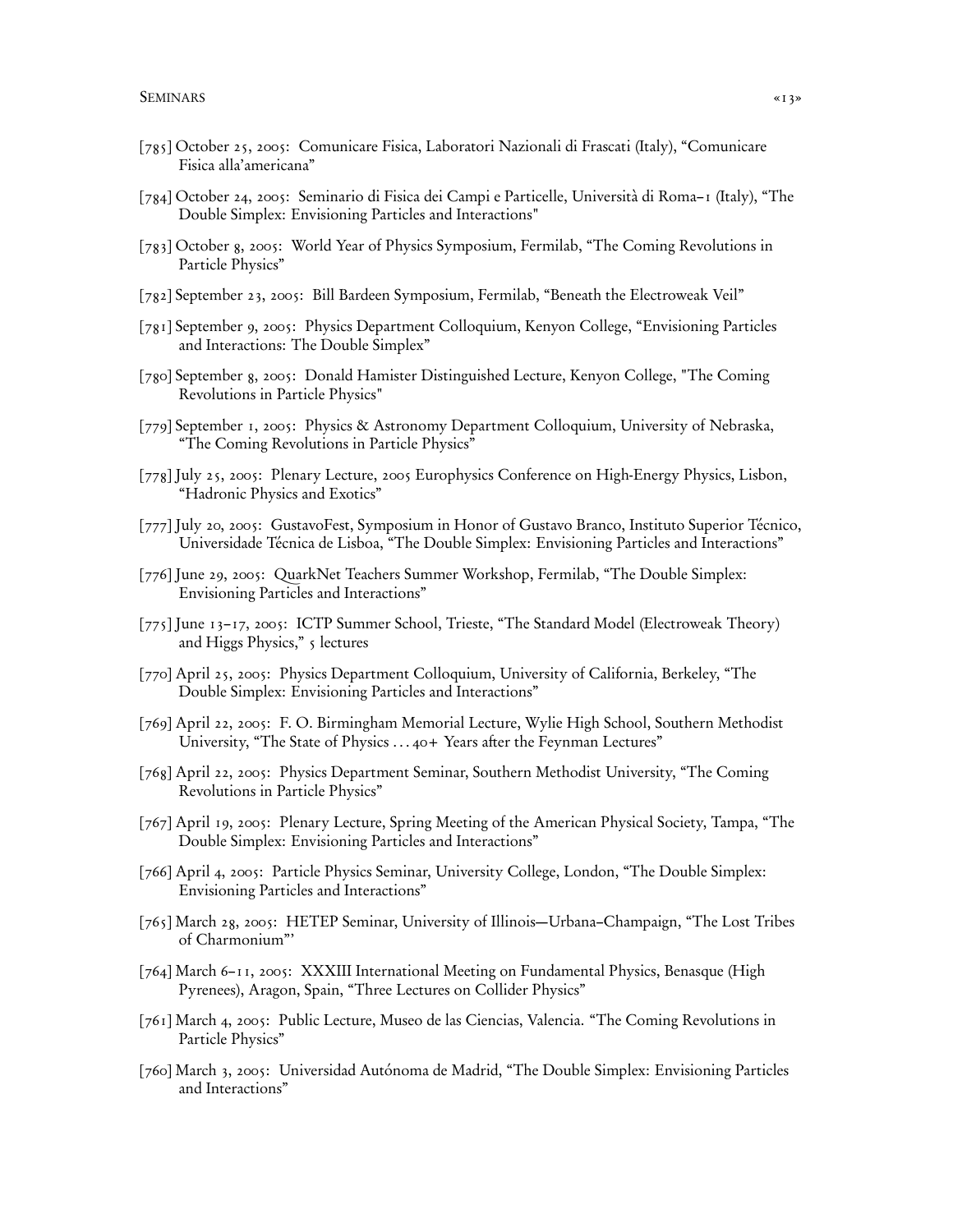- [759] February 15, 2005: CERN Particle Physics Seminar, "The Double Simplex: Envisioning Particles and Interactions"
- [758] February 1, 2005: Musique et Physique, Lectures to Celebrate the Fiftieth Anniversity of CERN, the Hundredth Anniversary of Einstein's Annus Mirabilis, and the World Year of Physics, Physics Department, University of Geneva,"Et rien ne fut plus comme avant . . . "
- [757] January 8, 2005: Eightieth Birthday Celebration for J. D. Jackson, Lawrence Berkeley National Laboratory, "Looking Ahead to Dave Jackson's 90th Birthday Gala"
- [756] December 2, 2004: Physics Department Colloquium, Johns Hopkins University, "The Double Simplex: Envisioning Particles and Interactions"
- [755] December 1, 2004: High-Energy Physics Seminar, Johns Hopkins University, "Cosmic-Neutrino Absorption Spectroscopy and the Evolution of the Universe"
- [754] November 30, 2004: Elementary Particle Physics 2010 Panel, Washington, "The Coming Revolutions in Particle Physics"
- [753] November 9, 2004: New Horizons in Science Briefing (Council for the Advancement of Science Writing), University of Arkansas, "The Coming Revolutions in Particle Physics"
- [752] October 24, 2004: First Meeting of the American Physical Society Topical Group on Hadronic Physics, Fermilab, "Meson Spectroscopy: a Theoretical Overview"
- [751] October 21, 2004: Physics & Astronomy Colloquium, University of Oklahoma, "The Double Simplex: Envisioning Particles and Interactions"
- [750] October 21, 2004: High-Energy Physics Seminar, University of Oklahoma, "The Lost Tribes of Charmonium (and Other Stories)"
- [749] October 14, 2004: Physics Department Colloquium, Massachusetts Institute of Technology, "The Double Simplex: Envisioning Particles and Interactions"
- [748] September 29, 2004: DuPage Division, Illinois Association of School Boards Fall Dinner Meeting, Fermilab, "Remarks on Teaching Science and the Nature of Science"
- [747] September 28, 2004: Physics Department Colloquium, Kansas State University, "Nature's Greatest Puzzles"
- [746] September 27, 2004: Physics Department Colloquium, University of Kansas, "The Double Simplex: Envisioning Particles and Interactions"
- [745] September 13, 2004: Physics Department Colloquium, Iowa State University, "The Coming Revolutions in Particle Physics"
- [744] September 8, 2004: Physics Department Colloquium, Indiana University, "The Coming Revolutions in Particle Physics"
- [743] August 3, 2004: Science Undergraduate Laboratory Internships Lecture, Stanford Linear Accelerator Center, "Envisioning Particles and Interactions"
- [742] August 2, 2004: Opening Talk, SLAC Summer Institute, Stanford Linear Accelerator Center, "Nature's Greatest Puzzles"
- [741] July 17, 2004: Physics at LHC 2004, Vienna, Concluding Talk
- [740] July 12, 2004: DESY Colloquium, Hamburg, "Envisioning Particles and Interactions"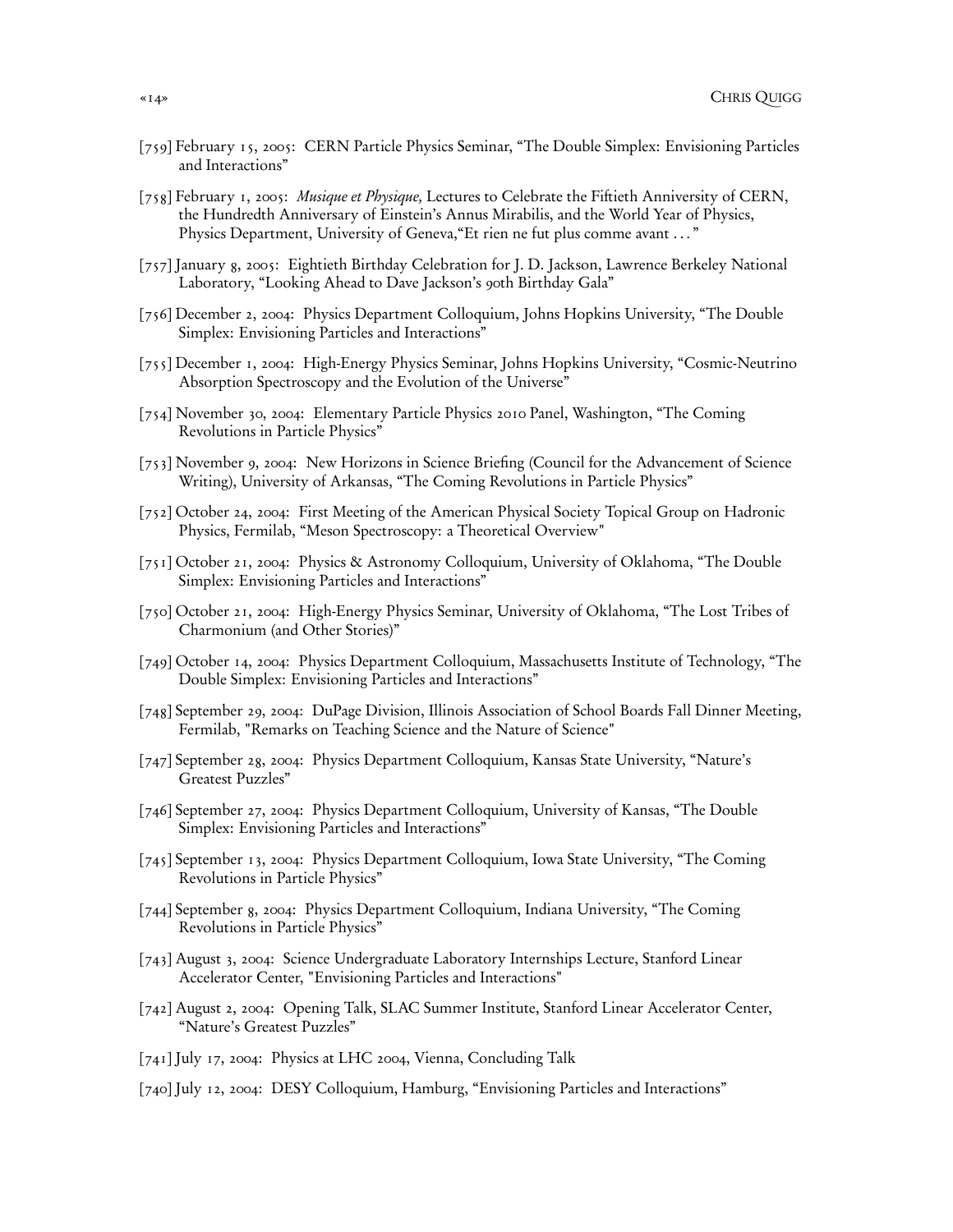- [739] June 29, 2004: Sixth International Conference on Hyperons, Charm, and Beauty Hadrons, Illinois Institute of Technology, "Quarkonium: New Developments"
- [738] June 5, 2004: Heavy Quarks and Leptons 2004, University of Puerto Rico, Mayagüez, Conference Summary
- [737] April 28, 2004: Colloquium, Fermilab, "The Coming Revolutions in Particle Physics"
- [736] April 21, 2004: High-Energy / RIKEN Theory Seminar, Brookhaven National Laboratory, "Charmonium: the Next Wave"
- [735] April 20, 2004: Physics Department Colloquium, Brookhaven National Laboratory, "The Double Simplex: Envisioning Particles and Interactions"
- [734] March 23, 2004: Séminaire Général du Service de Physique Théorique, Saclay, "Le double simplexe : une conception des particules élémentaires et des interactions fondamentales"
- [733] March 11, 2004: Tevatron University, Fermilab, "The Double Simplex: Envisioning Particles and Interactions"
- [732] March 5, 2004: XVIIIth Rencontres de la Vallée d'Aoste, Evening Lecture, "The Double Simplex: Envisioning Particles and Interactions"
- [731] March 3, 2004: XVIIIth Rencontres de la Vallée d'Aoste, Invited Talk,"Quarkonium: New Developments"
- [730] February 26, 2004: Thursday Theory Seminar, CERN, "Charmonium: the Next Wave"
- [729] February 24, 2004: Institute for Particle Physics Colloquium, University of Valencia, "Envisioning Particles and Interactions"
- [728] February 23, 2004: Theoretical Physics Seminar, University of Valencia, "Charmonium: the Next Wave"
- [727] February 6, 2004: Physics Division Colloquium, Argonne National Laboratory, "The Coming Revolutions in Particle Physics"
- [726] February 2, 2004: High-Energy Physics Seminar, University of Chicago, "Charmonium: the Next Wave"
- [725] November 10, 2003: Physics Department Colloquium, Harvard University, "The Double Simplex: Envisioning Particles and Interactions"
- [724] November 10, 2003: HEPL Seminar, Harvard University, "Charmonium: the Next Wave"
- [723] October 7, 2003: Colloquium, Stanford Linear Accelerator Center, "Envisioning Particles and Interactions"
- [722] October 7, 2003: Experimental Physics Seminar, Stanford Linear Accelerator Center, "Charmonium: the Next Wave"
- [721] September 12, 2003: Physics Department Colloquium, University of Virginia, "Envisioning Particles and Interactions"
- [720] September 5, 2003: Joint Experimental Theoretical Seminar, Fermilab, "The Double Simplex: Envisioning Particles and Interactions"
- [719] August 15, 2003: QuarkNet Teachers Conference, Fermilab, "Envisioning Particles and Interactions"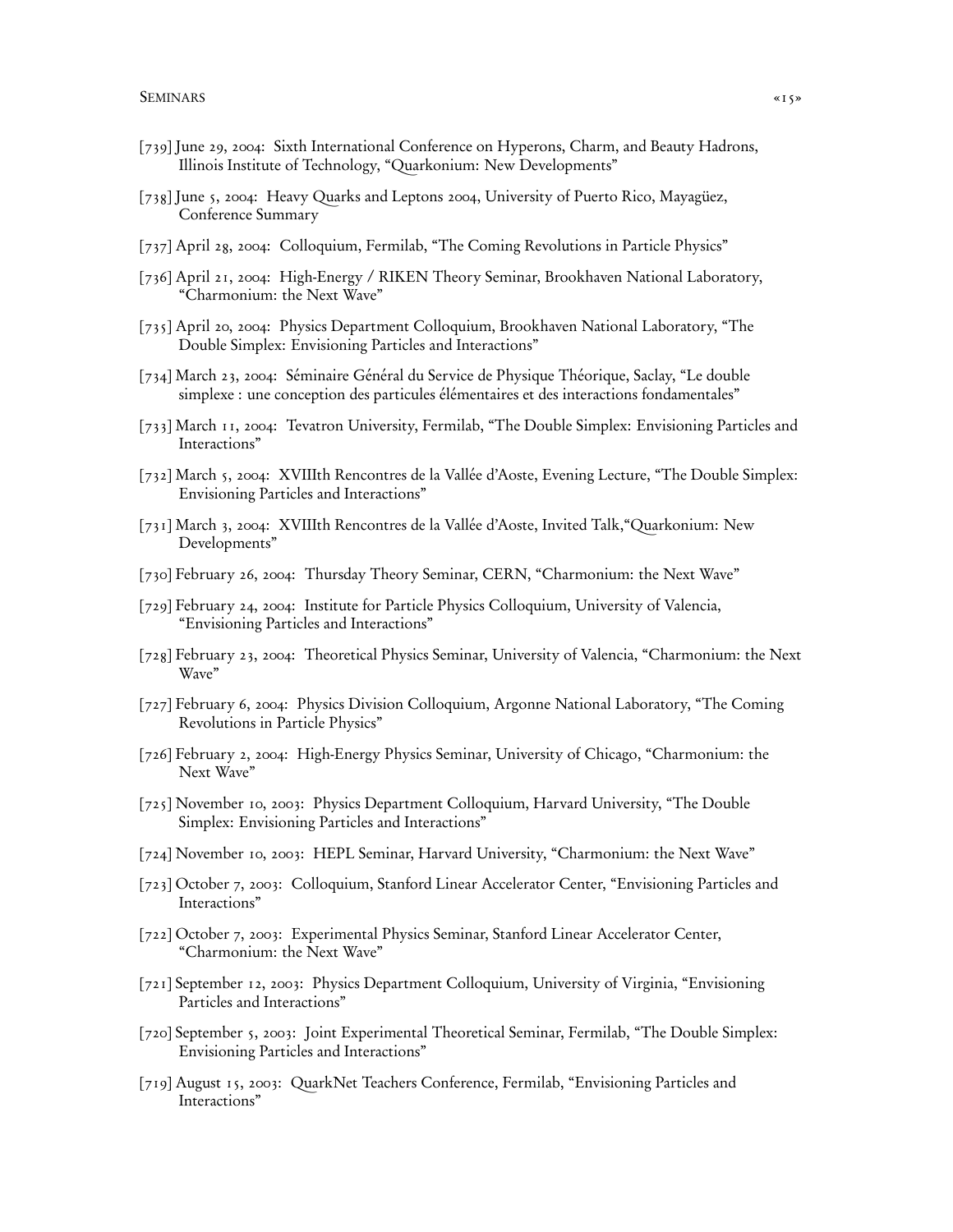- [718] June 1–14, 2003: CERN–CLAF School, Mexico, "The Standard Model and Beyond" (four lectures)
- [714] April 22, 2003: Physics for Everyone Lecture, Fermilab, "Physics without Borders"
- [713] April 5, 2003: Invited Talk, April Meeting of the American Physical Society / DPF2003, "A TeV Linear Collider: Why? Why Now?"
- [712] April 5, 2003: April Meeting of the American Physical Society / DPF2003, "Characterizing Neutrino Properties and Cosmic Sources with Neutrino Observatories"
- [711] January 30, 2003: Neutrinos: Data, Cosmos, and Planck Scale Program Seminar, Kavli Institute for Theoretical Physics, Santa Barbara, "Neutrino Observatory Characterization of Cosmic Sources and Neutrino Properties"
- [710] January 9, 2003: Physics Department Colloquium, University of Chicago, "The Futures of Particle Physics"
- [709] November 15, 2002: Physics Department Colloquium, University of Arizona, "The Futures of Particle Physics"
- [708] October 30, 2002: Physics Department Colloquium, University of Pennsylvania, "The Coming Revolutions in Particle Physics"
- [707] October 29, 2002: Physics Department Colloquium, Bucknell University, "The Higgs Boson and the Origins of Mass"
- [706] October 28, 2002: Public Lecture, Bucknell University, "The Coming Revolutions in Particle Physics"
- [705] October 18, 2002: Moti Lal Rustgi Memorial Lecture, University of Buffalo, "The Coming Revolutions in Particle Physics"
- [704] October 11, 2002: Journal Club, Fermilab, "B-Meson Gateways to Missing Charmonium Levels"
- [703] August 25-30, 2002: European School of Physics, Pylos, Greece, "The Standard Model (Electroweak Theory)" (six lectures)
- [697] July 25, 2002: Neutrinos for Fun and Profit Seminar, Fermilab, "Interactions of Extraterrestrial Neutrinos"
- [696] April 21, 2002: Invited Talk, April Meeting of the American Physical Society, Albuquerque, "The Art of the Public Lecture"
- [695] February 13, 2002: Physics Department Colloquium, Universitat Autònoma de Barcelona, "Future Directions for Particle Physics"
- [694] February 12, 2002: Museu de la Ciència de la Fundació "La Caixa," Barcelona, "The Coming Revolutions in Particle Physics"
- [693] January 14, 2002: Twenty-First Century Science Lecture, Graham School of General Studies, University of Chicago, "The Coming Revolutions in Particle Physics"
- [692] January 5, 2002: Saturday Morning Physics, Fermilab, "Particles and Forces"
- [691] December 3, 2001: The Once and Future Web, a Symposium at the Stanford Linear Accelerator Center, "How the Web Has Changed How High-Energy Physics Is Done"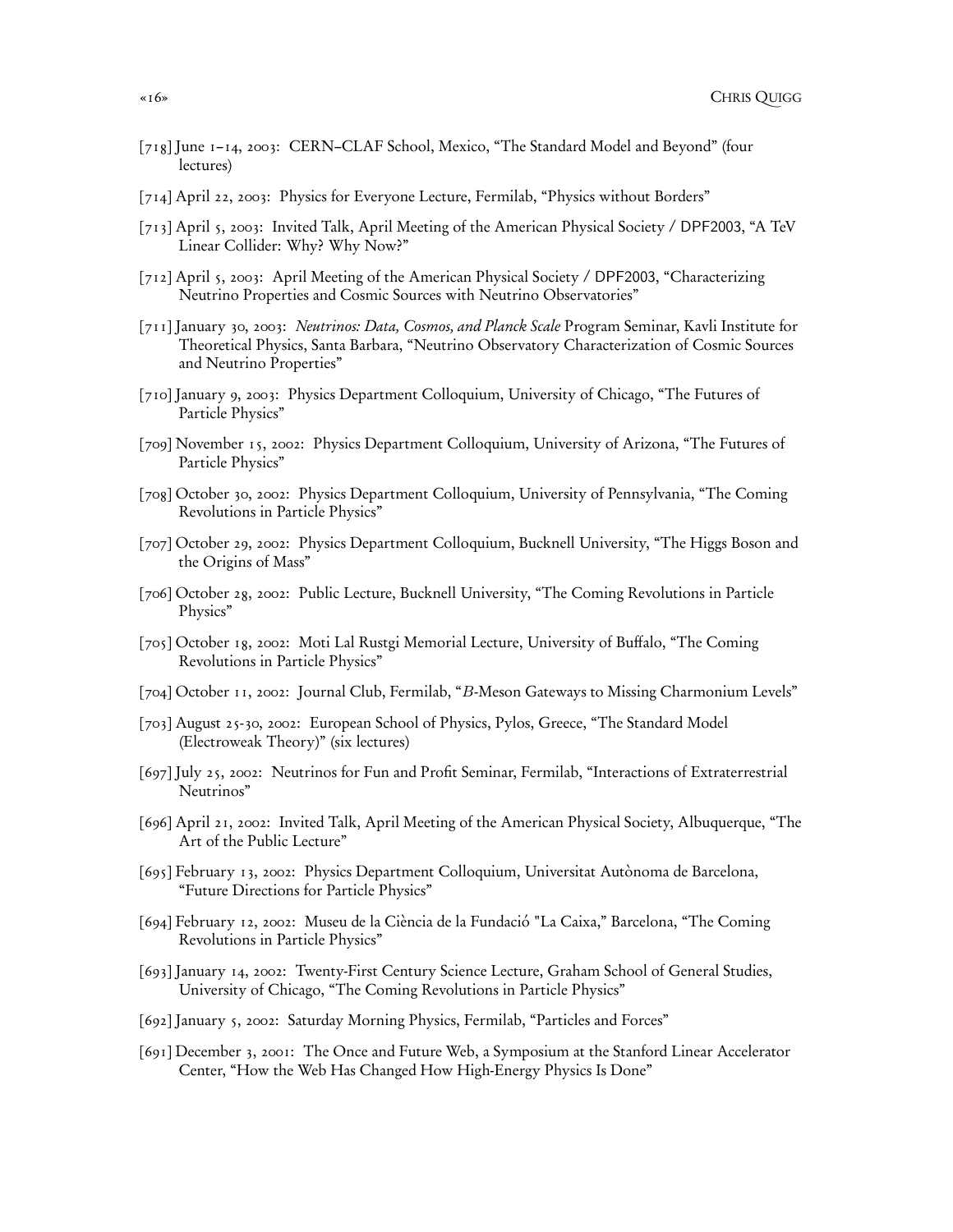- [690] November 27, 2001: Physics Department Colloquium, Boston University, "The Futures of Particle Physics"
- [689] November 2, 2001: The Future of Creativity Symposium at the School of the Art Institute of Chicago, "Fermilab as a Creative Community"
- [688] October 27, 2001: Closing Lecture of the Third International Symposium on Large Hadron Collider Physics and Detectors, Chia, Sardinia, Italy, "Visions: the Coming Revolutions in Particle Physics"
- [687] July 20, 2001: Snowmass 2001: A Summer Study on the Future of Particle Physics, closing talk, "Next Steps"
- [686] July 1, 2001: Snowmass 2001: A Summer Study on the Future of Particle Physics, opening talk, "Why We Are Here"
- [685] June 22, 2001: Particle Accelerator Conference, Chicago, keynote address, "Particle Physics—Future Directions"
- [684] June 1, 2001: Les Houches Workshop on Collider Physics, "Summary and Outlook"
- [683] April 30, 2001: Annual Meeting of the American Physical Society, Washington, "Snowmass 2001 and the Future of Particle Physics"
- [682] March 30, 2001: Forum 21: World Cultural Forum, Deauville, France, "New Worlds of Particle Physics"
- [681] March 4-5, 2001: Frontiers of Contemporary Physics, Vanderbilt University, "The Futures of Particle Physics," two lectures
- [679] February 16, 2001: Annual Meeting of the American Association for the Advancement of Science, San Francisco, symposium on *The Coming Revolutions in Particle Physics*, "A Decade of Discovery"
- [678] February 7, 2001: Physics Students Prize Lecture, Ohio Wesleyan University, "Coming Attractions in Particle Physics"
- [677] February 7, 2001: Physics Lecture, Ohio Wesleyan University, "Particle Physics: the Science of Matter, Space, and Time"
- [676] February 1, 2001: Tevatron University, Fermilab, "The Futures of Particle Physics"
- [675] January 17, 2001: Quark Matter 2001, State University of New York, Stony Brook, "Physics at the Millennium"
- [674] January 9, 2001: Aspen Winter Physics Conference, "The Futures of Particle Physics"
- [673] January 6, 2001: Saturday Morning Physics, Fermilab, "Particles and Forces"
- [672] December 11, 2000: High-Energy Physics Lunch Seminar, University of Chicago, "The Road to Snowmass"
- [671] November 14, 2000: Food for Thought Seminar, Fermilab, "The Road to Snowmass"
- [670] November 14, 2000: Science for Everyone Lecture, Fermilab, "Particle Physics: The World of Matter, Space, and Time"
- [669] November 11, 2000: Quarknet Weekend @ Fermilab, "The Secret Life of Higgs Bosons"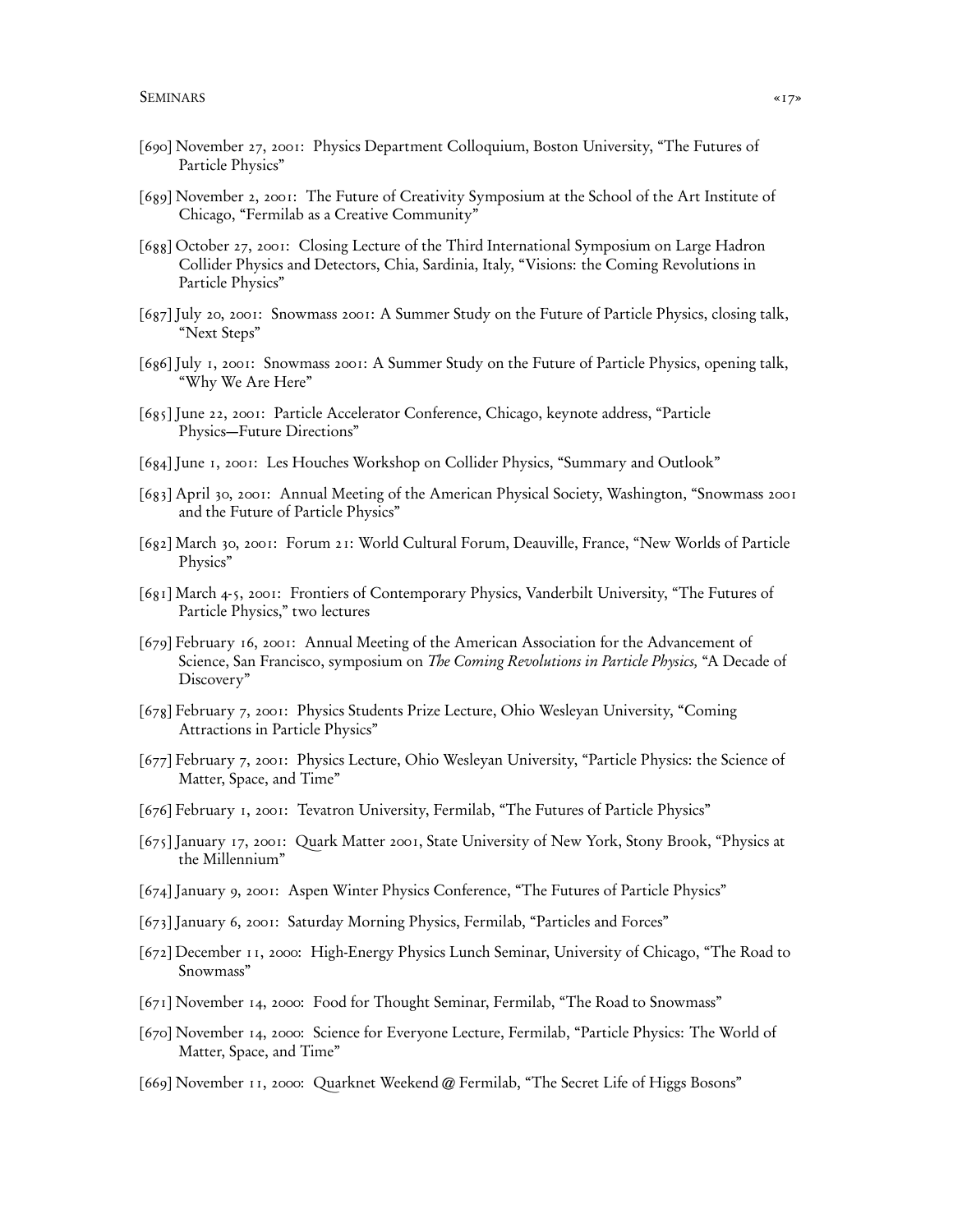- [668] November 1, 2000: Research Progress Meeting, Lawrence Berkeley National Laboratory, "Preparations for Snowmass 2001"
- [667] September 27, 2000: DESY Theory Workshop: CP Violation and Rare Processes: Standard Model and Beyond, "Discrete Symmetries: the Standard Model and Beyond"
- [666] September 22, 2000: ECFA/DESY Linear Collider Workshop, Hamburg, "Preview of Snowmass 2001"
- [665] August 9, 2000: DPF2000, Ohio State University, "Preview of Snowmass 2001"
- [664] July 17–25, 2000: CERN Lectures for Summer Students, "The Standard Model of Particle Physics," eight lectures
- [656] June 27, 2000: Fermilab Users Meeting, "Preview of Snowmass 2001"
- [655] June 18, 2000: State University of New York, Stony Brook, Symposium on Physics and Astronomy at the Millennium, "Frontiers of Physics & Astronomy for the New Millennium" (closing lecture)
- [654] June 5–8, 2000: Theoretical Advanced Studies Institute, Boulder, "The Electroweak Theory," four lectures
- [650] April 27, 2000: Physics Department Colloquium, University of California, Los Angeles, "Coming Attractions in Particle Physics"
- [649] April 3, 2000: Colloquium, Stanford Linear Accelerator Center, "Physics Opportunities in Fermilab's Futures"
- [648] April 15, 2000: Society of Physics Students Regional Meeting, University of Missouri–Kansas City, "Nothing Is Too Wonderful to Be True"
- [647] March 18, 2000: Fermilab Symposium on the Nature of Science, "The Nature of Science"
- [646] February 25, 2000: Physics Department Colloquium, University of North Carolina, Chapel Hill, "Coming Attractions in Particle Physics"
- [645] February 25, 2000: Astrophysics Journal Club, University of North Carolina, Chapel Hill, "Neutrino Physics with a Millimole of Muons"
- [644] February 14–19, 2000: Asian Winter School in Particle Physics, Korea Institute for Advanced Study, Seoul, "Physics of the Higgs Sector," five lectures
- [639] January 8, 2000: Saturday Morning Physics, Fermilab, "Particles and Forces"
- [638] December 15, 1999:  $\mu\mu'$ 99, 4th International Conference on the Physics Potential and Development of  $\mu\mu$  Colliders, San Francisco, "The State of the Standard Model"
- [637] November 26, 1999: Séminaire Commun (Collège de France–École Normale Supérieure–Paris VI–Paris VII), "Les Avenirs en Physique des Particules Vus de Fermilab"
- [636] November 24, 1999: Séminaire Exceptionnel, École Polytechnique, Palaiseau, "Les Avenirs en Physique des Particules Vus de Fermilab"
- [635] November 19, 1999: DAΦNE '99, Laboratori Nazionali di Frascati, "Conference Summary: CP Violation and Rare Decays"
- [634] November 15, 1999: Special Seminar, Laboratori Nazionali di Frascati, "Neutrino Physics with a Millimole of Muons"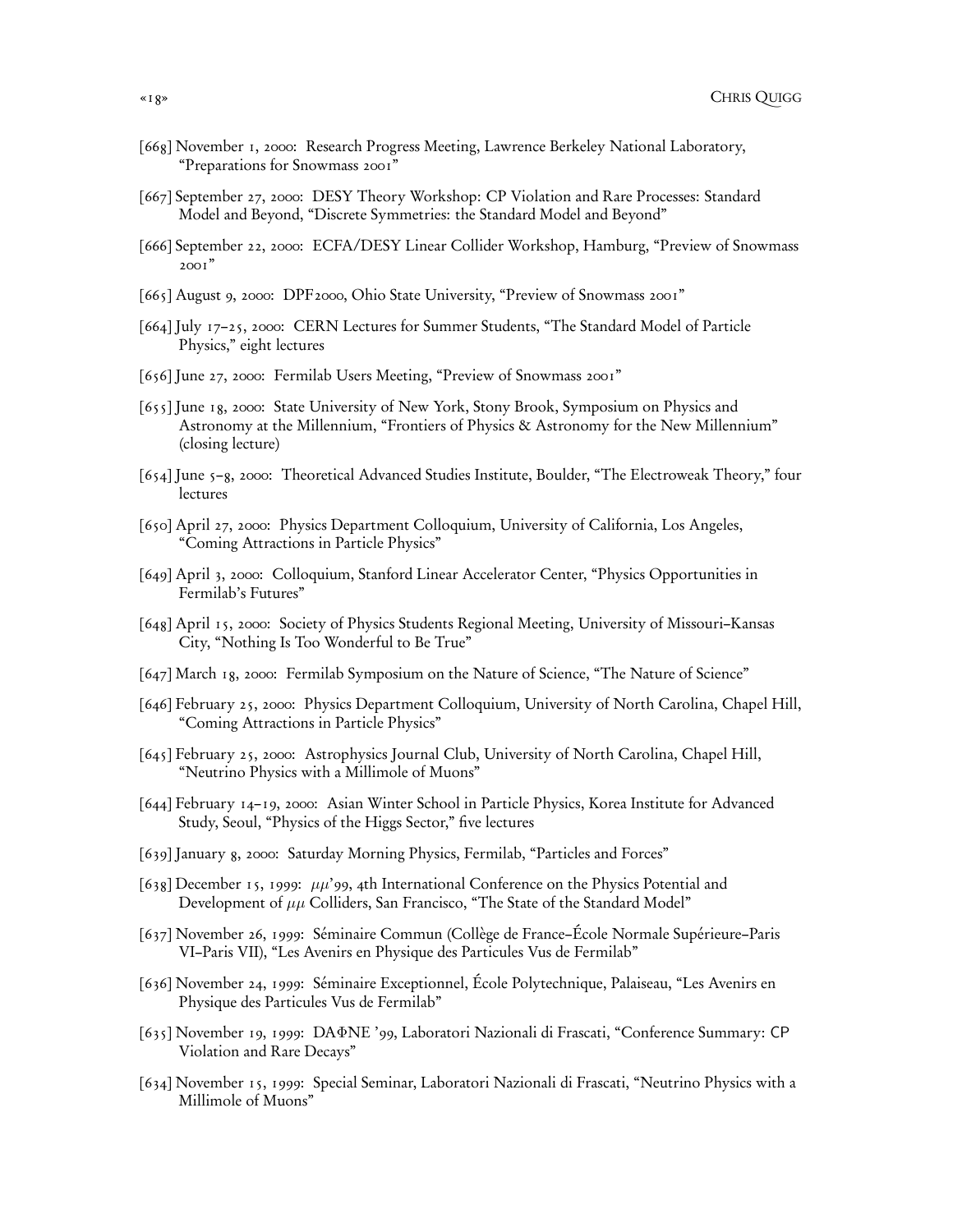- [633] November 9, 1999: Physics Department Colloquium, Ohio State University, "Coming Attractions in Particle Physics"
- [632] November 9, 1999: Special High-Energy Physics Seminar, Ohio State University, "Neutrino Physics with a Millimole of Muons"
- [631] October 15, 1999: Laboratory for Nuclear Studies Journal Club, Cornell University, "Neutrino Physics with a Millimole of Muons"
- [630] October 13, 1999: Physics Department Colloquium, Duke University, "Coming Attractions in Particle Physics"
- [629] October 13, 1999: High-Energy Physics Seminar, Duke University, "Physics Opportunities in Fermilab's Futures"
- [628] October 9, 1999: Saturday Morning Physics, Fermilab, "Particles and Forces"
- [627] September 25, 1999: B Physics at the Tevatron Workshop, Fermilab, "Doubly Heavy Baryons"
- [626] September 22, 1999: Physics Department Colloquium, University of Illinois–Chicago, "Coming Attractions in Particle Physics"
- [625] July 16–24, 1999: CERN Lectures for Summer Students, "The Standard Model of Particle Physics," eight lectures
- [617] July 8, 1999: New Perspectives 99, Fermilab, "Making Waves"
- [616] July 7, 1999: Annual Users Meeting, Fermilab, "Memos for the Next Millennium"
- [615] July 5, 1999: ECFA/ICFA Workshop on a Neutrino Factory, Lyon, "Problems of Identity"
- [614] June 30, 1999: ICFA Instrumentation School, Istanbul, Turkey, "Perspectives in High-Energy Physics"
- [613] June 16, 1999: Enrichment Lecture for Advanced Placement Readers, University of Nebraska, Lincoln, "Nothing Is Too Wonderful to Be True"
- [612] June 9, 1999: Summer Student Lecture, Fermilab, "Coming Attractions in Particle Physics"
- [611] June 3, 1999: Physics Enrichment Camp, National University of Singapore, "Questions of Scale"
- [610] June 2, 1999: Physics Enrichment Camp, National University of Singapore, "Neutrino Wonders"
- [609] June 1, 1999: Physics Enrichment Camp, National University of Singapore, "Questions of Scale"
- [608] May 31, 1999: Public Lecture, National University of Singapore, "Nothing Is Too Wonderful to Be True"
- [607] May 31, 1999: Physics Enrichment Camp, National University of Singapore, "Neutrino Wonders"
- [606] April 14, 1999: Pheno '99: Phenomenology for the Third Millennium, University of Wisconsin, Madison, "Hadron Colliders: Present and Future"
- [605] April 12, 1999: Physics Department Colloquium, University of Kansas, "Top Matters"
- [604] March 20, 1999: Saturday Morning Physics, Fermilab, "Particles and Forces"
- [603] February 8, 1999: Special Seminar, Universidad Autónoma de Madrid, "Physics Opportunities in Fermilab's Futures"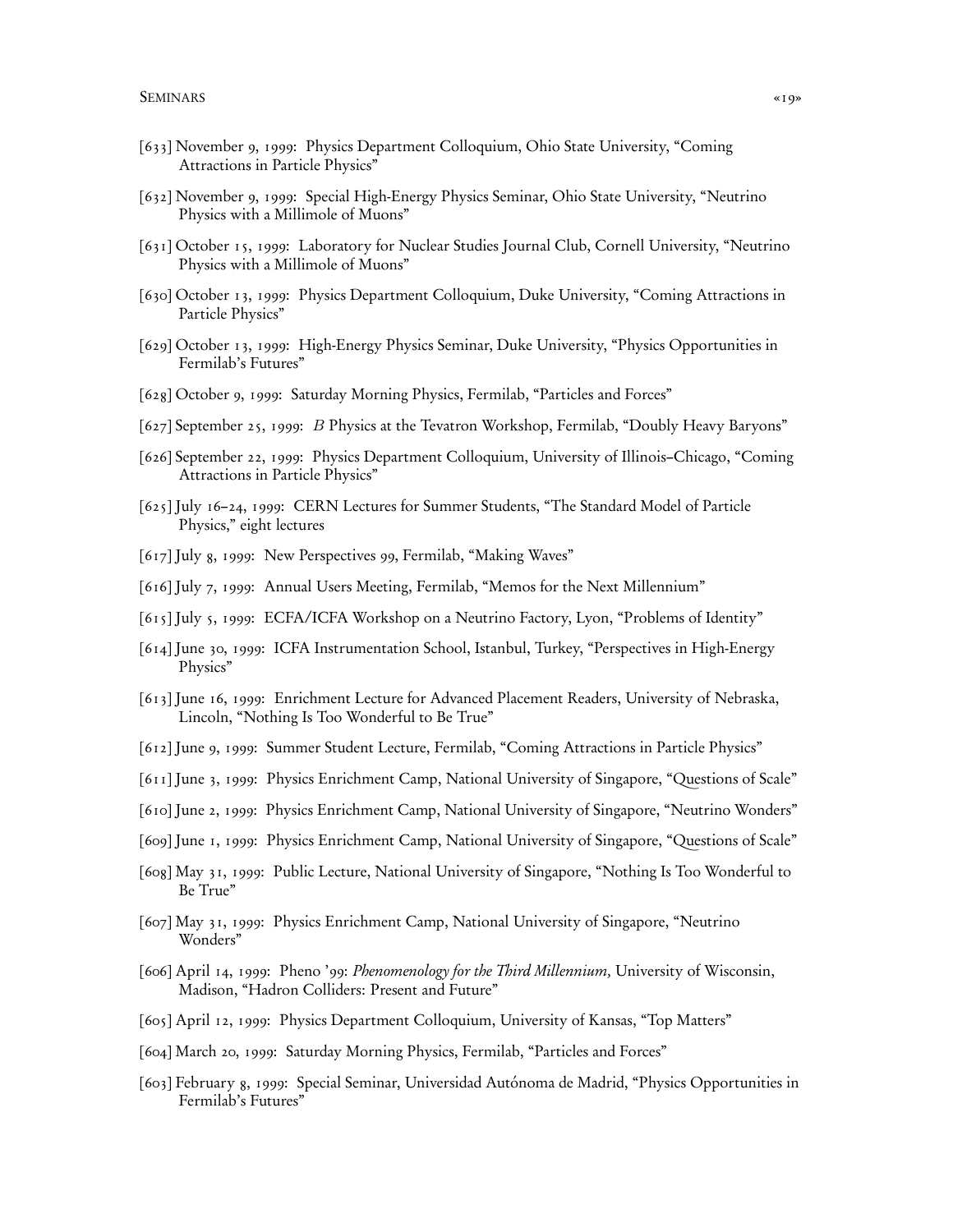- [602] February 1-5, 1999: Winter Meeting on Particle Physics, Sierra Nevada, Spain, "Electroweak Symmetry Breaking and the Higgs Sector," three lectures
- [599] January 16, 1999: Saturday Morning Physics, Fermilab, "Particles and Forces"
- [598] January 15, 1999: Joint Experimental Theoretical Seminar, Fermilab, "Physics Opportunities in Fermilab's Futures"
- [597] January 11, 1999: Illinois Mathematics and Science Academy Great Minds Seminar, "What Is Theoretical Physics?"
- [596] November 4, 1998: Physics Department Colloquium, University of Alabama, "Top Matters"
- [595] October 27, 1998: APS Centennial Colloquium, Illinois State University, "Nothing Is Too Wonderful to Be True"
- [594] October 11, 1998: Heavy Quark 98, Fermilab, "Perspectives on HQ98"
- [593] September 28, 1998: APS Centennial Colloquium, Western Michigan University, "Top Matters"
- [592] July 16–24, 1998: CERN Lectures for Summer Students, "The Standard Model of Particle Physics," seven lectures
- [585] June 10, 1998: Summer Students Lecture Series, Fermilab, "Coming Attractions in Particle Physics: what (we know) we don't know"
- [584] June 6, 1998: Investment Analysts Society of Chicago Meeting, Fermilab, "Nothing Is Too Wonderful to Be True"
- [583] May 21, 1998: Physics Department Colloquium, University of California, Santa Cruz, "Top Matters"
- [582] May 21, 1998: Santa Cruz Institute of Particle Physics Seminar, University of California, Santa Cruz, "Physics with a Millimole of Muons"
- [581] April 27, 1998: Physics Department Colloquium, University of California, Berkeley, "Top Matters"
- [580] April 15, 1998: United Kingdom Institute of Physics Annual Meeting on Particle Physics, Manchester, "Views from the Top"
- [579] April 1, 1998: Department of Energy Program Review, Fermilab, "Physics Opportunities in Fermilab's Futures"
- [578] March 21, 1998: Saturday Morning Physics, Fermilab, "Particles and Forces"
- [577] March 7, 1998: URA Visiting Committee, Fermilab, "Physics Opportunities in Fermilab's Futures"
- [576] February 26, 1998: Public Lecture, Texas Tech University, "Nothing Is Too Wonderful to Be True"
- [575] February 26, 1998: Physics Department Colloquium, Texas Tech University, "Top Matters"
- [574] February 26, 1998: Modern Physics Lecture, Texas Tech University, "How to Cheat at Quantum Mechanics"
- [573] February 20, 1998: ITP Colloquium, Institute for Theoretical Physics, Santa Barbara, "Physics with a Millimole of Muons"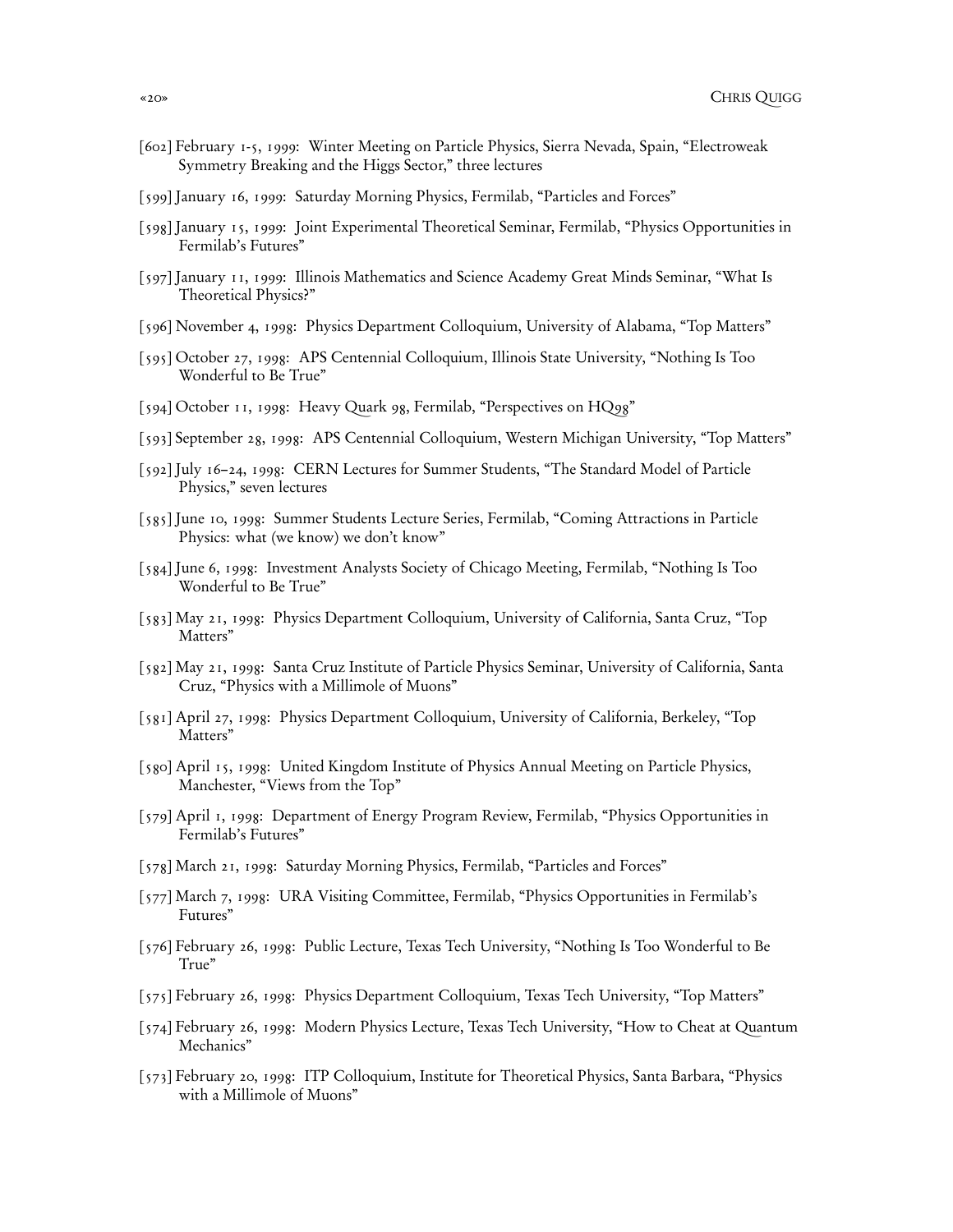- [572] February 19, 1998: Research Progress Meeting, Lawrence Berkeley National Laboratory, "Physics with a Millimole of Muons"
- [571] February 12, 1998: University of DØ & CDF, Fermilab, "Mesons with Beauty and Charm"
- [570] January 28, 1998: Public Lecture sponsored by the Aspen Center for Physics, "Nothing Is Too Wonderful to Be True"
- [569] January 27, 1998: Aspen Winter Physics Conference, "Hadron Colliders: The Top Quark & Higgs Boson"
- [568] January 22, 1998: Physics Department Colloquium, University of Illinois, "Top Matters"
- [567] January 17, 1998: Saturday Morning Physics, Fermilab, "Particles and Forces"
- [566] January 8, 1998: High-Energy Physics Seminar, University of Bergen, Norway, "Top–ology"
- [565] January 4, 1998: Nordic High-Energy Symposium, Spåtind, Norway, "Top and Higgs at the Tevatron"
- [564] December 10, 1997:  $\mu\mu$ 97, 4th International Conference on the Physics Potential and Development of  $\mu\mu$  Colliders, San Francisco, "The Top Quark and Higgs Boson at Hadron Colliders"
- [563] November 10, 1997: Physics Department Colloquium, Southern Methodist University, "Top Matters"
- [562] November 9, 1997: Workshop on Physics at the First Muon Collider and at the Front End of a Muon Collider, Fermilab, "Conference Summary"
- [561] November 4, 1997: Public Lecture, SciFi97, International Conference on Scintillating & Fiber Detectors, University of Notre Dame, "Nothing Is Too Wonderful to Be True"
- [560] October 22, 1997: Physics Department Colloquium, Northwestern University, "Top Matters"
- [559] October 16, 1997: High-Energy Physics Seminar, Boston University, "Interactions of Extraterrestrial Neutrinos at Ultrahigh Energies"
- [558] October 15, 1997: Harvard–MIT–BU Joint Theory Seminar, Boston University, "Mesons with Beauty and Charm"
- [557] October 14, 1997: Cosmos Revisited: Lectures in Memory of Carl Sagan, Smithsonian Institution, Washington, "The Particle Cosmos"
- [556] September 5, 1997: Physics Department Colloquium, University of Virginia, "Nothing Is Too Wonderful to Be True"
- [555] September 4, 1997: High-Energy Physics Seminar, University of Virginia, "Mesons with Beauty and Charm"
- [554] August 15, 1997: Aspen Center for Physics Colloquium, "Top Matters"
- [553] August 6, 1997: Workshop on New Physics at the Tevatron and LEP II, Aspen Center for Physics, "The Tevatron Physics Program: Recent Results and Future Prospects"
- [552] July 14, 1997: Fermilab Users Meeting, "Nothing Is Too Wonderful to Be True"
- [551] June 30, 1997: Symposium on Twenty Beautiful Years of the Bottom Physics, Illinois Institute of Technology, "Realizing the Potential of Quarkonium"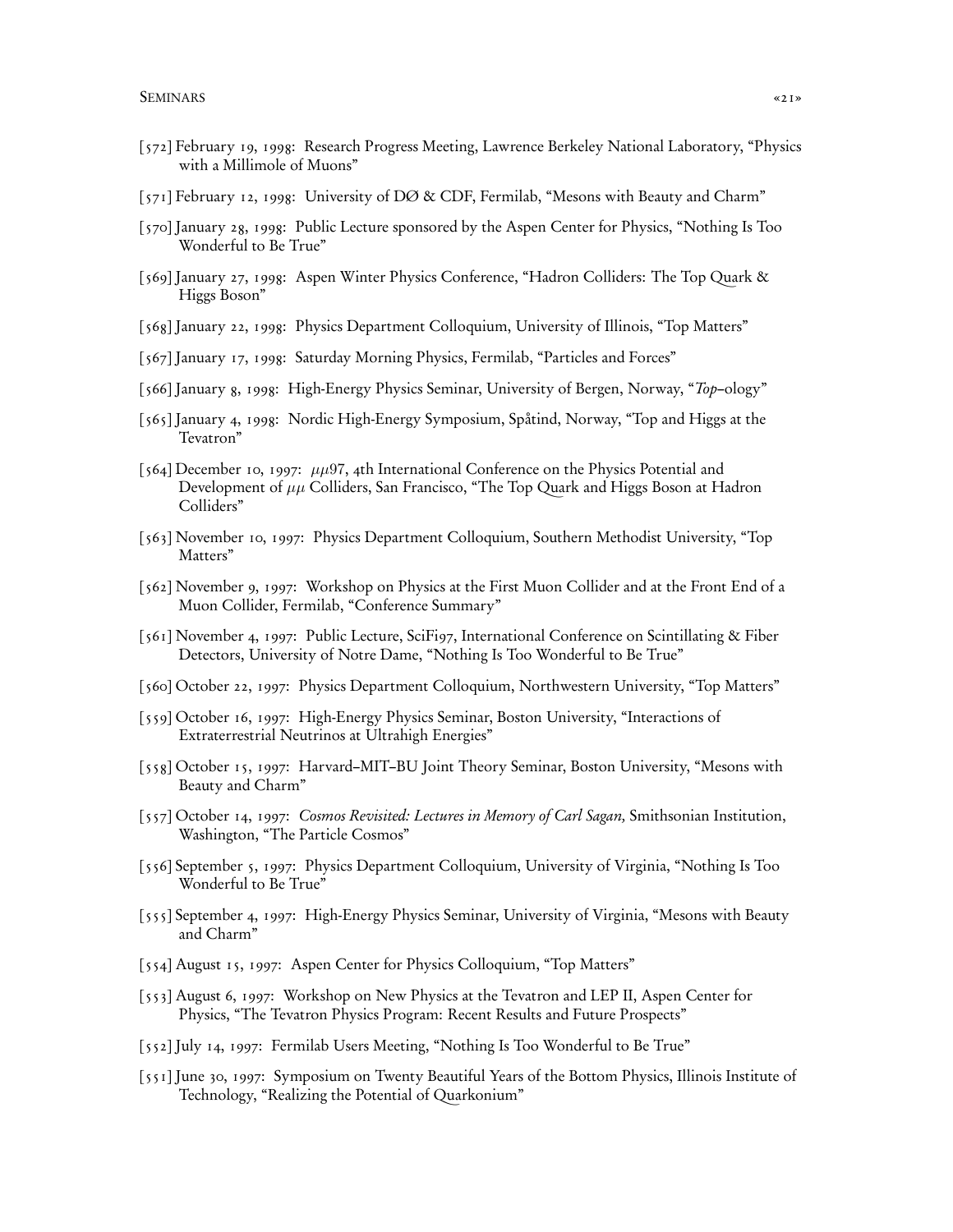- [550] June 25, 1997: Fermilab Colloquium, "Top Matters"
- [549] June 3, 1997: Workshop on Cosmic Neutrinos: Origin, Production, Detection, Centre de Physique des Particules, Marseille, "Neutrino Interaction Cross Sections"
- [548] April 30, 1997: High-Energy Physics Seminar, Princeton University, "Interactions of Extraterrestrial Neutrinos at Ultrahigh Energies"
- [547] March 10, 1997: Public Lecture, Centre College, Danville, Kentucky, "The Small Things of Nature: Postcards from the Particle Frontier"
- [546] March 10, 1997: Science Colloquium, Centre College, Danville, Kentucky, "Top-ology"
- [545] March 10, 1997: Modern Physics Lecture, Centre College, Danville, Kentucky, "How to Cheat at Quantum Mechanics"
- [544] February 27, 1997: Physics Department Colloquium, Princeton University, "Top Matters"
- [543] January 22, 1997: High-Energy Physics Seminar, University of California, Santa Barbara, "Top-ology"
- [542] January 20, 1997: High-Energy Physics Seminar, Caltech, "Top-ology"
- [541] October 18, 1996: Physics Department Colloquium, Trinity College, Dublin, "Top-ology"
- [540] September 23, 1996: Physics Department Colloquium, University of Iowa, "Top-ology"
- [539] June 18-21, 1996: Advanced School on Electroweak Physics, Balearic Islands, Spain, "Hadron Colliders: Experimental Perspectives. Top and Higgs Physics" (four lectures)
- [535] May 10, 1996: Workshop on Physics at a High Luminosity Tevatron Collider, Fermilab, "Top Priorities"
- [534] April 30, 1996: Honors Modern Physics Course, University of Rochester (via teleconference), "How to Cheat at Quantum Mechanics"
- [533] March 30, 1996: Workshop on High Energy Physics at the LHC, Fermilab, "Workshop Summary"
- [532] February 28, 1996: Special Seminar, Wilson Laboratory, Cornell University, "Mesons with Beauty and Charm"
- [531] February 27, 1996: Undergraduate Physics Seminar, Binghamton University, "How to Cheat at Quantum Mechanics"
- [530] February 26, 1996: Public Lecture, Binghamton University, "The Small Things of Nature: Postcards from the Particle Frontier"
- [529] February 26, 1996: Physics Department Colloquium, Binghamton University, "Top–ology"
- [528] February 19, 1996: High-Energy Physics Seminar, University of Chicago, "Interactions of Extraterrestrial Neutrinos at Ultrahigh Energies"
- [527] February 16, 1996: Special High-Energy Physics Colloquium, University of California, San Diego, "Interactions of Extraterrestrial Neutrinos at Ultrahigh Energies"
- [526] February 15, 1996: Physics Department Colloquium, University of California, San Diego, "Top–ology"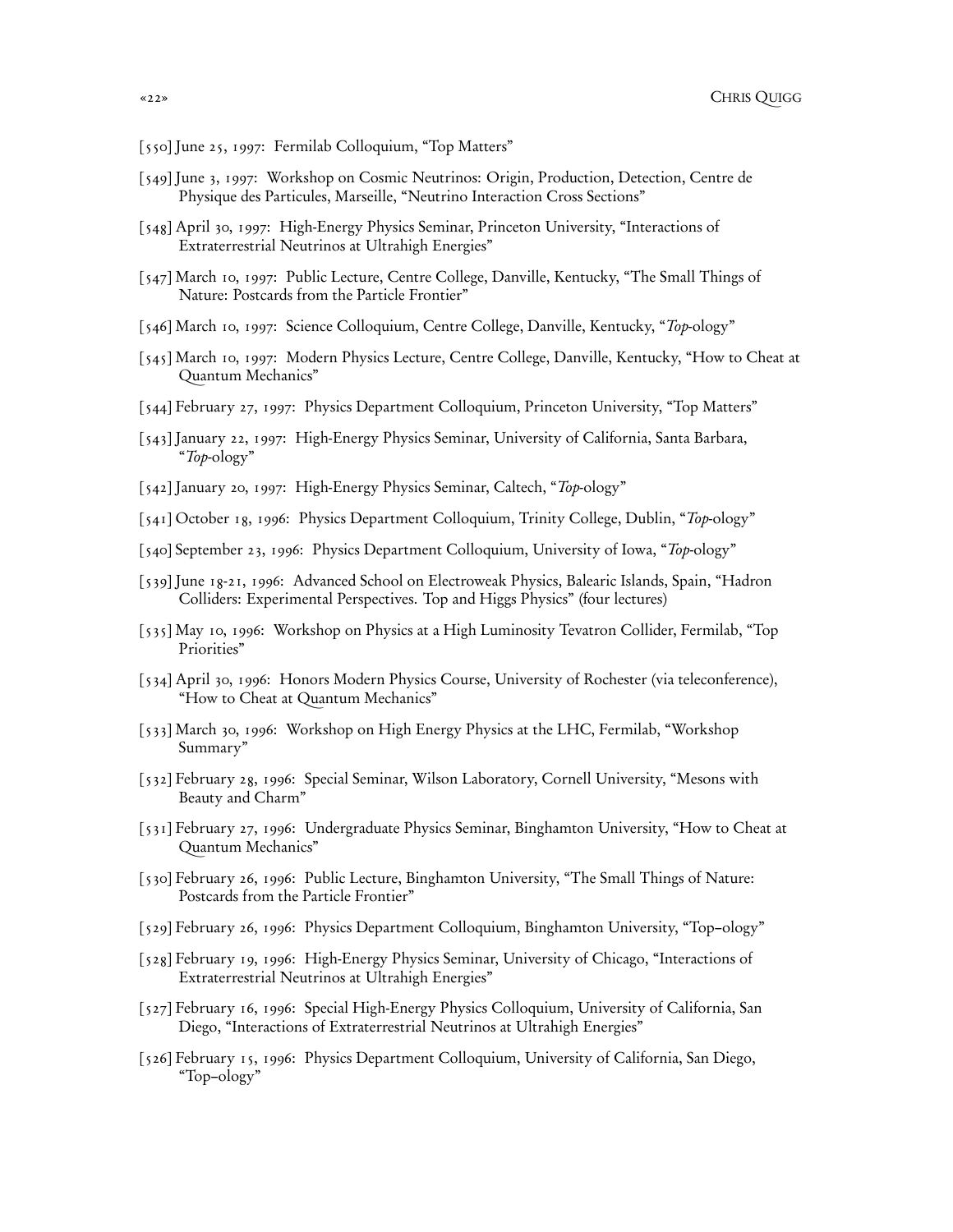- [525] February 8, 1996: New Phenomena at the Tevatron Lecture Series, Fermilab, "Production of Superpartners in Hadron-Hadron Collisions"
- [524] February 6, 1996: Theoretical Astrophysics Seminar, Fermilab, "Interactions of Extraterrestrial Neutrinos at Ultrahigh Energies"
- [523] January 24, 1996: Physics 290e Seminar, University of California, Berkeley (via teleconference), "Symmetries in Particle Physics"
- [522] January 22, 1996: Physics Department Colloquium, Iowa State University, "Top–ology"
- [521] January 22, 1996: Special High-Energy Physics Seminar, Iowa State University, "Ultrahigh-Energy Neutrino Interactions"
- [520] January 6, 1996: Saturday Morning Physics, Fermilab, "Particles and Forces"
- [519] December 8, 1995: Physics Department Colloquium, University of Virginia, "Top–ology"
- [518] November 15, 1995: High-Energy Physics Seminar, Princeton University, "Top–ology"
- [517] November 9, 1995: High-Energy Physics Seminar, University of California, Irvine, "Top–ology"
- [516] October 22, 1995: IIme Rencontres du Vietnam, Ho Chi Minh City, "Particle Physics: Themes and Challenges"
- [515] October 11, 1995: Institute for Theoretical Physics Colloquium, Santa Barbara, "Ultrahigh-Energy Neutrino Interactions"
- [514] October 9, 1995: Physics Department Colloquium, University of California, Davis, "Top–ology"
- [513] October 6, 1995: Journal Club, Institute for Nuclear and Particle Astrophysics, Lawrence Berkeley Laboratory, "Interactions of Ultrahigh-Energy Neutrinos"
- [512] September 30, 1995: Smithsonian Institution Campus on the Mall, Washington, "The Top Quark: Its Place in Today's World"
- [511] September 8, 1995: Weak Interactions and Neutrinos 95, Talloires (Haute Savoie) France, "Conclusions / Perspectives"
- [510] September 7, 1995: Weak Interactions and Neutrinos 95, Talloires (Haute Savoie) France, "Ultrahigh-Energy Neutrino Interactions"
- [509] September 7, 1995: Weak Interactions and Neutrinos 95, Talloires (Haute Savoie) France, "Bc"
- [508] August 3, 1995: Aspen Rotary Club, "The Top Quark"
- [507] August 2, 1995: Heinz R. Pagels Memorial Lecture, Aspen Center for Physics, "Top Quark Secrets: Postcards from the Particle Frontier"
- [506] June 6, 1995: Fermilab Summer Students Lecture, "The World according to Particle Physics"
- [505] May 5, 1995: Theory Seminar, Laboratory of Nuclear Studies, Cornell University, "Top-ology"
- [504] April 25, 1995: Journal Club, Laboratory of Nuclear Studies, Cornell University, "Interactions of Ultrahigh-Energy Neutrinos"
- [503] April 6, 1995: Society of Physics Students Seminar, Cornell University, "Particle Physics after the Top Quark"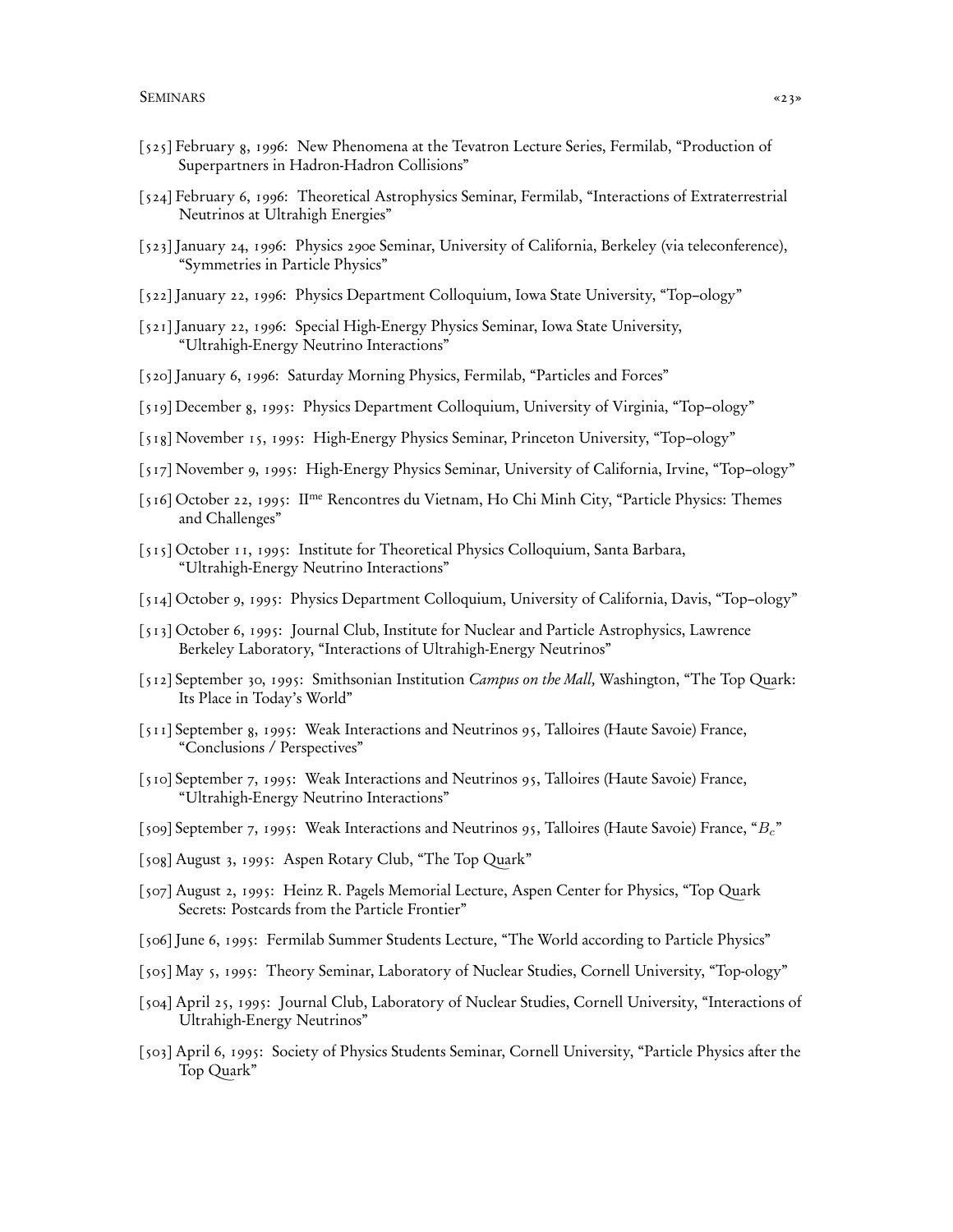- [502] March 31, 1995: Physics Seminar, Lawrence University, Appleton, Wisconsin, "Particle Physics after the Top Quark"
- [501] March 30, 1995: Science Hall Colloquium, Lawrence University, Appleton, Wisconsin, "The Small Things of Nature: Postcards from the Particle Frontier"
- [500] March 17, 20, 21, 22, 1995: Fermilab Academic Lecture Series, "Four Memos for the Next Millennium: A Brief Future of Particle Physics" (four lectures)
- [496] February 21, 1995: Workshop on Heavy Flavors cbt, Rio de Janeiro, "Top-ology"
- [495] February 13-16, 1995: LISHEP95, LAFEX International School of High Energy Physics, Rio de Janeiro, "Four Memos for the Next Millennium: A Brief Future of Particle Physics" (four lectures)
- [491] December 19, 1994: "Alphabet Soup" Informal Theory Seminar, Fermilab, "The Proton and the Top, and Other Stories"
- [490] November 14, 1994: High Energy Physics Seminar, Northwestern University, "Mesons with Beauty and Charm"
- [489] November 4, 1994: Fermilab Auditorium Lecture Series, "The Small Things of Nature: Postcards from the Particle Frontier"
- [488] June 25, 1994: Concluding Talk, VI<sup>me</sup> Rencontre de Blois (Au Coeur de la Matière / To the Heart of the Matter), Château de Blois, France, "Conclusions and Perspectives"
- [487] June 2, 1994: Summer Lecture Series for College Students, Fermilab, "Particle Physics after the Top Quark"
- [486] May 6, 1994: Weak Interactions Informal Lunch Seminar, Institute for Theoretical Physics, Santa Barbara, "Mesons with Beauty and Charm"
- [485] May 4, 1994: High Energy Physics Seminar, University of California, Santa Barbara, "Particle Physics after 'Evidence for Top . . .' "
- [484] March 25, 1994: Plenary Lecture, OPAL Collaboration Meeting, CERN, "Some Current Topics in Heavy-Flavor Physics"
- [483] March 23, 1994: Séminaire Exceptionnel, Laboratoire de Physique Corpusculaire, Université de Clermont-Ferrand, "B\*\* Tag"
- [482] March 22, 1994: Heavy Flavors Working Group, L<sub>3</sub> Collaboration, CERN, " $B_c$  and Orbitally Excited Heavy-Light Mesons"
- [481] March 21, 1994: PPE Seminar, CERN, "B\*\* Tag: Orbitally Excited Heavy-Light Mesons"
- [480] March 14, 1994: Special Phenomenological Theory Seminar, CERN, "Mesons with Beauty and Charm"
- [479] March 12, 1994: Les Rencontres de Physique de la Vallée d'Aoste, La Thuile, "Supercollider Physics"
- [478] March 4, 1994: International Symposium and Tribute in Honor of Robert R. Wilson on His goth Birthday, Celebrating an Era of Courage and Creativity, Fermilab, "Golden Ages"
- [477] February 22, 1994: Department of Physics and Center for Nonlinear and Nonequilibrium Aeroscience Joint Colloquium, Florida A&M University, Tallahassee, "Frontiers of Particle Physics."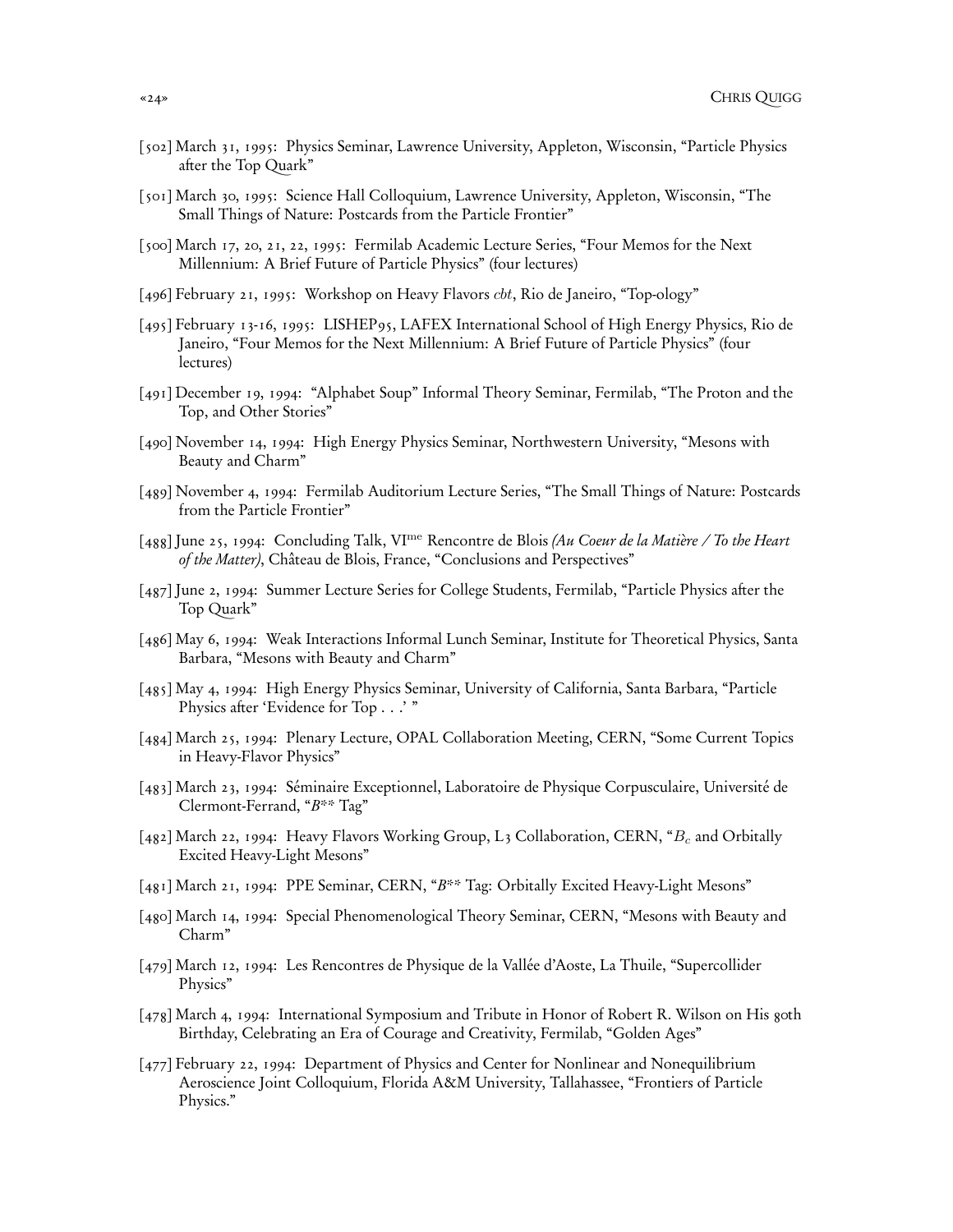- [476] February 11, 1994: Weak Interactions Informal Lunch Seminar, Institute for Theoretical Physics, Santa Barbara, "Playing B\*\* Tag"
- [475] February 8, 1994: Research Progress Meeting, Lawrence Berkeley Laboratory, "Mesons with Beauty and Charm"
- [474] February 7, 1994: Theoretical Physics Seminar, University of California, Berkeley, "B\*\* Tag: Properties of Orbitally Excited Heavy-Light Mesons"
- [473] January 13, 1994: E791 Collaboration Meeting, Fermilab, "Properties of p-wave D and B Mesons"
- [472] November 17, 1993: Theoretical Physics Seminar, Cornell University, "Properties of p-wave D and B Mesons"
- [471] October 25, 1993: High-Energy Theory-Experiment-Phenomenology Seminar, University of Illinois, Urbana-Champaign, "Mesons with Beauty and Charm"
- [470] October 6, 1993: University of California–Santa Barbara High-Energy Physics Seminar, "Playing B\*\* Tag: Orbitally Excited Heavy-Light Mesons"
- [469] September 8, 1993: Boston University-Harvard-MIT Joint Theory Seminar, Boston, "Playing B\*\* Tag: Orbitally Excited Heavy-Light Mesons"
- [468] September 7, 1993: "Alphabet Soup" Informal Theory Seminar, Fermilab, "What Is a Proton?"
- [467] August 9, 1993: Workshop on Perspectives in High Energy Strong Interaction Physics, Fermilab, "Nucleon Structure in the Chiral Quark Model."
- [466] June 25, 1993: Workshop on B Physics at Hadron Accelerators, Snowmass, Colorado, "Properties of Excited B Mesons."
- [465] June 24, 1993: Workshop on B Physics at Hadron Accelerators, Snowmass, Colorado, "Mesons with Beauty and Charm."
- [464] June 15, 1993: Fermilab Summer Students Seminar, "Frontiers of Particle Physics."
- [463] February 25, 1993: Physics Department Colloquium, Wayne State University, "Supercollider Physics."
- [462] February 18, 1993: Physics Department Colloquium, Florida State University, "Supercollider Physics."
- [461] February 18, 1993: High-Energy Physics Seminar, Florida State University, "Flavor Asymmetry of the Nucleon Sea."
- [460] September 26, 1992: CDF Collaboration Meeting, Fermilab, "Exotic-Particle Searches in CDF."
- [459] June 10, 1992: Summer Student Lecture, Fermilab, "Frontiers of Particle Physics."
- [458] March 31, 1992: Physics Department Colloquium, Southern Methodist University, "The Gottfried Sum Rule and Quasistatic Properties of Hadrons."
- [457] February 8, 1992: AAAS\*92, Annual Meeting of the American Association for the Advancement of Science, Chicago, "Frontiers of Particle Physics."
- [456] December 17, 1991: Schrödinger Gastprofessur Lecture, Universität Wien, "Sum Rules and Nucleon Structure."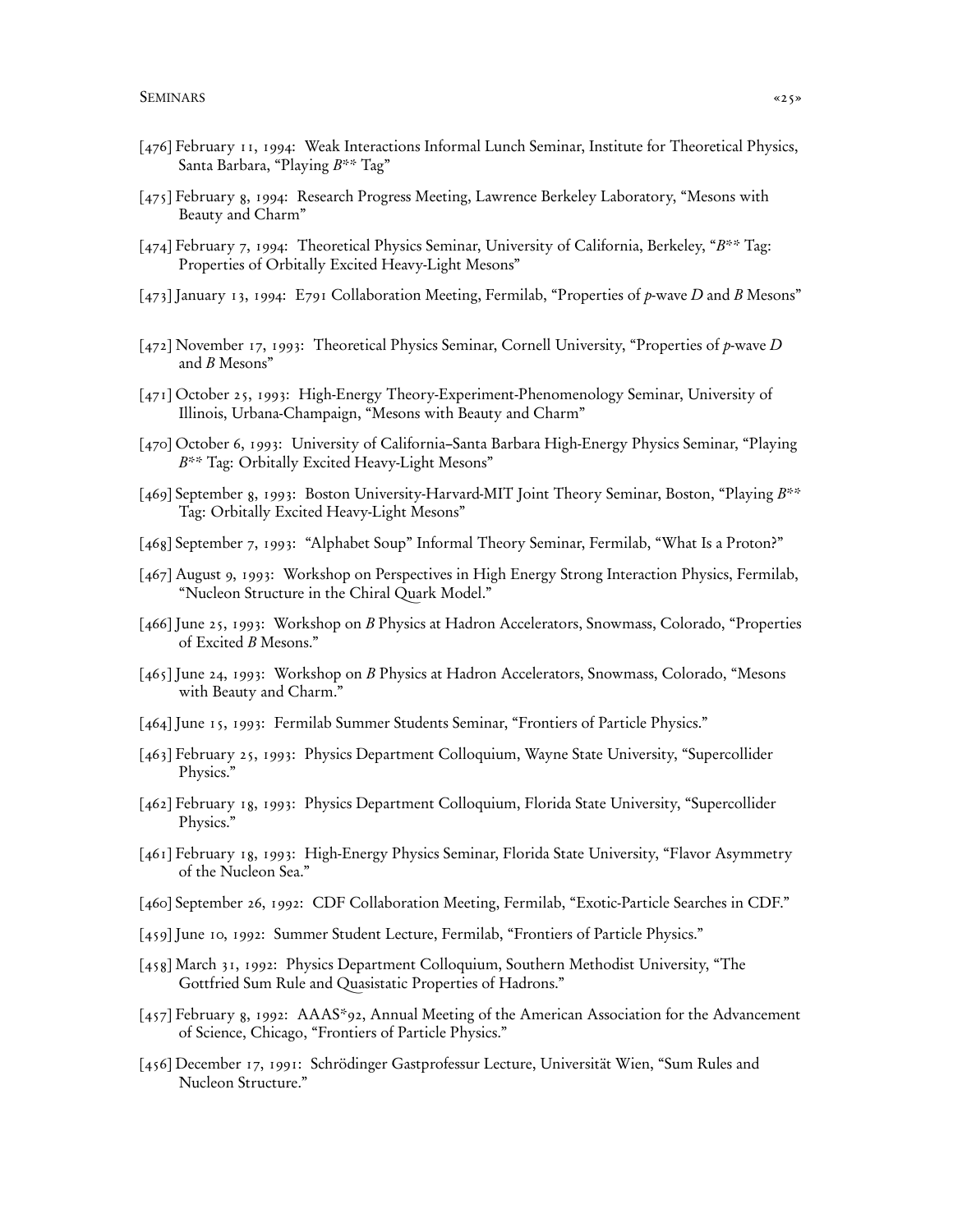- [455] December 12, 1991: Schrödinger Gastprofessur Lecture, Universität Wien, "Mesons with Beauty and Charm."
- [454] December 10, 1991: Schrödinger Gastprofessur Lecture, Universität Wien, "Supercollider Physics."
- [453] December 7, 1991: Invited Talk, Triangle Seminar on Particle Physics, Vienna, "Sum Rules and Nucleon Structure."
- [452] November 20, 1991: Physics Department Colloquium, University of Arizona, "Supercollider Physics."
- [451] November 19, 1991: High-Energy Physics Seminar, University of Arizona, "Sum Rules and Nucleon Structure."
- [450] October 25, 1991: Joint Experimental Theoretical Seminar, Fermilab, "Sum Rules and Nucleon Structure."
- [449] October 16, 1991: Particle Physics Seminar, Michigan State University, "Mesons with Beauty and Charm."
- [448] June 5, 1991: Summer Lectures for College Students, Fermilab, "The Future of Particle Physics"
- [447] May 7, 1991: Physics Department Colloquium, Brookhaven National Laboratory, "Supercollider Physics"
- [446] March 29, 1991: Séminaire, DPHPE, CEN-Saclay, "Les Activités et l'Avenir de Fermilab"
- [445] March 28, 1991: Séminaire, Laboratoire de l'Accélérateur Linéaire, Orsay, "Mésons be"
- [444] March 22, 1991: Summary Talk, XXVI Rencontre de Moriond, Les Arcs (Savoie) France
- [443] November 7, 1990: Physics Department Colloquium, Northwestern University, "Supercollider Physics"
- [442] November 2, 1990: Beyond the Standard Model II, University of Oklahoma, "Gauge Boson Dynamics"
- [441] November 1, 1990: Supersymposium, Centennial of the University of Oklahoma, "Supercollider!"
- [440] October 15, 1990: Theoretical Physics Seminar, Lawrence Berkeley Laboratory, "Gauge Boson Dynamics"
- [439] October 11, 1990: SSC Solenoid Detector Meeting, Fermilab, "Report on the LHC Workshop in Aachen"
- [438] May 28–31, 1990: Symposium on TeV Physics, China Center for Advanced Science and Technology, Beijing, "Supercollider Physics," three lectures
- [435] February 7, 1990: Informal Seminar, Service de Physique Théorique, CEN-Saclay, "Supercollider Physics"
- [434] February 5–9, 1990: Cours d'hiver, Centre d'Etudes Nucléaires de Saclay, "La Physique aux supercollisionneurs hadroniques," five lectures
- [429] January 25, 1990: Physics Department Colloquium, University of Illinois, Urbana-Champaign, "Supercollider Physics"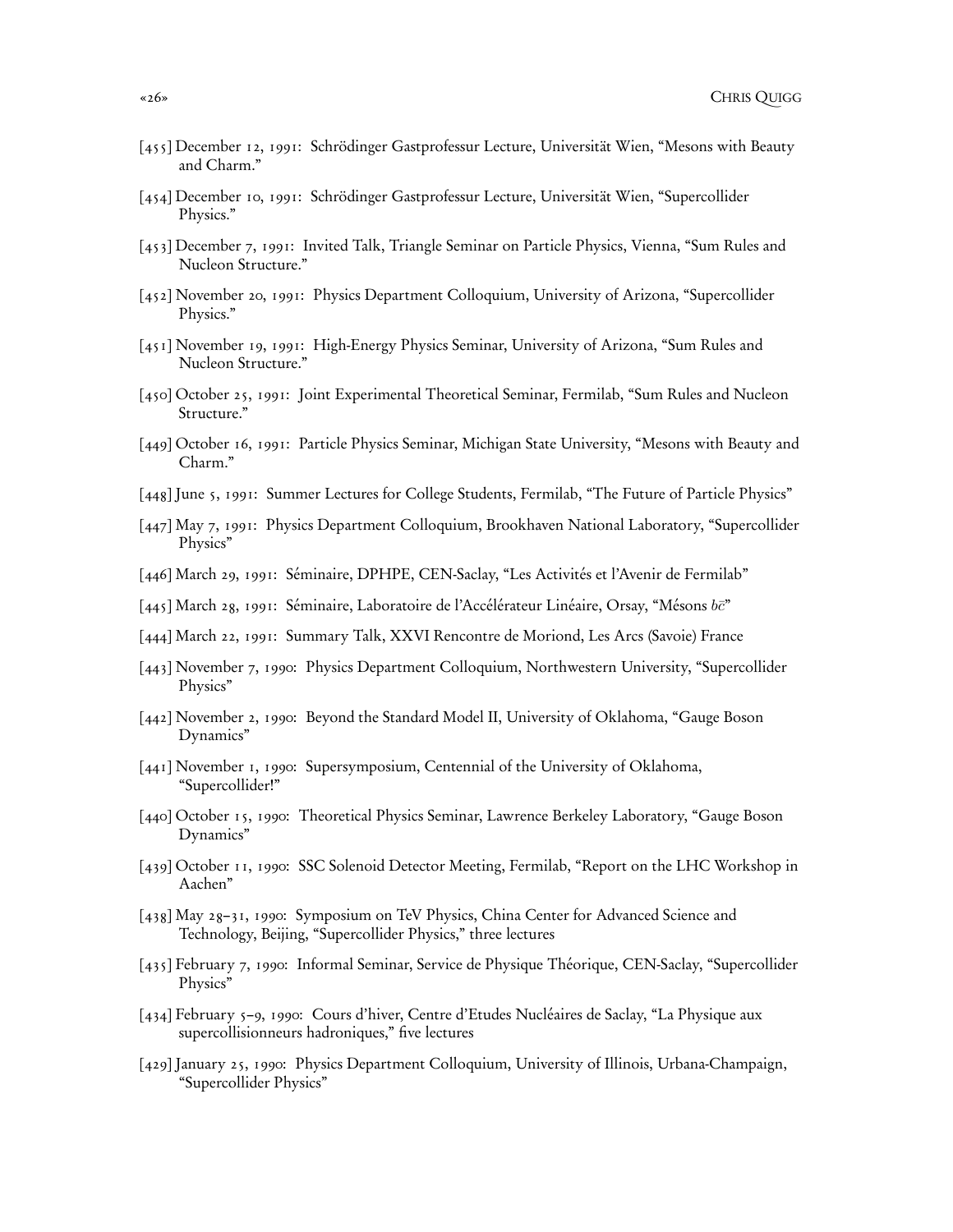- [428] January 5, 1990: Symposium on the SSC and Society, Rice University, "Particle Physics: An Introduction to Recent Developments"
- [427] December 7, 1989: Physics Department Colloquium, University of Chicago, "Supercollider Physics"
- [426] November 30, 1989: 4D Seminar, Lawrence Berkeley Laboratory, "The WYSIWYG Assumption and Cosmological Redshifts"
- [425] November 27, 1989: Laboratory Seminar, Oak Ridge National Laboratory, "The Science of the Supercollider"
- [424] November 16, 1989: Theoretical Physics Seminar, University of Texas, Austin, "SSC Physics Issues"
- [423] October 1, 1989: Conference on Physics and Experiments for the Supercollider, Dallas, "Scientific Questions for the Supercollider"
- [422] July 24, 1989: Workshop on Tracking Systems for the SSC, Vancouver, "The Physics Program of the SSC"
- [421] June 21, 1989: IXth International Conference on Physics in Collision, Ma'ale Hachamisha ( Jerusalem), Israel, "Conference Summary"
- [420] June 16, 1989: High-Energy Physics Seminar, Tel Aviv University, "The Superconducting Super Collider: Physics Prospects and Project Status"
- [419] June 15, 1989: Physics Department Colloquium, Weizmann Institute of Science, Rehovot, "Supercollider Physics"
- [418] June 13, 1989: Laboratoire de Physique Théorique et des Hautes Energies, Orsay, "Dernières des Etats-Unis"
- [417] May 17, 1989: High-Energy Physics Journal Club, UCLA, "The SSC: Science, Technology, Politics"
- [416] May 13, 1989: Invited Talk, Yale University Department of Physics Graduate School Reunion, "Supercollider Physics"
- [415] May 1, 1989: Invited Paper, Spring Meeting of the American Physical Society, Baltimore, "Scientific Issues for the Supercollider"
- [414] April 24, 1989: Public Lecture, Walla Walla College, "Supercollider"
- [413] April 24, 1989: Physics Department Seminar, Walla Walla College, "How to Cheat at Quantum Mechanics"
- [412] April 5, 1989: Symposium on Particle Identification at High-Luminosity Hadron Colliders, Fermilab, "Particle Identification and Supercollider Physics"
- [411] April 4, 1989: Public Lecture, University of Tulsa, "The Supercollider"
- [410] April 4, 1989: Physics Department Colloquium, University of Tulsa, "Supercollider Physics"
- [409] March 17, 1989: IV European Physical Society Seminar on International Research Facilities, Zagreb, Yugoslavia, "The Superconducting Super Collider: A New Instrument for Particle Physics"
- [408] March 16, 1989: XXIV Rencontre de Moriond, Les Arcs, France, "Status of the SSC"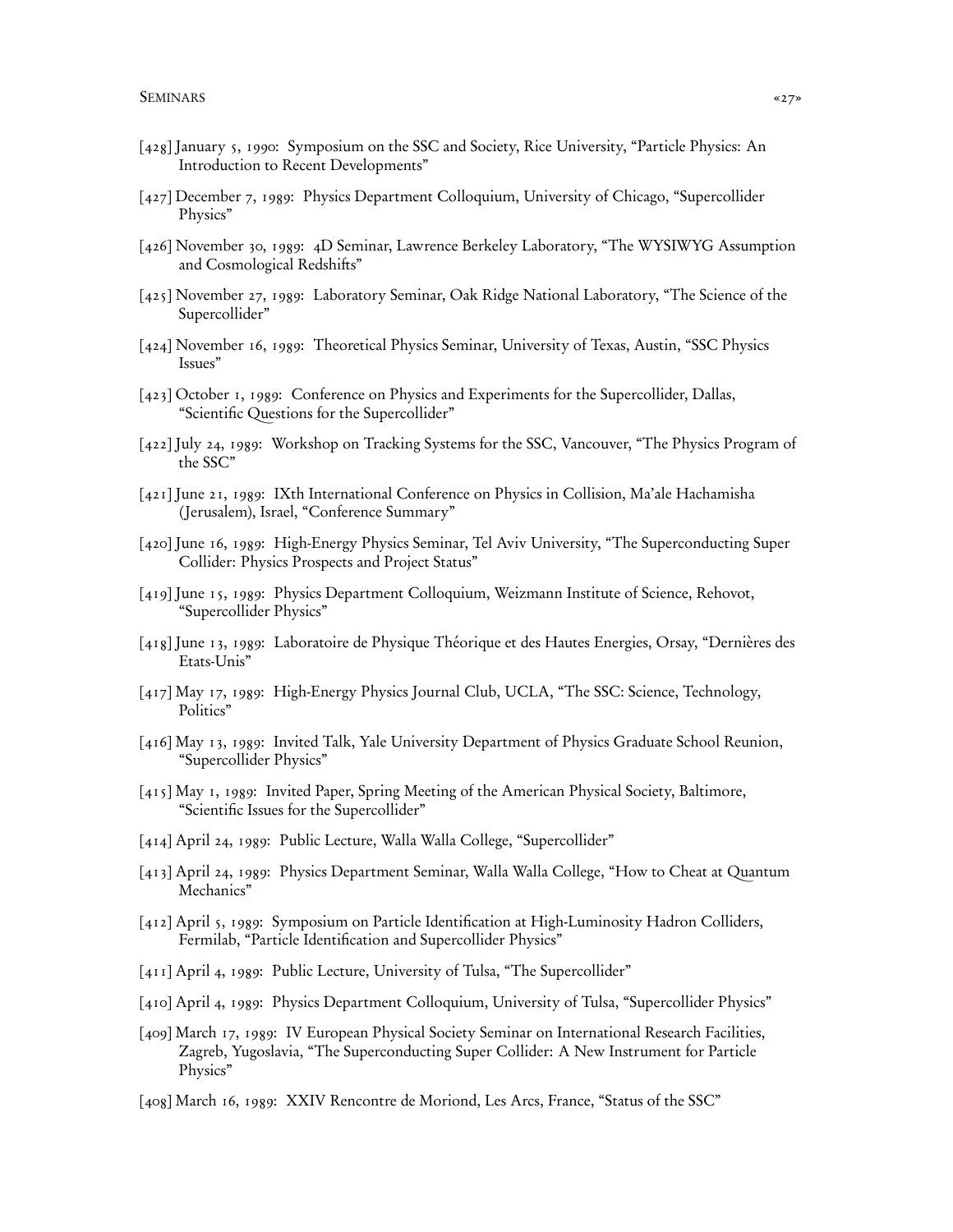- [407] March 15, 1989: Public lecture, Hôtel de la Cachette, Les Arcs, France, "Les deux frontières de la physique: de l'infiniment petit à l'infiniment grand"
- [406] January 18, 1989: Physics Department Colloquium, University of Michigan, "Supercollider Physics"
- [405] January 15, 1989: Annual Meeting of the American Association for the Advancement of Science, the American Association of Physics Teachers, and the American Physical Society, San Francisco, Symposium on High Energy Physics: New Insights and New Aspirations, "The High-Energy Frontier"
- [404] January 9, 1989: Magnet Industrialization Program Phase I Technology Orientation Meeting, Lawrence Berkeley Laboratory, "SSC Overview"
- [403] November 29, 1988: Undergraduate Physics Seminar, University of California, Berkeley, "The Superconducting Super Collider"
- [402] November 28, 1988: Colloquium, Stanford Linear Accelerator Center, "SSC Project Status"
- [401] November 9, 1988: Keynote Address, IEEE Nuclear Science Symposium, Orlando, Florida, "The SSC Project: Science, Technology, Outlook"
- [400] October 19, 1988: Physics Department Colloquium, Boston University, "Supercollider Physics"
- [399] October 7, 1988: 1988 Symposium on Hadronic Matter in Collision, Tucson: "SSC: Science, Technology, Outlook"
- [398] September 28, 1988: Physics 39 Undergraduate Seminar, University of California, Berkeley, "The Superconducting Super Collider"
- [397] August 27, 1988: Workshop on SSC Experiments, Matsumoto, Japan, "SSC: Science, Technology, Outlook"
- [396] August 24, 1988: Particle Physics Seminar, Kyoto University, "SSC: Motivation, Status, Prospects"
- [395] August 22, 1988: Seminar, KEK, Japanese National Laboratory for High-Energy Physics, "SSC: Motivation, Status, Prospects"
- [394] August 22, 1988: High-energy Physics Seminar, Tsukuba University, "SSC: Motivation, Status, Prospects"
- [393] July 18, 1988: SLAC Summer Student Lectures, "Scientific Goals of the SSC"
- [392] June 27, 1988: 1988 Summer Study on High-Energy Physics in the 1990s, Snowmass, "Status of the SSC Project"
- [391] June 11, 1988: Neutrino–88, Tufts University, "Future Prospects with High-Energy Accelerators"
- [390] May 21, 1988: California Society of Physics Students Biennial Meeting, University of California, Irvine, "Supercollider!"
- [389] May 20, 1988: Physics Department Colloquium, University of California, Irvine, "Supercollider Physics"
- [388] May 5, 1988: Physics Department Colloquium, University of California, San Diego, "Supercollider Physics"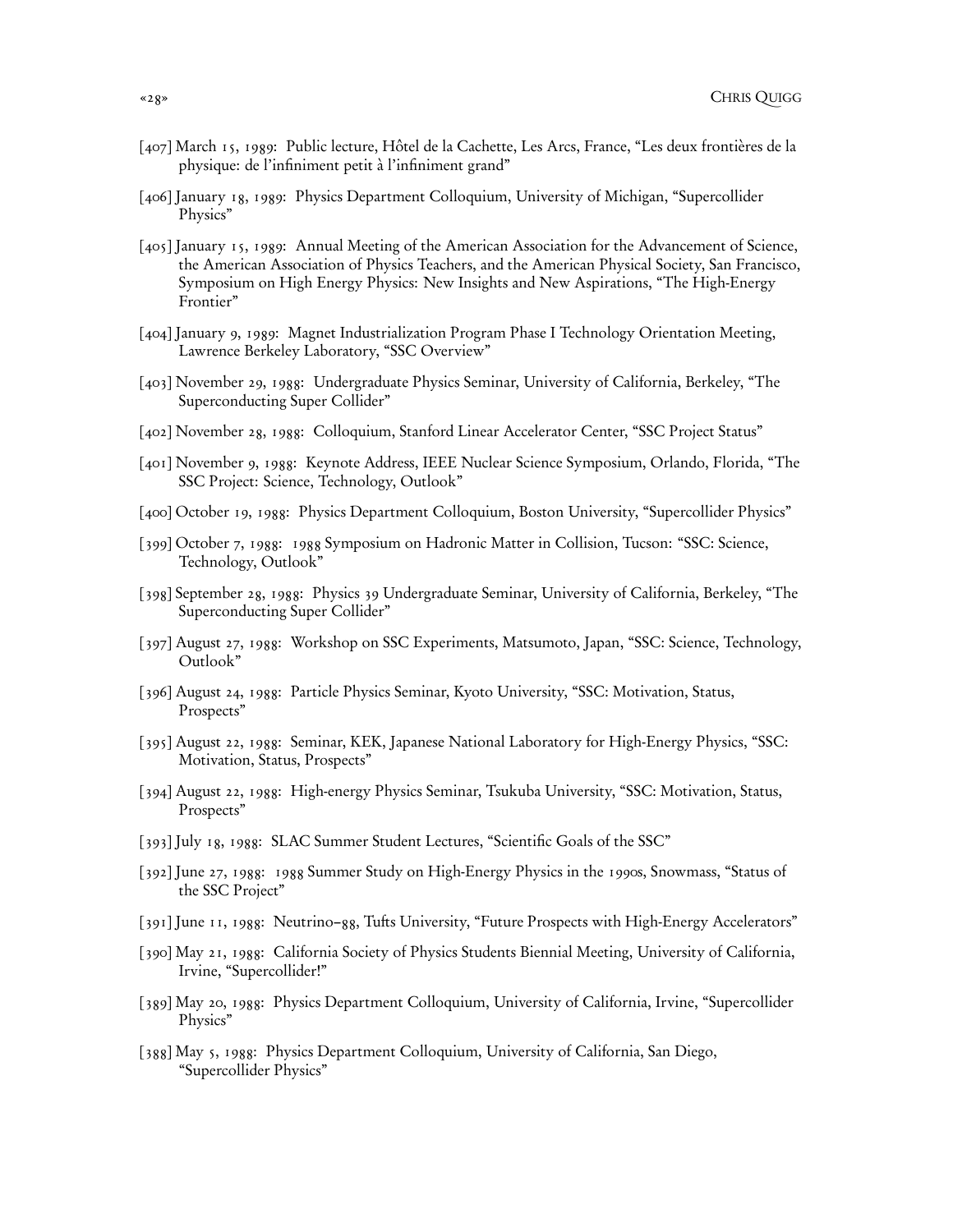- [387] April 27, 1988: Special Physics Lecture, French-American International School, San Francisco, "La Physique des Particules"
- [386] April 19, 1988: The Infinite Voyage Discovery Lecture, Texas A&M University, "The Impact of the Supercollider"
- [385] April 18, 1988: Physics Department Colloquium, Cornell University, "Supercollider Physics"
- [384] March 29, 1988: Public Lecture, University of Dallas, "Supercollider!"
- [383] March 1, 1988: Physics Colloquium, Duke University, "Supercollider Physics"
- [382] March 1, 1988: High Energy Physics Seminar, University of North Carolina, Chapel Hill, "Heavy Flavors"
- [381] February 9, 1988: The Infinite Voyage Discovery Lecture, Physics Department Colloquium, Stanford University, "Supercollider!"
- [380] February 3, 1988: Physics Colloquium, University of California, Berkeley, "Supercollider Physics"
- [379] January 27, 1988: Physics Colloquium, Kansas State University, "Supercollider Physics"
- [378] January 26, 1988: Annual Meeting of the American Physical Society and American Association of Physics Teachers, Crystal City, Virginia, "Supercollider Physics"
- [377] January 6, 1988: LAMPF Colloquium, Los Alamos National Laboratory, "Supercollider Physics"
- [376] December 17, 1987: Physics Colloquium, University of Oregon, "Supercollider Physics"
- [375] December 3, 1987: Physics Colloquium, California Institute of Technology, "Supercollider Physics"
- [374] December 3, 1987: National Symposium on the SSC, Denver, Colorado, "The Meaning and Significance of the SSC: Potential New Discoveries"
- [373] December 2, 1987: Department of Energy Headquarters, Germantown, General Seminar, "The SSC" (two presentations)
- [371] November 20, 1987: Theoretical Physics Seminar Phenomenology Series, CERN, Geneva, "Heavy Flavors"
- [370] November 19, 1987: Bernard Gregory Lecture, CERN, Geneva, "To explore the 1-TeV scale"
- [369] November 18, 1987: Conférence «Bernard Gregory», Ecole Polytechnique, Palaiseau, "La physique des particules: découvertes, éclaircissements, outils"
- [368] November 18, 1987: Séminaire de physique des hautes énergies, Ecole Polytechnique, Palaiseau, "Saveurs lourds"
- [367] November 16, 1987: Conférence «Bernard Gregory», Collège de France, Paris, "La physique à 40 TeV au supercollisionneur proton-proton"
- [366] November 6, 1987: The Infinite Voyage Discovery Lecture, Johns Hopkins University, "Supercollider!"
- [365] November 5, 1987: Solomon Kasper Memorial Lecture, Kenyon College, Gambier, Ohio, "Elementary Particle Physics through the 1990s : the Superconducting Super Collider"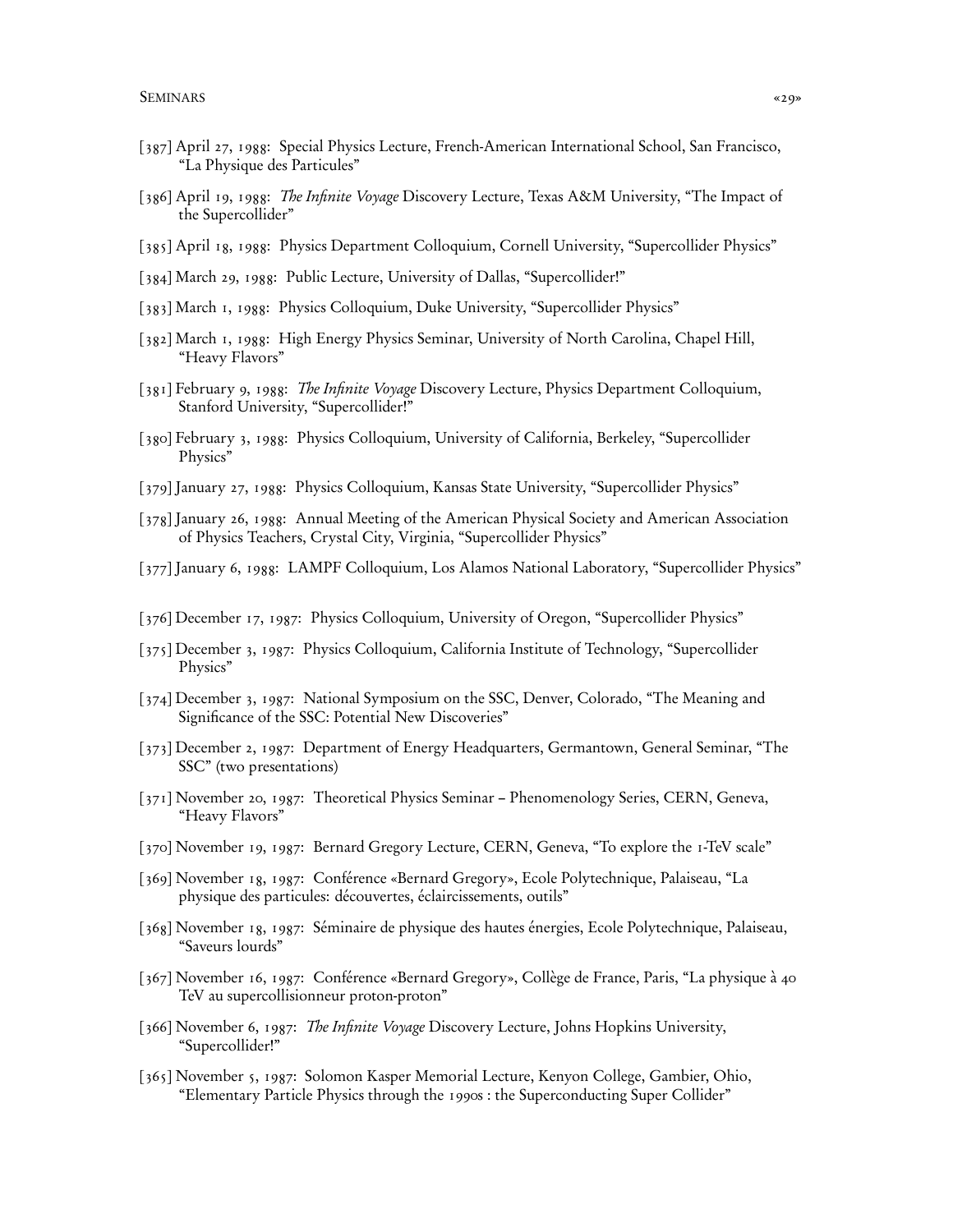- [364] November 5, 1987: Physics Colloquium, Kenyon College, Gambier, Ohio, "Quantum Mechanics and Quarkonium"
- [363] November 5, 1987: Wellesley College Alumni Club of Chicago, Fermilab, "Elementary Particle Physics and Fermilab"
- [362] October 16, 1987: SSC Central Design Group Design Seminar, "Highlights of the ICFA Meeting"
- [361] October 15, 1987: Physics Department Colloquium, University of California, Santa Cruz : "Supercollider Physics"
- [360] October 14, 1987: Chicago High-Tech Association Symposium on the SSC : "The Science of the Supercollider"
- [359] October 13, 1987: Public Lecture, Southern Nazarene University, Bethany, OK : "Supercollider !"
- [358] October 13, 1987: Student Seminar, Southern Nazarene University, Bethany, OK : "Doing Science in the Large Laboratories"
- [357] October 9, 1987: Meeting of the Ohio Section of the American Physical Society, Youngstown State University : "Elementary Particle Physics and the Superconducting Super Collider"
- [356] September 30, 1987: Physics Department Colloquium, University of Colorado, Boulder, "Supercollider Physics"
- [355] September 30, 1987: Informal High Energy Physics Seminar, University of Colorado, Boulder, "Physics of the 1-TeV Scale"
- [354] September 23, 1987: Physics 290E Seminar, University of California, Berkeley, "Physics of the 1-TeV Scale"
- [353] September 18, 1987: Fermilab Auditorium Lecture Series, "Supercollider !"
- [352] September 10, 1987: Four-dimensional Physics Seminar, Lawrence Berkeley Laboratory, "The Stanford Symposium on Heavy Flavors"
- [351] September 5, 1987: International Symposium on Production and Decay of Heavy Flavors, Stanford University : "Conference Summary"
- [350] August 12-14, 1987: SLAC Summer Institute : Looking beyond the  $Z^0$ , "Hadron Colliders (Theoretical)," three lectures
- [347] July 10, 1987: Mini-Symposium on the Occasion of the Tenth Anniversary of the Upsilon (b-Quark), Fermilab, "B's in Weak Interactions."
- [346] June 12, 1987: Plenary Meeting of the European Committee on Future Accelerators, CERN, "New Facilities in the USA"
- [345] May 22, 1987: Annual Meeting of the Fermilab Industrial Affiliates, "Particle Physics in the Twenty-first Century"
- [344] May 11, 1987: From Colliders to Super Colliders Workshop, University of Wisconsin, Madison, "Survey of Tevatron Fixed-Target Physics"
- [343] May 5, 1987: Canada and the SSC Workshop, Carleton University, Ottawa, "Physics at the SSC"
- [342] April 25, 1987: South Dakota Academy of Sciences Annual Meeting, Aberdeen, "The Superconducting Super Collider"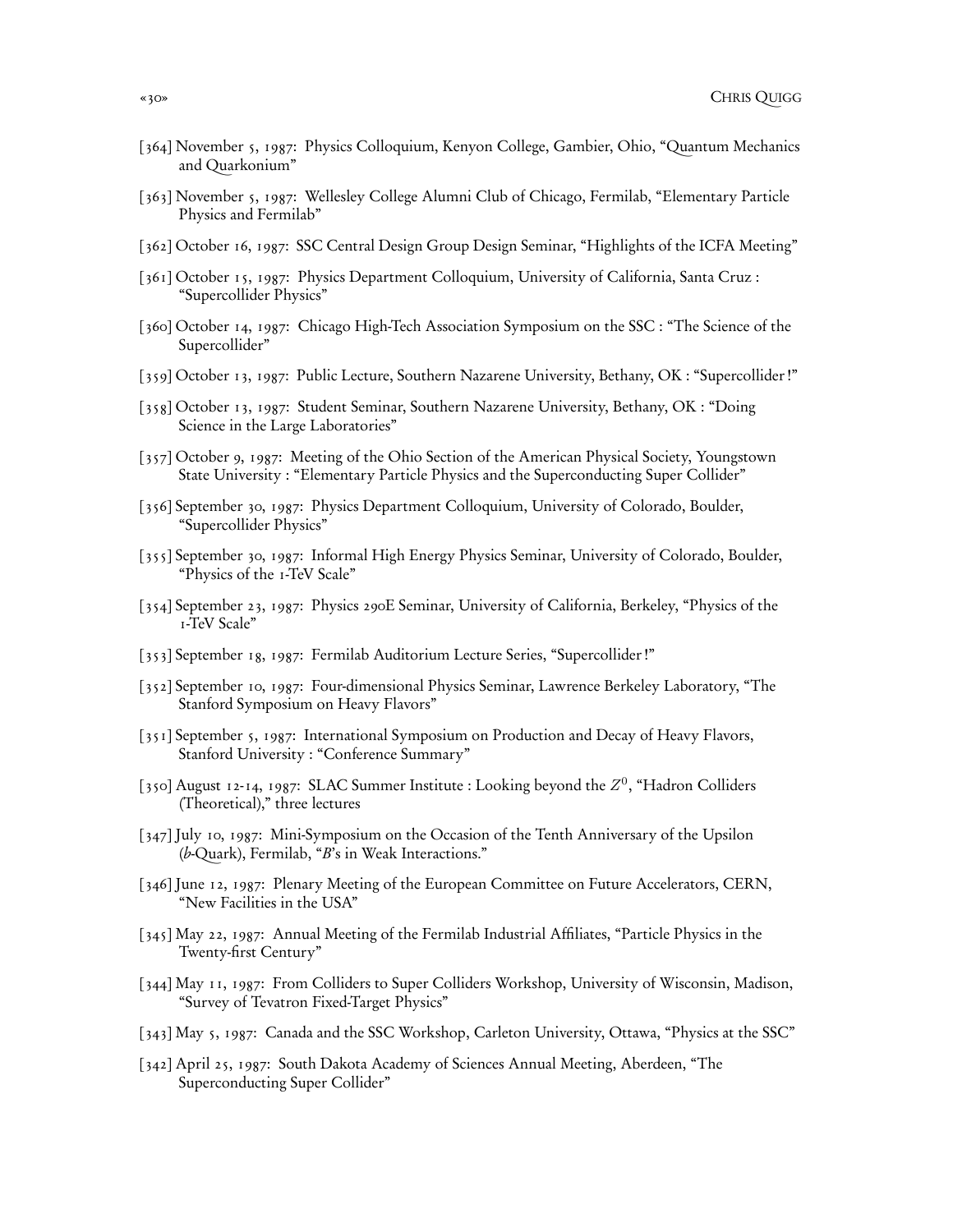- [341] April 24, 1987: Public Lecture, South Dakota State University, Brookings, "The Superconducting Super Collider"
- [340] April 20, 1987: Society of Physics Students Public Lecture, University of Iowa, "Supercollider ! Meeting the Future Head On"
- [339] April 20, 1987: Physics Department Colloquium, University of Iowa, "Supercollider Physics"
- [338] April 14, 1987: Adler Planetarium Evening Lecture Series, Chicago, "Particle Physics Through the 1990s"
- [337] April 6, 1987: Institute of Physics Spring Meeting on Nuclear and Particle Physics, University of Birmingham, England, "News from the USA"
- [336] March 21, 1987: XXIIe Rencontres de Moriond, Les Arcs, Savoie, "Conference Summary"
- [335] March 20, 1987: XXIIe Rencontres de Moriond, Les Arcs, Savoie, "Status Report : The Tevatron and the SSC"
- [334] March 13, 1987: Theoretical Physics Seminar, Ecole Polytechnique, Palaiseau, "Physics of the SSC"
- [333] March 12, 1987: Séminaire Commun Paris VI-VII Ecole Normale Supérieure, LPTHE Jussieu, "La Physique au Supercollisionneur"
- [332] February 27, 1987: Physics Department Colloquium, University of Virginia : "Supercollider Physics"
- [331] February 24, 1987: High Energy Physics Seminar, University of Minnesota : "Physics Opportunities of the SSC"
- [330] February 16, 1987: Annual Meeting of the American Association for the Advancement of Science, Chicago : "A Theoretical View of Elementary Particle Physics"
- [329] February 14, 1987: AAAS Youth Symposium, Chicago : "Particle Physics in the 1990s : the Superconducting Supercollider"
- [328] February 2–5, 1987: 8th Nuclear and Particle Physics Summer School, Launceston, Tasmania : "Recent Results from Fermilab Experiments," four lectures
- [324] January 30, 1987: Physics Department Colloquium, University of Melbourne : "Supercollider Physics"
- [323] January 16, 1987: Friday Afternoon Physics Lecture, University of Chicago, "Supercollider Physics."
- [322] January 13, 1987: Physics Seminar, Lawrence University : "Quantum Mechanics and Heavy Quark Interactions."
- [321] January 12, 1987: Science Hall Colloquium, Lawrence University : "Supercollider Physics."
- [320] November 21, 1986: Workshop on a Northeast America Site for the SSC, Syracuse University, "The SSC : Science."
- [319] October 20, 1986: Physics Department Colloquium, University of Washington : "Supercollider Physics."
- [318] September 19, 1986: Elementary Particle Physics Seminar, MIT : "Signatures for Technicolor."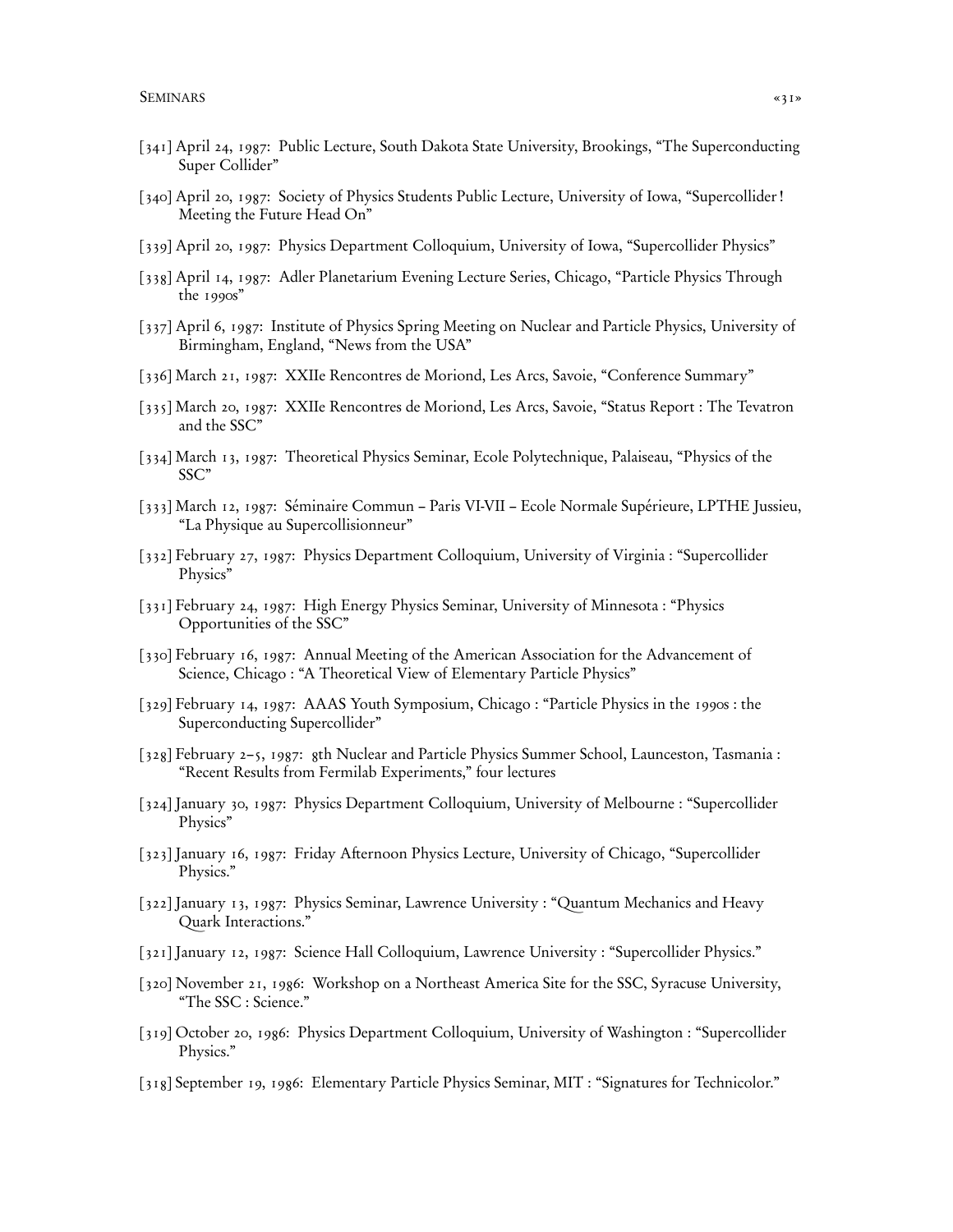- [317] October 1986 : Fermilab Academic Lecture Series : "Discrete Physics," five lectures.
- [312] July 3, 1986: VIth International Conference on  $\bar{p}p$  Interactions, Aachen, "The SSC : Scientific Motivation and Technical Progress"
- [311] June 24, 1986: Laboratoire de Physique Théorique et Hautes Energies, Orsay, "Signatures for Technicolor"
- [310] June 18, 1986: XVII International Symposium on Multiparticle Dynamics, Seewinkel, Austria, "Beyond the Standard Model"
- [309] May 15, 1986: 7th Vanderbilt High Energy Physics Conference, Nashville, "To Explore the 1-TeV Scale"
- [308] April 29, 1986: High Energy Physics Seminar, SUNY, Stony Brook, "Supercollider Physics"
- [307] April 24, 1986: AAPT Conference on the Teaching of Modern Physics, Fermilab, "Elementary Particle Physics : Discoveries, Insights, and Tools"
- [306] April 4, 1986: Fermilab Beam Dump Workshop, "Superparticles"
- [305] November 12, 1985: High Energy Theory Seminar, Purdue University, "Signatures for Technicolor"
- [304] January 28 February 5, 1986 : Winter School in Theoretical Physics, Panchgani, India, "Supercollider Physics," (six lectures)
- [298] October 17, 1985: Central States Universities, Inc., Symposium on New Opportunities in Science, Argonne National Laboratory, "The Superconducting Super Collider"
- [297] October 8, 1985: Max-Planck-Institut, Munich, "Supercollider Physics"
- [296] October 1–4, 1985: International School of Elementary Particle Physics, Kupari–Dubrovnik, Yugoslavia, "Physics at the Superconducting Super Collider," five lectures
- [291] September 19, 1985: Lawrence Berkeley Laboratory Research Progress Meeting, "Signatures for Technicolor"
- [290] August 7, 1985: SLAC Summer Institute and Topical Conference, "Supersymmetry at Very High Energies"
- [289] July 11, 1985: DOE Lab-Wide Review, Fermilab, "Fermilab Physics in the Contemporary Context"
- [288] July 1, 1985: Fermilab Summer Students Lecture, "Elementary Particles and Forces"
- [287] May 15, 1985: Elementary Particle Physics Seminar, Centre d'Etudes Nucléaires de Saclay, "La Physique à 40 TeV au Super Collisionneur  $p^\pm p$  "
- [286] April 17, 1985: Chautauqua Short Course in Elementary Particle Physics, Argonne National Laboratory, "The Fundamental Particles : Their Properties and Interactions ; The Standard Model," two lectures
- [284] April 2, 1985: Illinois Institute of Technology Physics Colloquium, "Supercollider Physics"
- [283] March 18, 1985: Oregon Workshop on Super-High Energy Physics, "New Collider Results : Reports from Aosta and Tsukuba" (with Keith Ellis)
- [282] March 15, 1985: Symposium on Physics of Proton-Antiproton Collisions, Tsukuba, "Supercollider Physics"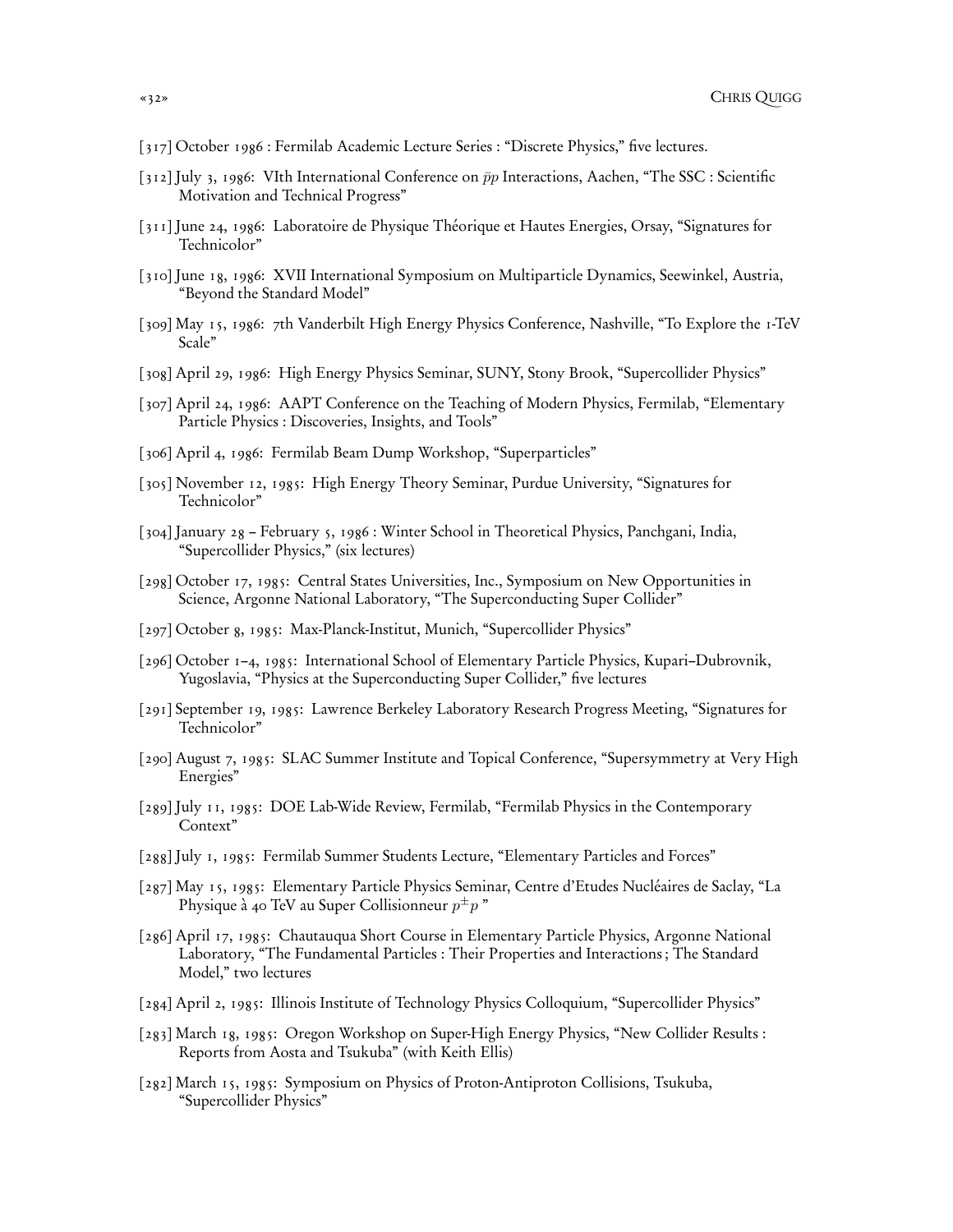- [281] March 11, 1985: University of Tokyo Theoretical Physics Seminar, "Search for Supersymmetric Particles"
- [280] March 6, 1985: Rutgers University Physics Colloquium, "Supercollider Physics"
- [279] February 21, 1985: Arizona State University Physics Colloquium, "Supercollider Physics"
- [278] February 20, 1985: University of Arizona Physics Colloquium, "Supercollider Physics"
- [277] February 14, 1985: Pennsylvania State University Physics Colloquium, "Supercollider Physics"
- [276] February 11, 1985: University of Illinois at Chicago Theory Seminar, "Search for Supersymmetry"
- [275] January 18, 1985: J. D. Jackson Fest, University of California, Berkeley, "Testing Weak Interactions"
- [274] January 22 February 1, 1985 : Summer School in Theoretical Physics, Stellenbosch, South Africa, nine lectures on "QCD near the Confinement Limit"
- [265] November 30, 1984: Fermilab Collider Physics Journal Club, "Technicolor at the Tevatron"
- [264] October 26, 1984: Fermilab Collider Physics Journal Club, "Electroweak Physics : The Standard Model"
- [263] October 17, 1984: University of Texas Physics Colloquium, "Supercollider Physics"
- [262] October 5, 1984: Columbia University Physics Colloquium, "Supercollider Physics"
- [261] September 24, 1984: Cornell University Physics Colloquium, "Supercollider Physics"
- [260] September 13, 1984: CDF Offline Workshop, Fermilab, "Physics Prospects for the Tevatron Collider"
- [259] August 22, 1984: U.S. Summer School on High-Energy Particle Accelerators, Fermilab, "The Standard Model and Beyond"
- [258] July 13, 1984: Summary Talk, Division of Particles and Fields Summer Study on the Design and Utilization of the Superconducting Super Collider, Snowmass, "Energy and Luminosity Issues"
- [257] June 15, 1984: Theoretical Advanced Study Institute, University of Michigan, "Estimating Cross Sections for Old and New Physics in Hadron Colliders"
- [256] June 5, 1984: Workshop on Electroweak Symmetry Breaking, Lawrence Berkeley Laboratory, "Supercollider Physics"
- [255] June 1, 1984: Wingspread Meeting on Fifty Years of Weak Interactions, "Future Studies of Weak Interactions"
- [254] April 5, 1984: Physics Department Colloquium, University of Rochester, "Physics Opportunities at the Superconducting Super Collider"
- [253] March 29, 1984: Invited Paper, March Meeting of the American Physical Society, Detroit, "Elementary Particle Physics : Current Understanding and Open Questions"
- [252] March 23, 1984: Joint Experimental Theoretical Seminar, Fermilab, "Supercollider Physics"
- [251] March 19, 1984: Colloquium, Stanford Linear Accelerator Center, "Supercollider Physics"
- [250] March 14, 1984: Elementary Particle Physics Seminar, UCLA, "Supercollider Physics"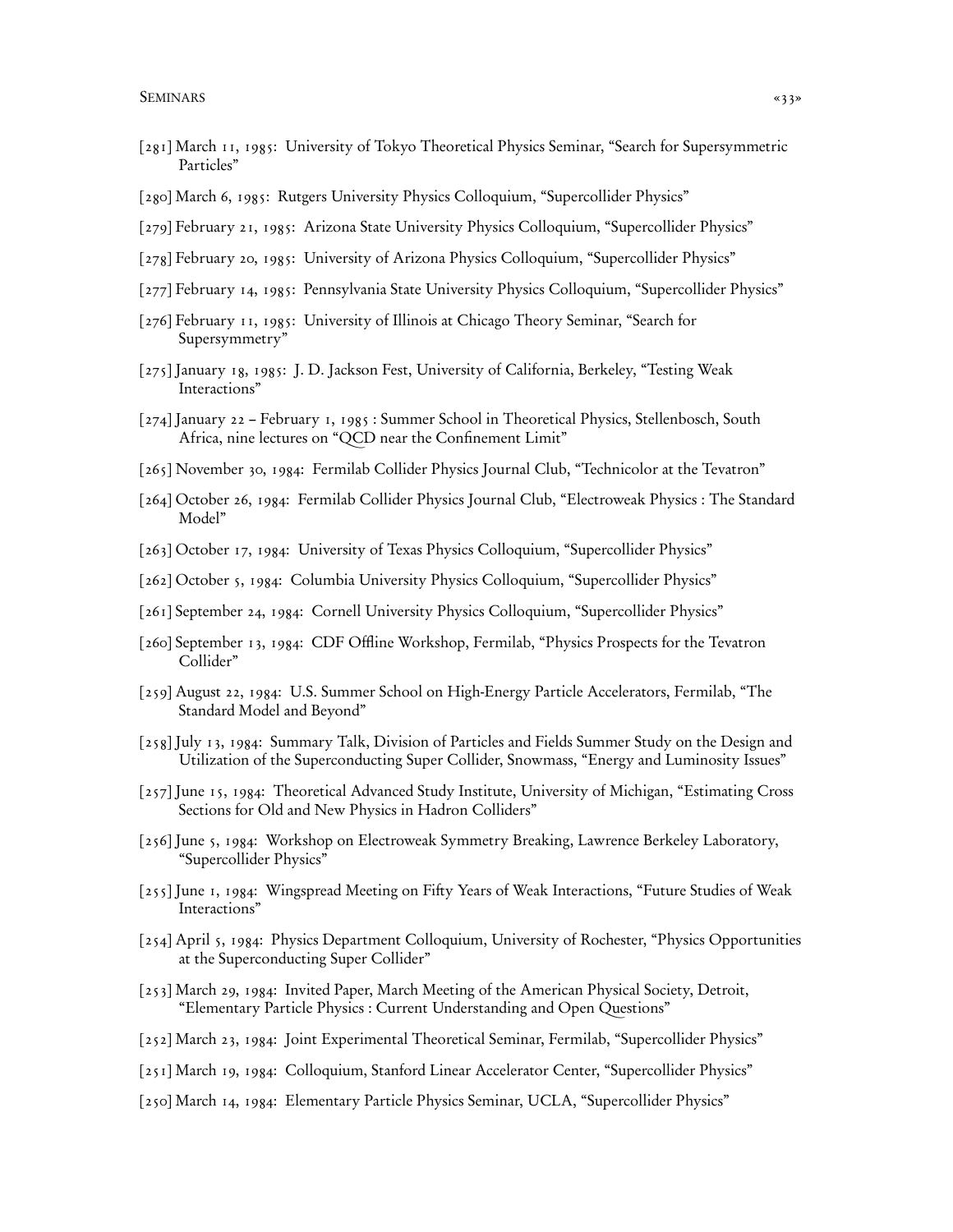- [249] March 8, 1984: Enrico Fermi Institute Seminar, University of Chicago, "Why the Superconducting Supercollider ?"
- [248] February 13, 1984: Workshop on  $\bar{p}p$  Options for the Supercollider, University of Chicago, "Physics of the SSC"
- [247] January 24, 1984: Workshop on Physics Beyond 100 GeV, Institute for Theoretical Physics, Santa Barbara, "Physics of the SSC"
- [246] January 5, 1984: Research Progress Meeting, Lawrence Berkeley Laboratory, "Supercollider Physics"
- [245] December 7, 1983: Physics Department Colloquium, Case-Western Reserve University, "Supercollider Physics"
- [244] November 30, 1983: Physics Department Colloquium, Indiana University, "Supercollider Physics"
- [243] November 15, 1983: Physics Department Colloquium, Ohio State University, "Supercollider Physics"
- [242] November 2, 1983: High-Energy Physics Seminar, University of Maryland, "Search for Supersymmetric Particles"
- [241] October 12, 1983: Joint Experimental Theoretical Seminar, Fermilab, "Auguries and Portents"
- [240] October 5, 1983: Seminar for new graduate students, University of Chicago, "The Supercollider Project"
- [239] September 30, 1983: Physics at the SSC Discussion Group, Fermilab, "Why  $\sqrt{s} = 40$  TeV?"
- [238] September 7, 1983: International Workshop on Weak Interactions, Talloires, France, "Weak Decays of Heavy Quarks"
- [237] April 15, 1983: Annual Meeting, Chicago and Illinois Sections of the American Association of Physics Teachers, "Fundamental Particles and Fundamental Forces"
- [236] February 17, 1983: Enrico Fermi Institute Seminar, University of Chicago, "Proton Instability"
- [235] January 27, 1983: Enrico Fermi Institute Seminar, University of Chicago, "Evidence for Intermediate Bosons"
- [234] November 5, 1982: Seminar for New Graduate Students, University of Chicago, "Beyond the Standard Model"
- [233] September 25, 1982: Annual Meeting of University of Chicago Alumni, Fermilab, "The Two Frontiers of Physics"
- [232] September 17, 1982: Europhysics Study Conference on Multibody Phenomena in Strong, Electromagnetic, and Weak Interactions, Erice, Summary Talk, "Hadron Jets in Perspective"
- [231] June 15, 1982: Max-Planck-Institut, Munich, "The Force Between Quarks"
- [230] June 1–2, 1982: XXII Kraków School of Theoretical Physics, Zakopane, "Quarkonium Physics," two lectures
- [228] May 28, 1982: Institute of Nuclear Physics, University of Warsaw, "The Physics of Quarkonium"
- [227] May 7, 1982: Centre de Physique Théorique, CNRS-Marseille, "The Force between Quarks"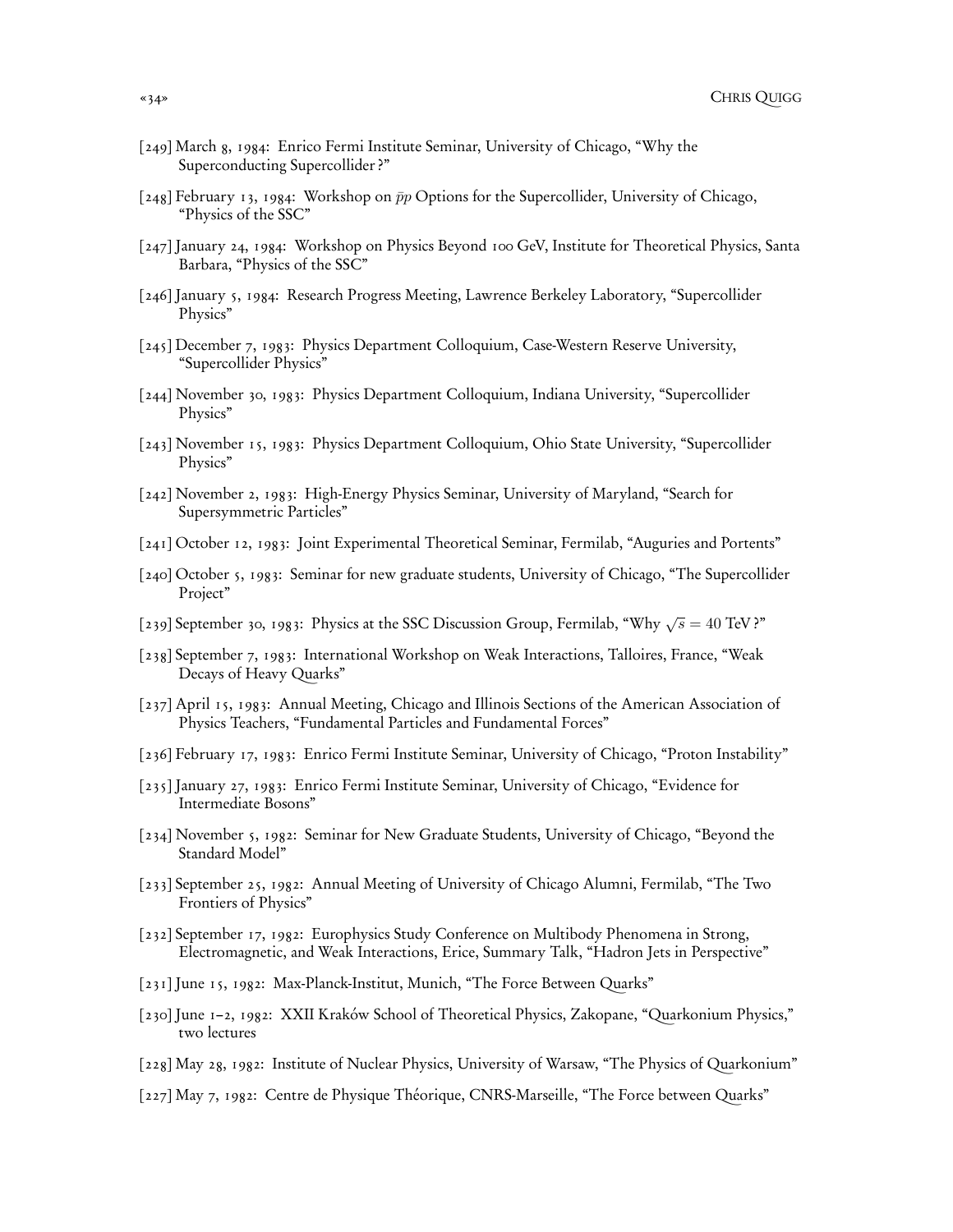- [226] May 6, 1982: Laboratoire de Physique Théorique, Faculté des Sciences, Nice, "La Physique du Quarkonium"
- [225] March 26, 1982: Netherlands National High-Energy Physics Seminar, NIKHEF, Amsterdam, "Perspectives on Hadron Structure"
- [224] March 24, 1982: Laboratoire de Physique Corpusculaire, Collège de France, "La Spectroscopie des Mésons Lourds"
- [223] March 15, 1982: XVII Rencontre de Moriond, Les Arcs, "Why Do  $e^+e^-$  Experiments?"
- [222] February 26, 1982: Café-Club, Laboratoire de Physique Théorique, École Normale Supérieure, Paris, "Désintégrations des Protons"
- [221] February 12, 1982: High-Energy Theory Seminar, Oxford University, "The Force between Quarks"
- [220] February 11, 1982: Nimrod Lecture, Rutherford-Appleton Laboratory, "The Force between Quarks"
- [219] February 9, 1982: Theoretical Physics Seminar, Imperial College, London, "The Force between Quarks"
- [218] January 28, 1982: Laboratoire de Physique Théorique, École Normale Supérieure, Paris, "La Force Entre Quarks"
- [217] January 15, 1982: Institut des Sciences Nucléaires, Grenoble, "Quarkonium Quantum Mechanics"
- [216] November 17, 1981: Laboratoire de Physique Théorique et Hautes Énergies, Orsay, "The Force between Quarks"
- [215] September 24, 1981: Meeting on Science Transfer, International Center for Theoretical Physics, Trieste, "International Aspects of Fermilab"
- [214] June 5, 1981: Universities Research Association Trustees Meeting, "Fermilab Physics in 1981"
- [213] August 29–September 11, 1981 : École d'Été de Physique Théorique, Les Houches, "Models for Hadrons," ten lectures
- [203] June 4, 1981: Physics Department Colloquium, Florida State University, "Quarkonium Quantum Mechanics"
- [202] June 4, 1981: High-Energy Physics Seminar, Florida State University, "The Force Between Quarks"
- [201] May 30, 1981: Physics in Collision, Blacksburg, "What We Can Learn from Lepton-Quark Scattering"
- [200] May 9, 1981: Fermilab Saturday Morning Physics, "The Forces of Nature and Their Carriers"
- [199] April 24, 1981: Annual Meeting, Fermilab Users Organization, "Focus on Physics in 1981"
- [198] April 2, 1981: Theoretical Seminar, Lawrence Berkeley Laboratory, "Further Adventures on the Quarkonium Frontier"
- [197] March 17, 1981: Fermilab Journal Club, "Observation of Parity Violation in Atomic Thallium," by P. Bucksbaum, et al. [Phys. Rev. Lett. 46, 640 (1981)], and "Measurement of Parity Nonconservation in Atomic Bismuth," by Hollister, et al. [Phys. Rev. Lett. 46, 643 (1981)]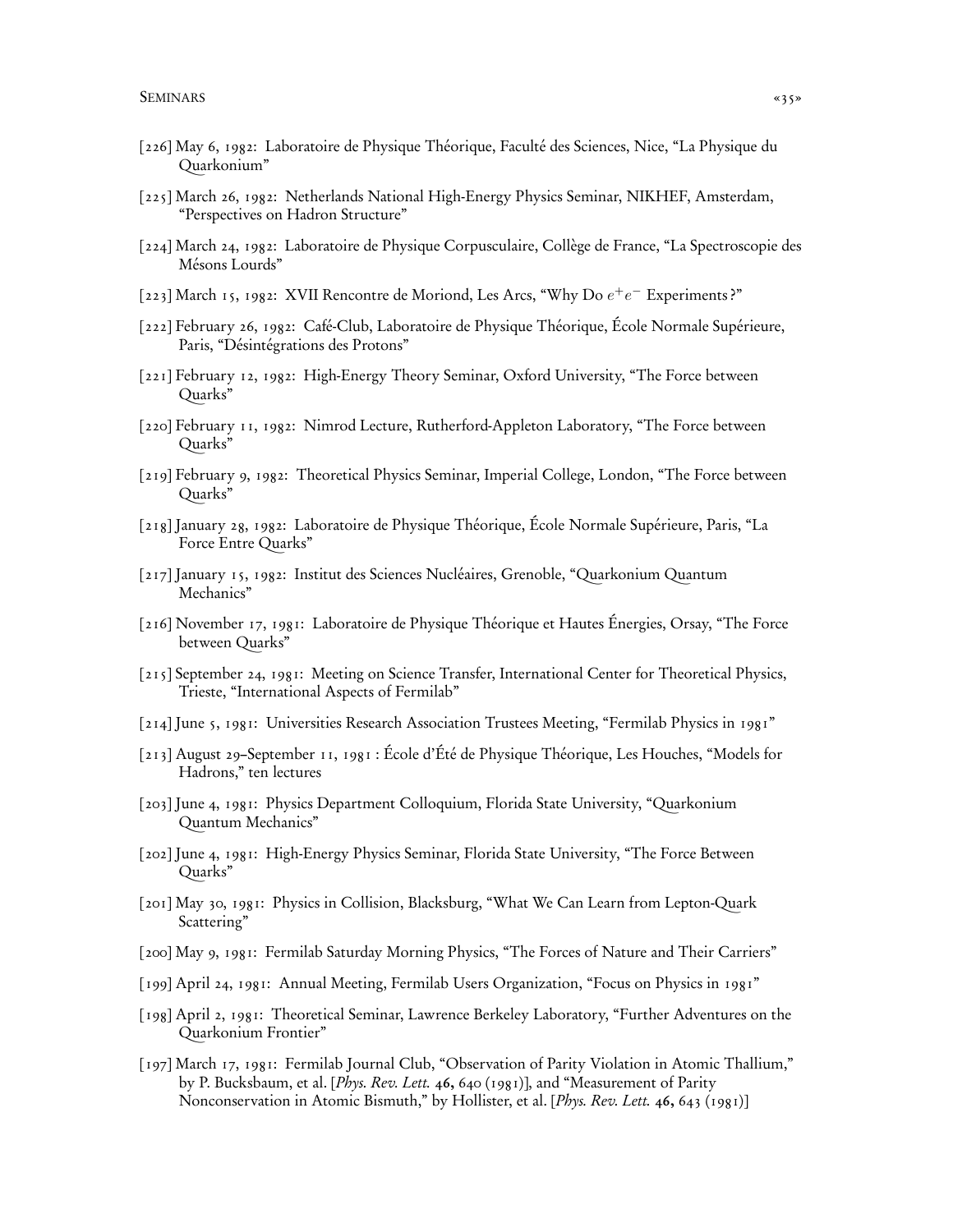- [196] February 28, 1981: Fermilab Saturday Morning Physics, "The Forces of Nature and Their Carriers"
- [195] February 26, 1981: Fermilab Colliding Detector Facility Group Meeting, "Low-Luminosity Physics Possibilities"
- [194] February 18, 1981: Physics Department Colloquium, University of Notre Dame, "Gauge Theories of the Strong, Weak, and Electromagnetic Interactions"
- [193] December 9, 1980: Physics Department Colloquium, Western Michigan University, "Quarkonium Quantum Mechanics"
- [192] November 22, 1980: Fermilab Saturday Morning Physics, "The Forces of Nature and Their Carriers"
- [191] November 15, 1980: Workshop on a 50⊕50 GeV  $e^+e^-$  Collider, Cornell University, "Physics of  $e^+e^-$  Collisions at  $E_{\text{cm}}$  = 100 GeV"
- [190] October 22, 1980: Physics Department Colloquium, Northwestern University, "Quantum Mechanics and Quarkonium"
- [189] October 14, 1980: Theoretical Physics Seminar, Purdue University, "The Force between Quarks"
- [188] October 8, 1980: High-Energy Physics Seminar, University of Chicago, "The Force between Quarks"
- [187] October 7, 1980: Fermilab Journal Club, "Additional Evidence for Fractional Charge of  $e/3$  on Matter"
- [186] October 6, 1980: Physics Department Colloquium, Iowa State University, "Quarkonium Quantum Mechanics"
- [185] August 4, 1980: Fermilab Summer Students' Lecture, "Theories of Elementary Particles"
- [184] September 1980 : Fermilab Academic Lectures, "Introduction to Gauge Theories," six lectures
- [178] July 18, 1980: XX International Conference on High Energy Physics, Madison, Parallel Session C7, "Onium Theory and Spectroscopy," Organizer's Introductory Remarks
- [177] July 2–13, 1980: NATO Advanced Studies Institute on Techniques and Concepts of High-Energy Physics, St. Croix, USVI, "Introduction to Gauge Theories," six lectures
- [171] June 17, 1980: High-Energy Physics Seminar, University of Minnesota, "Neutrino Masses ?"
- [170] June 9, 1980: Centre d'Études Nucléaires, Saclay, "Informal Review of Neutrino Oscillations : Experiment and Theory"
- [169] June 6, 1980: Laboratoire de Physique Théorique et Hautes Énergies, Orsay, "Bound States of Heavy Quarks"
- [168] June 5, 1980: Laboratoire de l'Accélerateur Linéaire, Orsay, "What's New in Quarkonium and Gluonium"
- [167] June 3, 1980: Centre d'Études Nucléaires, Saclay, "Heavy Quark Decays"
- [166] June 3, 1980: École Polytechnique, Palaiseau, "Informal Review of Quarkonium"
- [165] June 2, 1980: Theoretical Division Seminar, CERN, Geneva, "Quarkonium"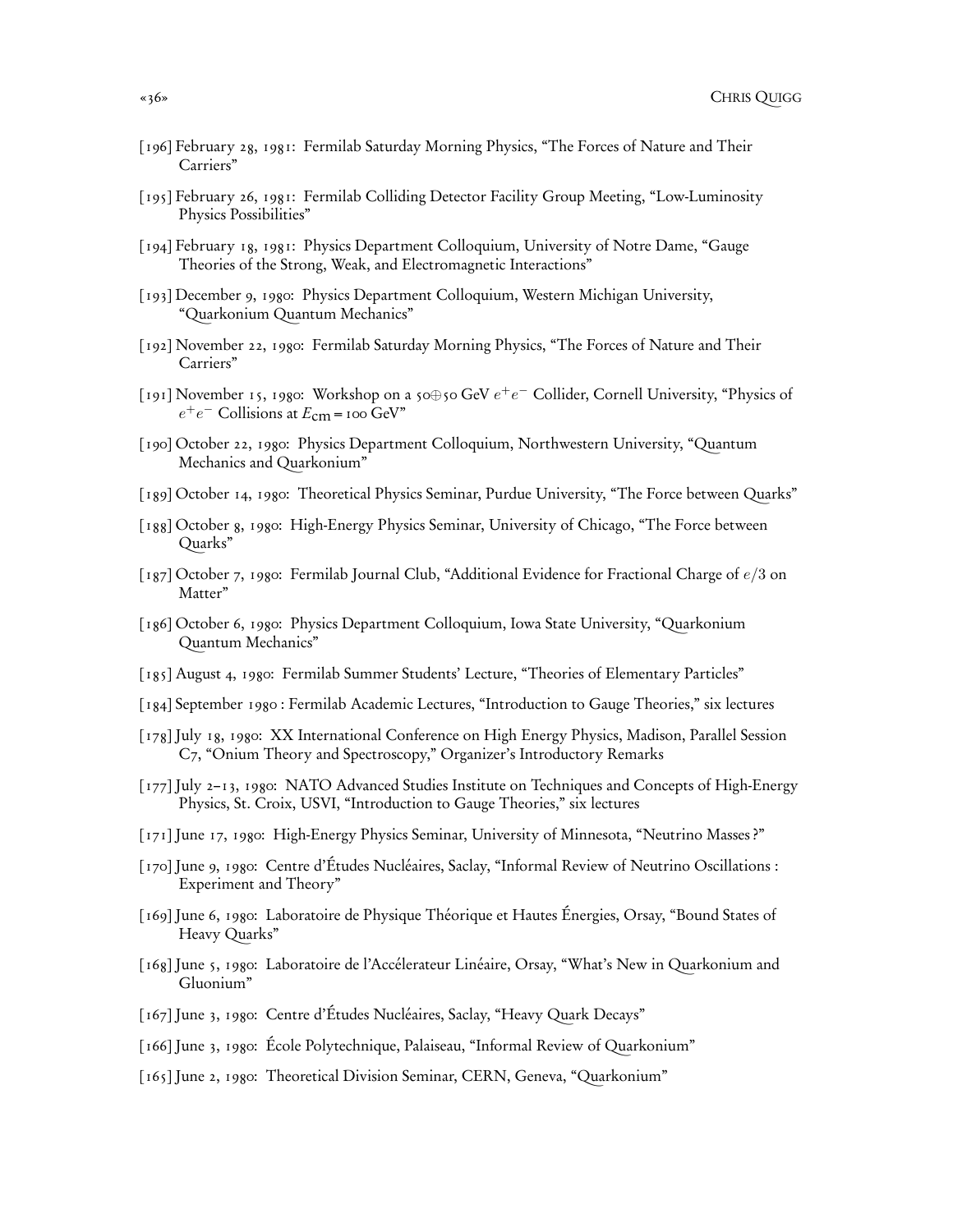- [164] May 29, 1980: Laboratoire de Physique Théorique et Hautes Énergies, Orsay, "Charmed Meson Decays"
- [163] May 1, 1980: Woods Hole Panel Visit, Fermilab, "Fermilab Research Accomplishments"
- [162] May 1, 1980: Fermilab Workshop on Hadron and Photon Beams for the Tevatron, "Tasty Flavors"
- [161] April 25, 1980: Physics Department Colloquium, Northern Illinois University, "Quantum Mechanics and Quarkonium"
- [160] April 17, 1980: Purdue University Chapter of ΣΠΣ Awards banquet, "Elementary Particle Physics : In Search of Simplicity"
- [159] April 17, 1980: Physics Department Colloquium, Purdue University, "Quarkonium Quantum Mechanics"
- [158] March 28, 1980: Joint Experimental Theoretical Seminar, Fermilab, "Quarkonium Quantum Mechanics"
- [157] March 21, 1980: McGill University Physical Society Colloquium, "Quantum Mechanics and Quarkonium"
- [156] March 6, 1980: Theoretical Seminar, Lawrence Berkeley Laboratory, "Remarks on Charmed Meson Decays"
- [155] February 29, 1980: Theoretical Physics Seminar, Institute for Advanced Study, Princeton, "Bound States of Heavy Quarks"
- [154] February 28, 1980: Physics Colloquium, Lehigh University, "Quantum Mechanics and Quarkonium"
- [153] February 14, 1980: High-Energy Physics Seminar, University of Utah, "Bound States of Heavy Quarks and Antiquarks"
- [152] January 17, 1980: High-Energy Physics Division Seminar, Argonne National Laboratory, "Charmed Meson Decays : A Status Report"
- [151] December 11, 1979: Public Lecture, Illinois Wesleyan University, "The Fundamental Forces of Nature"
- [150] December 11, 1979: Undergraduate Physics Seminar, Illinois Wesleyan University, "High-Energy Physics at Fermilab"
- [149] December 10, 1979: Fermilab Soirée, "Composite Quarks and Leptons ?"
- [148] December 5, 1979: Department of Energy Review, Fermilab, "Theoretical Significance of Recent Fermilab Experiments"
- [147] November 1, 1979: High-Energy Physics Lunch Seminar, University of Chicago, "Prospects for Physics with  $\tau$ -neutrinos"
- [146] October 29, 1979: Workshop on Neutrino Bubble Chamber Physics at Tevatron Energies, Argonne National Laboratory, "Third-Generation Neutrino Experiments"
- [145] October 23, 1979: Fermilab Journal Club, "Observation of Cosmic-Ray Antiprotons"
- [144] October 4, 1979: Enrico Fermi Institute Seminar, University of Chicago, "Current Issues in High-Energy Physics"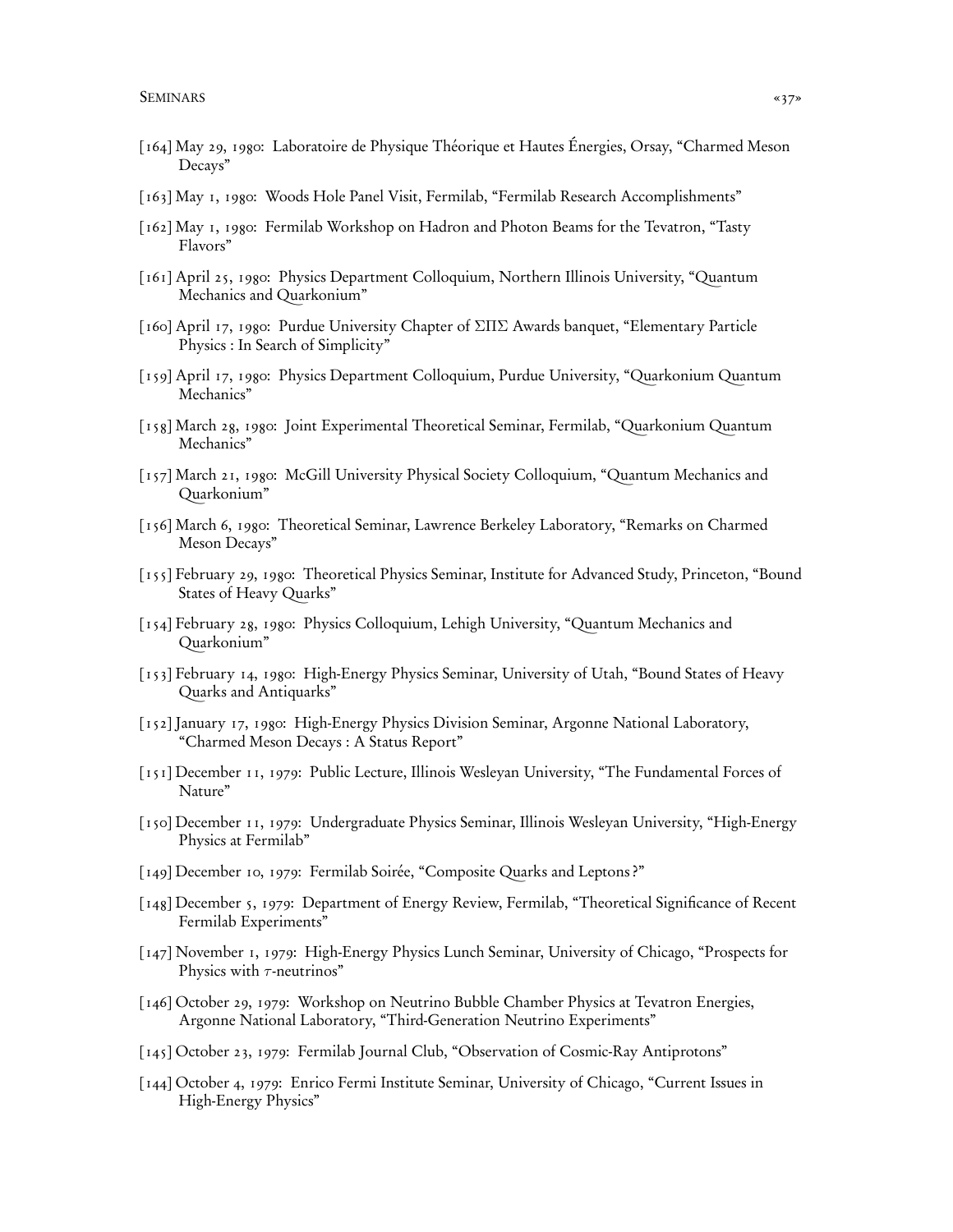- [143] September 28, 1979: Joint Experimental Theoretical Seminar, Fermilab, "Charmed-Meson Decays and the Structure of the Charged Weak Current"
- [142] August 24, 1979: International Symposium on Lepton and Photon Interactions at High Energies, Fermilab, "Interpretation of the Spectra of Heavy Quark-Antiquark Bound States"
- [141] June 26, 1979: Fermilab Meeting of the National Association of Science Writers, "Current Issues in High-Energy Physics"
- [140] May 4, 1979: Fermilab Colliding Detector Group Meeting, "Asymmetries in Intermediate Boson Decay"
- [139] April 2, 1979: Theoretical Seminar, University of Pennsylvania, "Beauty and Quarkonium"
- [138] March 22, 1979: Secret Seminar, Lawrence Berkeley Laboratory, "Inverse-Scattering Approach to Quarkonium Potentials"
- [137] March 2, 1979: University of Chicago Seminar for First-Year Graduate Students, "New Particle Phenomenology"
- [136] February 16, 1979: Phenomenology Seminar, Massachusetts Institute of Technology, "Charm, Beauty, and Quarkonium"
- [135] January 23, 1979: High-Energy Physics Seminar, University of Michigan, "About the Fifth Quark"
- [134] December 7, 1978: Physics Department Colloquium, University of Toronto, "Quantum Mechanics of the New Heavy Particles"
- [133] October 26, 1978: High-Energy Physics Seminar, University of Chicago, "High-Energy Physics in China"
- [132] October 24, 1978: Special Seminar, Fermilab (with A. E. Brenner), "A Scientific/Cultural Visit to the People's Republic of China"
- [131] October 6, 1978: Theory Seminar, University of Minnesota, "Impressions of High-Energy Physics in the Orient"
- [130] September 11, 1978: Shanghai Branch of Academia Sinica, "Quantum Mechanics and the Upsilon Family"
- [129] September 8, 1978: Institute for High Energy Physics, Academia Sinica, Beijing, "Inverse Scattering Approach for Confining Potentials"
- [128] September 7, 1978: Institute for High Energy Physics, Academia Sinica, Beijing, "Weak Decays of c- and b-Quarks"
- [127] September 5, 1978: Institute for High Energy Physics, Academia Sinica, Beijing, "Quarkonium Quantum Mechanics"
- [126] September 1, 1978: Seoul Symposium on Elementary Particle Physics, "Upsilons and the Quarks within Them"
- [125] August 25, 1978: XIX International Conference on High Energy Physics, Tokyo, "Weak Decays of Charmed Particles and b-quarks"
- [124] August 22, 1978: Tokyo Metropolitan University, "Status of Charmed Particles"
- [123] August 21, 1978: Tokyo Metropolitan University, "Weak Decays of the b-quark"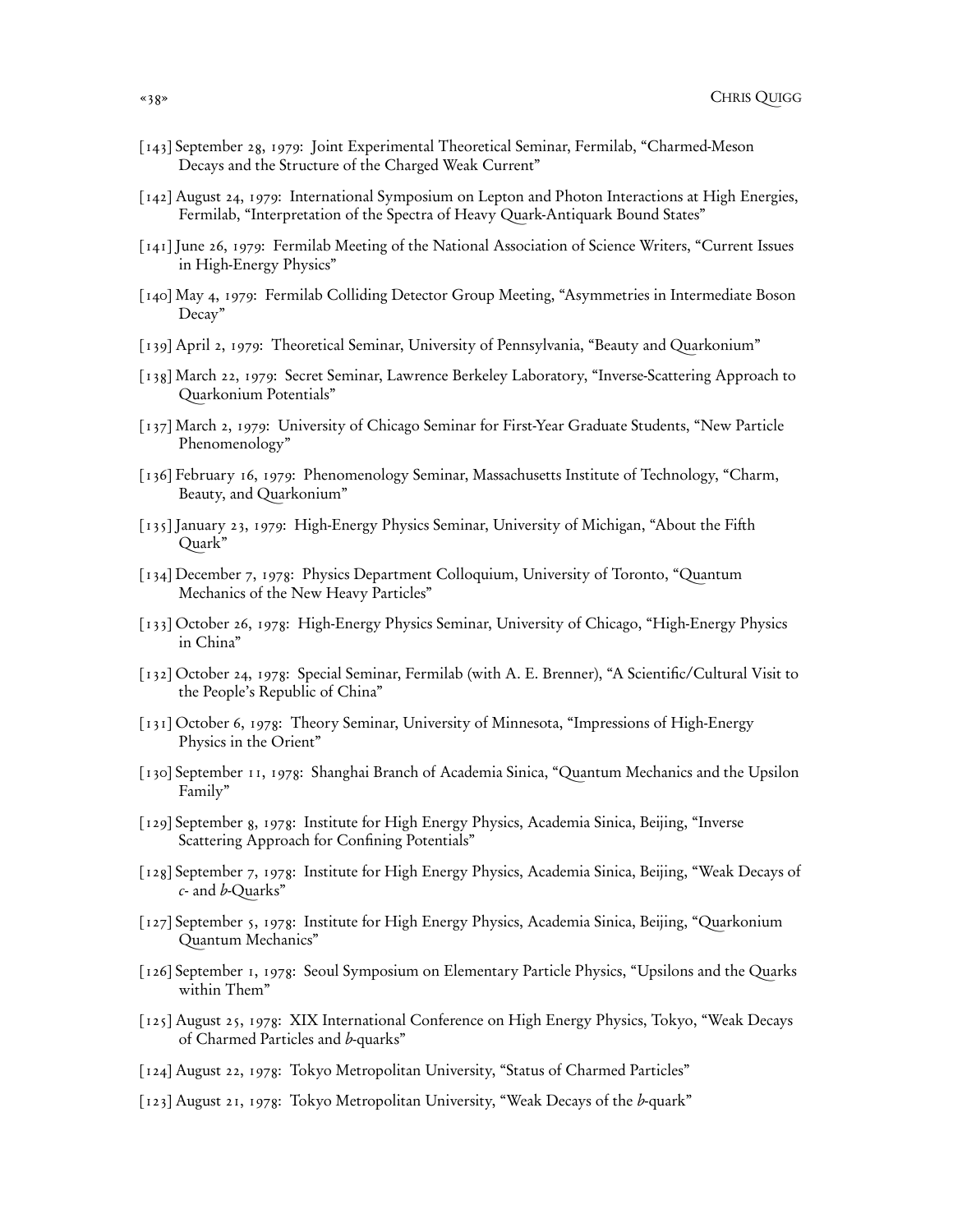- [122] August 21, 1978: Tokyo Metropolitan University, "Quarkonium Quantum Mechanics"
- [121] August 17, 1978: International Meeting on Frontier of Physics, Singapore, "Quantum Mechanics and Quarkonium"
- [120] August 4, 1978: Workshop on High-Energy Photon Beams, Fermilab, "New Phenomena in High-Energy  $\gamma N$  Collisions"
- [119] July 28, 1978: Theoretical Seminar, Lawrence Berkeley Laboratory, "Weak Interactions of the b-quark"
- [118] February 28, 1978: IBM Lecture, Williams College, "The Search for Simplicity in Elementary Particle Physics"
- [117] February 28, 1978: Physics Department Colloquium, Williams College, "The New Heavy Particles"
- [116] February 16, 1978: Physics Department Colloquium, University of California, Riverside, "The New Heavy Particles"
- [115] February 1, 1978: Physics Department Colloquium, State University of New York, Stony Brook, "The New Heavy Particles"
- [114] January 26, 1978: Annual Meeting of the American Physical Society, San Francisco, "What is the Υ ?"
- [113] January 24, 1978: Research Progress Meeting, Lawrence Berkeley Laboratory, "Quarkonium Quantum Mechanics"
- [112] January 20, 1978: Physics Department Colloquium, Argonne National Laboratory, "The New Heavy Particles"
- [111] January 17, 1978: Orbis Scientiae, Coral Gables, Florida, "New (Quark) Flavors"
- [110] January 6, 1978: Theoretical Physics Seminar, Princeton University, "Quarkonium Quantum Mechanics"
- [109] December 1, 1977: Physics Department Colloquium, University of Chicago, "The New Heavy Particles"
- [108] Fall 1977 : University of Chicago, "The Physics of Charmed Particles," five lectures
- [103] November 28, 1977: Physics Department Colloquium, Brown University, "The New Heavy Particles"
- [102] November 4, 1977: Joint Experimental Theoretical Seminar, Fermilab, "Quarkonium Quantum Mechanics"
- [101] October 12, 1977: Physics Department Colloquium, University of Minnesota, "The New Heavy Particles"
- [100] September 12-14, 1977: XI International School for Young Scientists on High-Energy Physics and Relativistic Nuclear Physics, Gomel, Byelorussia, "Five Lectures on Charmed Particles"
- [95] September 7, 1977: Special Seminar, Laboratory for Theoretical Physics, JINR, Dubna, "The New Particles at 10 GeV/ $c^2$ "
- [94] April 7, 1977: High-Energy Physics Division Seminar, Argonne National Laboratory, "The Higgs Boson and Weak Interactions at High Energies"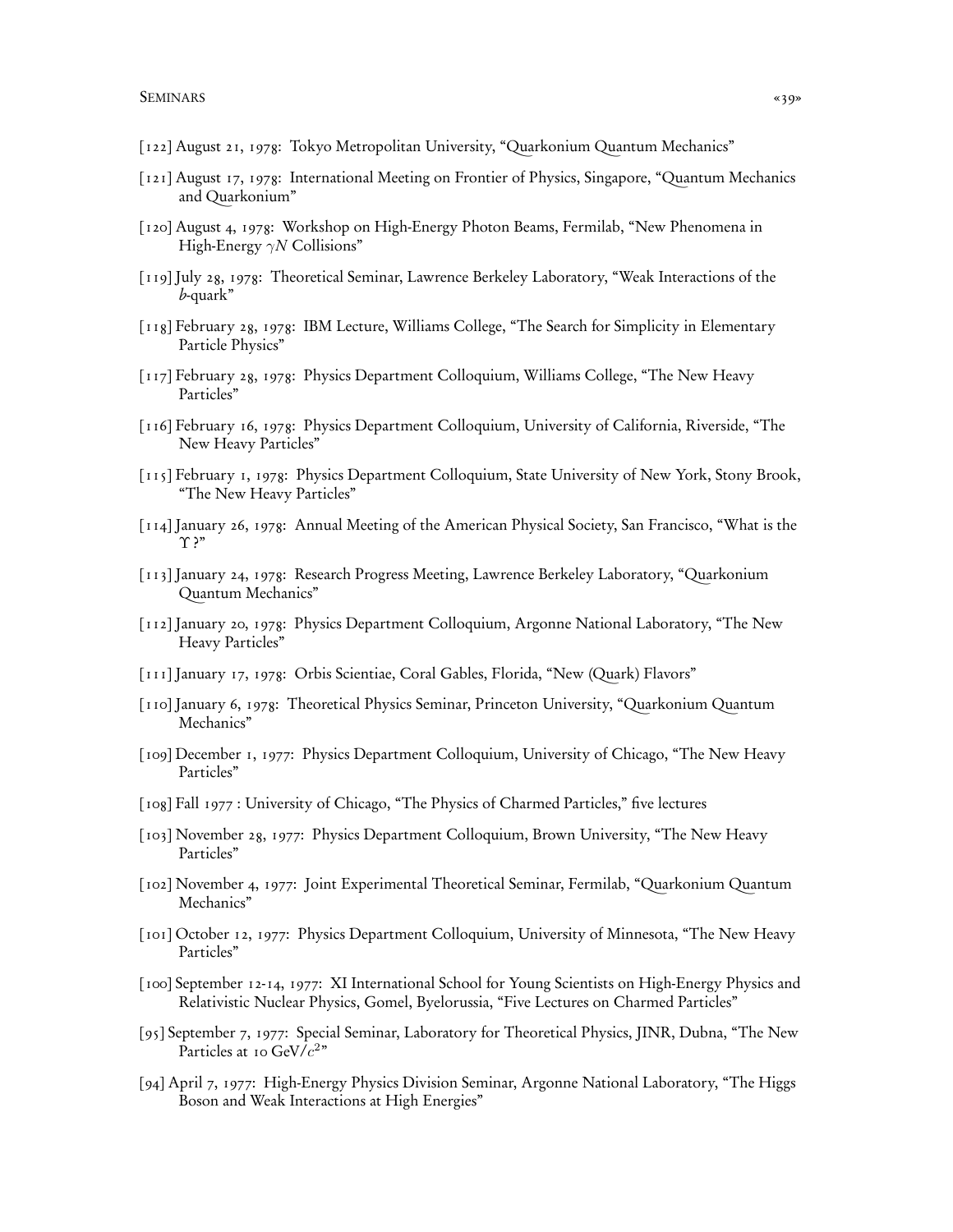- [93] March 30, 1977: High Energy Discussion Group Meeting, Brookhaven National Laboratory, "What May We Expect at ISABELLE Energies and Beyond ?"
- [92] March 18, 1977: XII Rencontre de Moriond, Flaine, "Summary of the Leptonic Interactions Session"
- [91] March 15, 1977: XII Rencontre de Moriond, Flaine, "Color and the Drell-Yan Process"
- [90] March 12, 1977: XII Rencontre de Moriond, Flaine, "Issues in Charmed Particle Spectroscopy"
- [89] March 4, 1977: TH Division Seminar, CERN, Weak Interactions at High Energy and the Mass of the Higgs Boson"
- [88] March 1, 1977: TH Division Seminar, CERN, "Production and Detection of Intermediate Vector Bosons"
- [87] February 16, 1977: Fermilab Colloquium, "Production and Detection of Intermediate Vector Bosons"
- [86] February 2, 1977: High-Energy Physics Seminar, University of Chicago, "Production and Detection of Intermediate Vector Bosons"
- [85] December 1, 1976: High-Energy Physics Seminar, Iowa State University, "Spectroscopy of Charmed Baryons"
- [84] November 9, 1976: HETEP Seminar, University of Illinois, "Production and Detection of Intermediate Vector Bosons"
- [83] October 25, 1976: High-Energy Physics Seminar, University of Michigan, "Production and Detection of Intermediate Vector Bosons in  $pp$  and  $\bar{p}p$  Collisions"
- [82] September 30, 1976: Special High-Energy Physics Seminar, Brookhaven National Laboratory, "Spectroscopy of Charmed Baryons"
- [81] August 13, 1976: Joint Experimental Theoretical Seminar, Fermilab, "Prospectus : Charmed Baryon Spectroscopy"
- [80] June 4, 1976: Joint Experimental Theoretical Seminar, Fermilab, "Weak Interactions at FermiClash"
- [79] March 3, 1976: Second International Conference on New Results in Particle Physics, Vanderbilt University, Summary Talk
- [78] January 16, 1976: Joint Experimental Theoretical Seminar, Fermilab, "The Discovery of Heavy Leptons and Other New Particles—A Fantasy"
- [77] October 6, 1975: High-Energy Physics Seminar, University of Chicago, "Survey of Strong-Interaction Physics"
- [76] September 18, 1975: Invited Talk at the Fermilab Bubble Chamber Symposium
- [75] August 29, 1975: 1975 Meeting of the Division of Particles and Fields of the American Physical Society, University of Washington, "Strong Interaction : Theory" (rapporteur talk)
- [74] August 19, 1975: Gordon Research Conference, Meriden, New Hampshire, "High-Energy Collisions in Outline"
- [73] July 25, 1975: TH Division Seminar, CERN, "The Hunt for Charmed Mesons"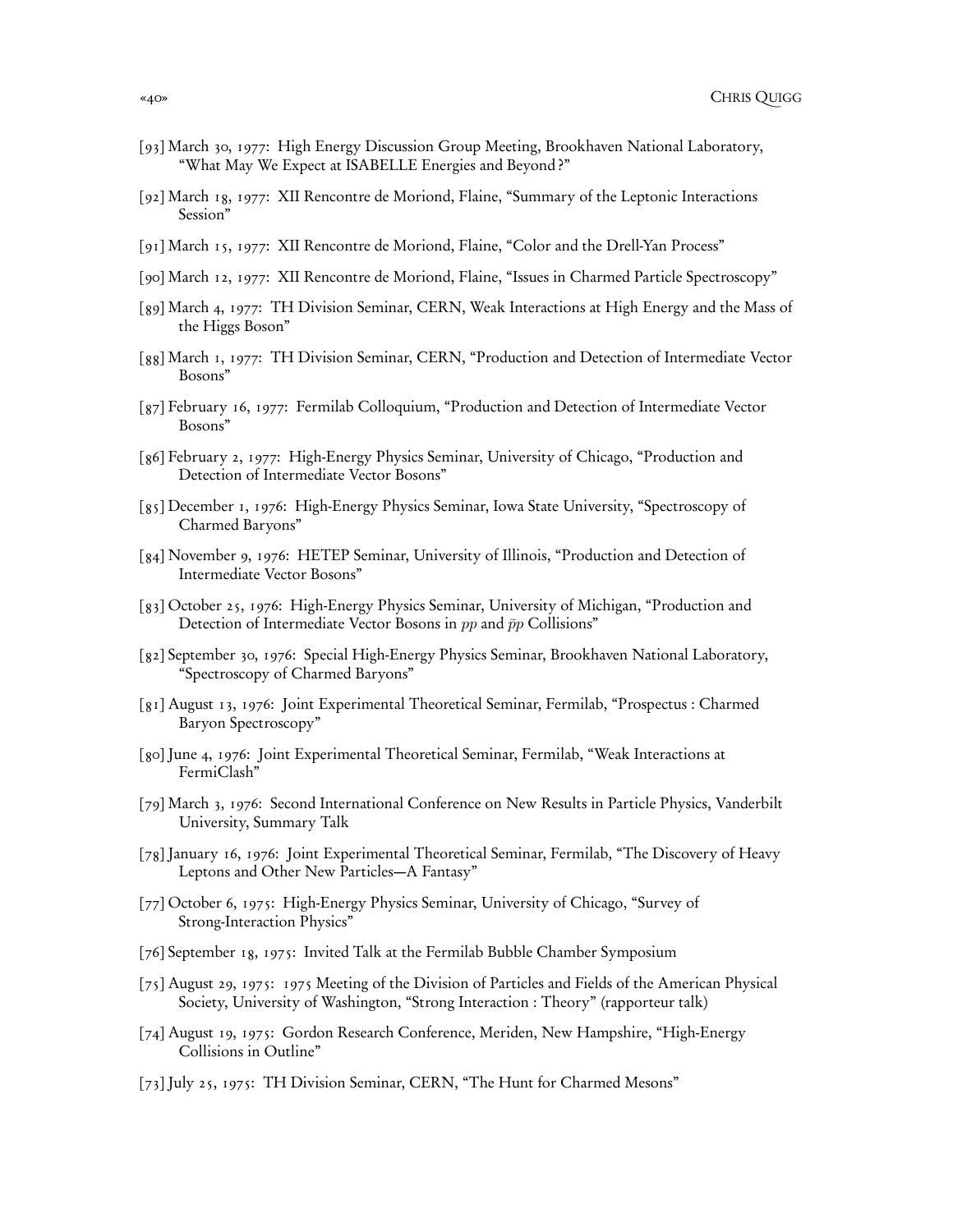- [72] July 21, 1975: Nimrod Lecture, Rutherford High Energy Laboratory, "The Structure of Multiple Production"
- [71] July 14, 1975: VI International Colloquium on Multiparticle Dynamics, Oxford, "An Agenda for Correlations"
- [70] June 18, 1975: Institute of Nuclear Physics / Warsaw University Joint High-Energy Physics Seminar, "The Structure of Multiple Production"
- [69] May 3, 1975: Annual Meeting of the Fermilab Users Organization, "The Future of Strong Interactions"
- [68] April 25, 1975: High-Energy Physics Seminar, University of Minnesota, "The Structure of Multiple Production"
- [67] April 23, 1975: Physics Department Colloquium, Northwestern University, "The Charm Chase"
- [66] April 9, 1975: Carnegie-Mellon–Pittsburgh High-Energy Physics Seminar, "Nonleptonic Decays of Charmed Mesons"
- [65] April 7, 1975: High-Energy Physics Seminar, University of Chicago, "Nonleptonic Decays of Charmed Mesons"
- [64] April 2, 1975: Theoretical Physics Seminar, Cornell University, "Nonleptonic Decays of Charmed Mesons"
- [63] March 4, 1975: Theoretical Physics Seminar, Fermilab, "How to Find Charmed Mesons—Experimentally"
- [62] January 31, 1975: Joint Experimental-Theoretical Seminar, Fermilab, "The Structure of Multiple Production"
- [61] December 13, 1974: Joint Experimental-Theoretical Seminar, Caltech, "Isolating the Exchanges in Multiple Production"
- [60] December 11, 1974: Theory Seminar, Stanford Linear Accelerator Center, "Isolating the Exchanges in Multiple Production"
- [59] December 10, 1974: Research Progress Meeting, Lawrence Berkeley Laboratory, "Isolating the Exchanges in Multiple Production"
- [58] December 6, 1974: Joint Experimental-Theoretical Seminar, University of California, Los Angeles, "Isolating the Exchanges in Multiple Production"
- [57] November 18, 1974: High-Energy Physics Seminar, University of Chicago, "Lessons from Correlations"
- [56] October 10, 1974: Enrico Fermi Institute Seminar, University of Chicago
- [55] October 9, 1974: Theory Seminar, University of Wisconsin, "Clustering and Quantum-Number Mobility"
- [54] May 14, 1974: High-Energy Physics Seminar, State University of New York, Stony Brook, "Cluster Models of Hadron Production"
- [53] May 1, 1974: Elementary Particle Seminar, University of Rochester, "Clustering in Multiple Production"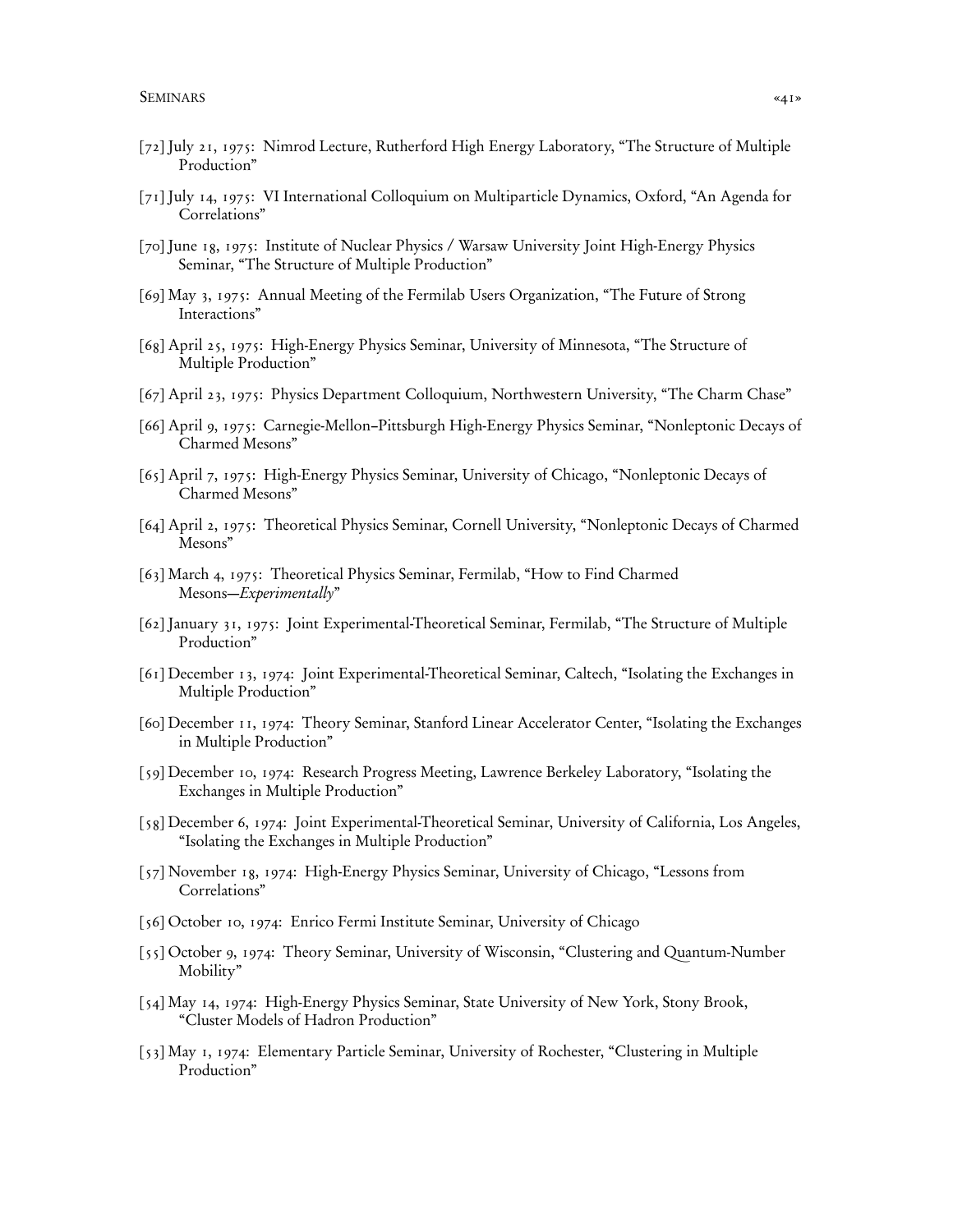- [52] April 27, 1974: Experimental Meson Spectroscopy–1974, Boston, "Meson Spectroscopy and the Phenomenology of High-Energy Collisions"
- [51] February 5, 1974: High-Energy Physics Seminar, State University of New York, Stony Brook, "Two-Body Reactions near 90◦ "
- [50] January 24, 1974: Particle Physics Seminar, Brookhaven National Laboratory, "Correlations in Particle Production"
- [49] January 17, 1974: High Energy Physics Colloquium, Argonne National Laboratory, "What Have We Learned from High-Energy Physics ?"
- [48] December 19, 1973: Colloquium, National Accelerator Laboratory, "The Two-Component Picture of Particle Production"
- [47] November 30, 1973: National Accelerator Laboratory Topical Conference : Phenomena at Large Transverse Momenta (panelist)
- [46] August 16, 1973: Invited Talk, 1973 Meeting of the Division of Particles and Fields of the American Physical Society, "What Have We Learned from Very High Energy Experiments ?"
- [45] August 27–September 1, 1973 : Canadian Institute for Particle Physics Summer School, Montréal, "Two-Component Models for Particle Production (three lectures)
- [42] July 16, 1973: Elementary Particle Seminar, Eidgenössische Technische Hochschule, Zürich, "Correlations in Multiparticle Production at NAL and ISR Energies"
- [41] June 15, 1973: Gordon Research Conference, Plymouth, New Hampshire, "The Multiperipheral Model"
- [40] May 18, 1973: Princeton University / Institute for Advanced Study Joint Seminar, "Correlations in Multiparticle Production"
- [39] May 2, 1973: Cambridge Joint Theory Seminar, Harvard University, "Perspectives on Correlations"
- [38] March 28, 1973: International Conference on New Results from Experiments on High-Energy Particle Collisions, Vanderbilt University, "Perspectives on Correlations"
- [37] January 15, 1973: Theoretical Physics Seminar, State University of New York, Stony Brook, "Charge Transfer in Multiple Production"
- [36] December 9, 1972: National Accelerator Laboratory Topical Conference, Quarks and Partons : What Good Are They? (panelist)
- [35] November 30, 1972: High-Energy Theory Seminar, Argonne National Laboratory, "Understanding Pion-Deuteron Scattering at High Energy"
- [34] November 13, 1972: High-Energy Physics Seminar, University of Michigan, "Can We Interpret High-Energy Scattering on Deuterons?"
- [33] October 24, 1972: Experimental Theoretical Seminar, National Accelerator Laboratory, "Proton-Proton Elastic Scattering"
- [32] September 22, 1972: Friday Lunch Talk, National Accelerator Laboratory, "Deuteronomy and Revelations"
- [31] September 8, 1972: XVI International Conference on High Energy Physics, Chicago, "Theory and Practice of Deuteron Corrections"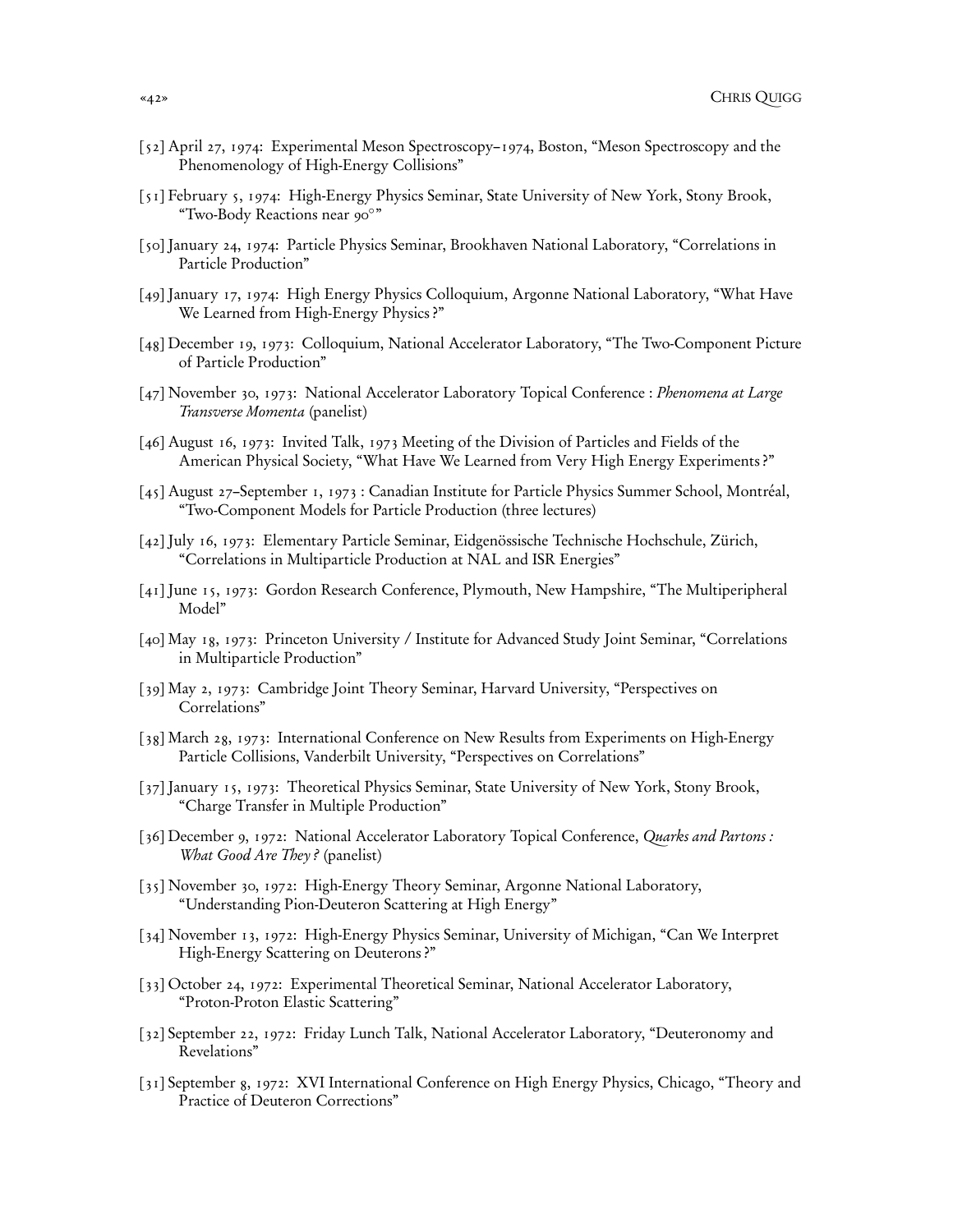- [30] June 5, 1972: High Energy Discussion Group Meeting, Brookhaven National Laboratory, "Physics with ISABELLE"
- [29] March 2, 1972: Elementary Particles Seminar, State University of New York, Stony Brook, "What Can Be Learned from Two-Body Inclusive Cross Sections ?"
- [28] February 15, 1972: High-Energy Physics Seminar, University of Notre Dame, "What Can Be Learned from Two-Body Inclusive Cross Sections ?"
- [27] February 15, 1972: High Energy Physics Division Colloquium, Argonne National Laboratory, "What Can Be Learned from Two-Body Inclusive Cross Sections ?"
- [26] February 14, 1972: High-Energy Physics Seminar, University of Illinois, "What Can Be Learned from Two-Body Inclusive Cross Sections ?"
- [25] November 10, 1971: High-Energy Physics Seminar, Carnegie-Mellon University, "Double Particle Exchange and Exotic Reactions"
- [24] October 14, 1971: Elementary Particles Seminar, State University of New York, Stony Brook, "Review of the International Symposium on Electron and Photon Interactions at High Energies"
- [23] September 21, 1971: High-Energy Physics Seminar, Nevis Laboratories, "Inclusive Reactions"
- [22] September 14, 1971: Elementary Particles Seminar, State University of New York, Stony Brook, "Topics of Current Interest in High-Energy Physics"
- [21] August 31, 1971: Rapporteur Talk, Meeting of the Division of Particles and Fields of the American Physical Society, Rochester, "Inclusive Reactions"
- [20] July 10, 1971: Topical Meeting on Inclusive Hadron Reactions, Rutherford High Energy Laboratory, "Multiparticle Reactions at Intermediate Energies"
- [19] June 25, 1971: High-Energy Physics Seminar, Rutherford High Energy Laboratory, "Regge Cut Contributions to Exotic Boson-Exchange Cross Sections"
- [18] June 10, 1971: Special Seminar, Laboratoire de Physique Théorique, Orsay, "Regge Cut Contributions to Exotic Boson-Exchange Cross Sections"
- [17] June 9, 1971: Special Seminar, Institute for Theoretical and Experimental Physics, Moscow, "Regge Cut Contributions to Exotic Boson-Exchange Cross Sections"
- [16] June 5, 1971: International Seminar on Binary Reactions of Hadrons at High Energies, Dubna, USSR, "Models for High-Energy Collisions of Hadrons"
- [15] May 6, 1971: Theoretical Physics Seminar, Argonne National Laboratory, "A New Regge Phenomenology"
- [14] April 23, 1971: Elementary Particle Seminar, Rutgers University, "Multiparticle Reactions at Intermediate Energies"
- [13] April 22, 1971: Elementary Particles Seminar, State University of New York, Stony Brook, "Report on the Caltech Conferences on Phenomenology and Hadron Physics at Intermediate Energies"
- [12] April 14, 1971: Elementary Particle Physics Seminar, Yale University, "Multiparticle Reactions at Intermediate Energies"
- [11] March 30, 1971: Caltech Workshop on Hadron Physics at Intermediate Energies, "Multiparticle Reactions at Intermediate Energies"